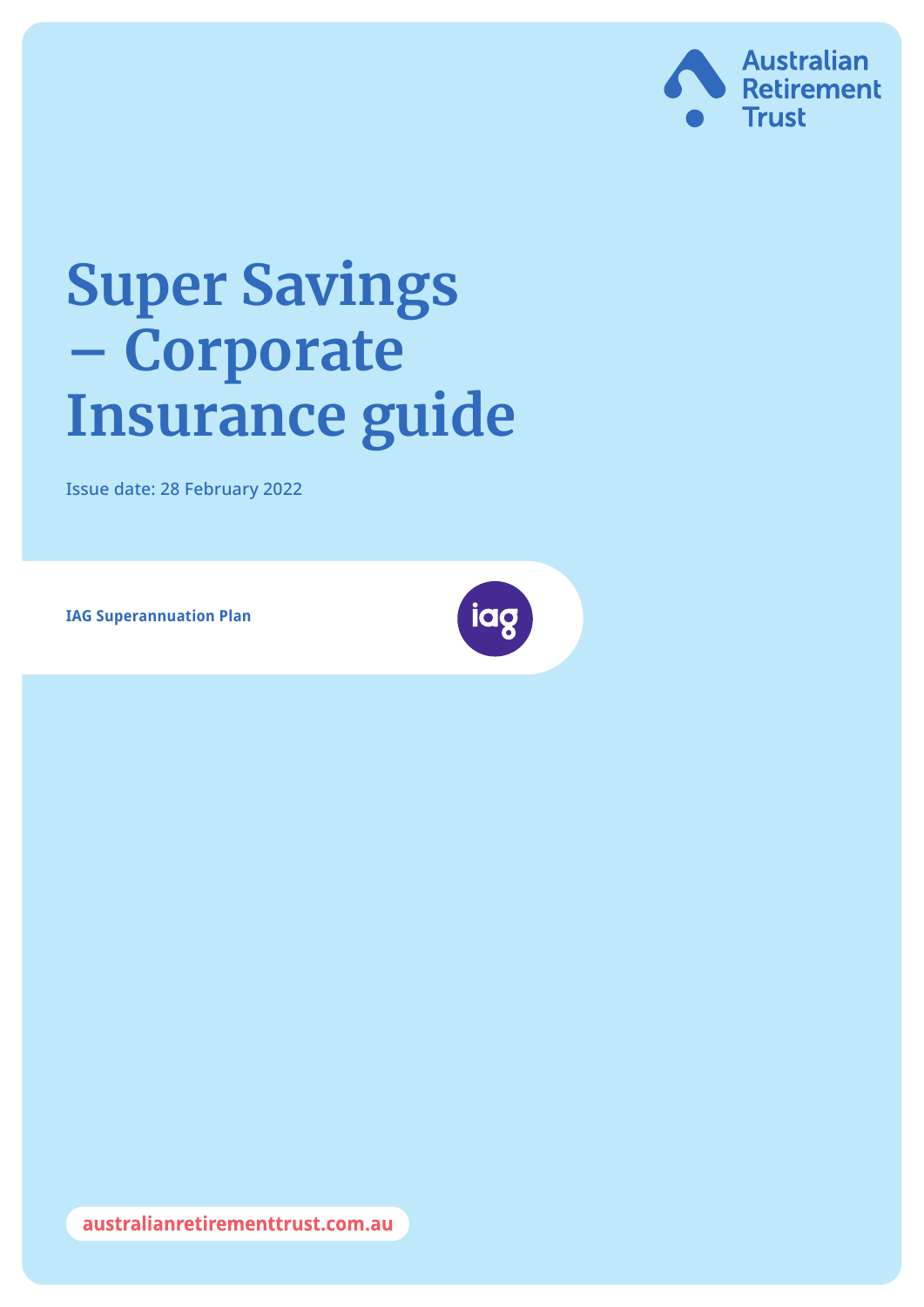# **Contents**

| Insurance in your super                                            | $\overline{2}$ |
|--------------------------------------------------------------------|----------------|
| 1. Standard Death and Total & Permanent<br><b>Disability cover</b> | 4              |
| Permanent employees                                                | 4              |
| Casual employees                                                   | 6              |
| Important eligibility terms and conditions                         | 7              |
| Additional cover                                                   | 10             |
| Conditions & exclusions                                            | 11             |
| 2. Income Protection cover for Permanent<br>employees              | 13             |
| Conditions & exclusions                                            | 19             |
| Other important information                                        | 22             |
| Overseas travel and approved leave                                 | 25             |
| 3. Premiums                                                        | 26             |
| Facts about making a claim                                         | 29             |
| 4. Definitions - general terms                                     | 31             |
| 5. Definitions - Total & Permanent Disability                      | 35             |
| 6. Definitions - Income Protection                                 | 37             |

Your employer IAG has chosen Australian Retirement Trust to provide a specialised super plan for you.

IAG is not responsible for the preparation of this document. They are not providing advice or a recommendation in relation to this investment.

#### **Important information**

This is the *Super Savings - Corporate Insurance guide*. The *Super Savings - Corporate Insurance guide* contains information about the insurance in your *Super Savings - Corporate* plan, including insurance terms and conditions.

The information in this *Insurance guide* forms part of the *Super Savings - Corporate Product Disclosure Statement* (*PDS*) issued on 1 July 2022. The *PDS* references important information contained in this *Insurance guide* by **"i"**. This *Insurance guide* may reference important information contained in the *Super Savings Guide* and *Super Savings Investment guide*. The *PDS*, this *Insurance guide*, the *Super Savings Guide* and the *Super Savings Investment guide* should be read in their entirety before making a decision to acquire or continue to hold an interest in Australian Retirement Trust.

#### **Changes to insurance cover from time to time**

Please note that our insurance offering changes from time to time. Different features, benefits and terms may apply to members who joined before the *guide*'s issue date. Contact us for a copy of the *Insurance guide* that applied when you became a member, and any notifications of insurance changes that we have previously sent you.

#### **General advice disclaimer**

This document contains general information only and doesn't take into account your personal objectives, financial situation or needs. You should consider the appropriateness of the information in this document with regard to your objectives, situation and needs. You should obtain financial advice tailored to your circumstances. Call us if you would like to speak to a qualified financial adviser.

#### **Financial Services Guide (FSG)**

Contains information about the financial services Australian Retirement Trust Pty Ltd provides and will help you decide whether to use these services. Visit **[australianretirementtrust.com.au/fsg](https://www.australianretirementtrust.com.au/fsg?utm_source=document&utm_medium=pdf&utm_campaign=pds_and_guides)** or contact us for a copy.

#### **Protecting your privacy**

Australian Retirement Trust respects the privacy of the information you give us. If you require a copy of our Privacy Policy visit **[australianretirementtrust.com.au/privacy](https://www.australianretirementtrust.com.au/privacy?utm_source=document&utm_medium=pdf&utm_campaign=pds_and_guides)** or contact us.

#### **Defined Terms**

There are a number of terms in this *Insurance guide* that are defined and have a particular meaning when used in this *Insurance guide*. Refer to the end of this *Insurance guide*. It is important to read their meanings carefully because they can affect your eligibility for cover and when a claim will be paid.

#### **Terms and Conditions**

There are terms and conditions attached to the insurance cover, and some situations in which the benefits will not be paid. In the event of a dispute the Insurance Policy/ies will override the information in the *PDS* and this *Insurance guide*.

#### **How to use this Insurance guide**

This *Insurance guide* will provide you with important information to help you better understand your super. Make sure you read this *Insurance guide* so you can make informed decisions and get the most from your super – from your very first day of work, throughout your working life and during your retirement.

#### **The insurer**

Insurance cover is provided through group life policies issued by MLC Limited ABN 90 000 000 402 AFSL No. 230694 (MLC) to the Trustee of Australian Retirement Trust. In the event of a dispute the policy will override the information in the *PDS* and this *guide*.

In conjunction with either a disability claim application or an application for Additional cover, an Australian Retirement Trust member may be contacted directly by a representative of the insurer on behalf of the Fund to discuss or gather information relating to their application.

#### **Key Facts Sheet**

The *Insurance in super factsheet* summarises the key features about the insurance cover provided in your plan. It is provided in a consistent format, thus allowing you to easily compare features across all superannuation providers. The *factsheet* is available at **portal[.australianretirementtrust.com.au/iag](https://portal.australianretirementtrust.com.au/iag?utm_source=document&utm_medium=pdf&utm_campaign=pds_and_guides)**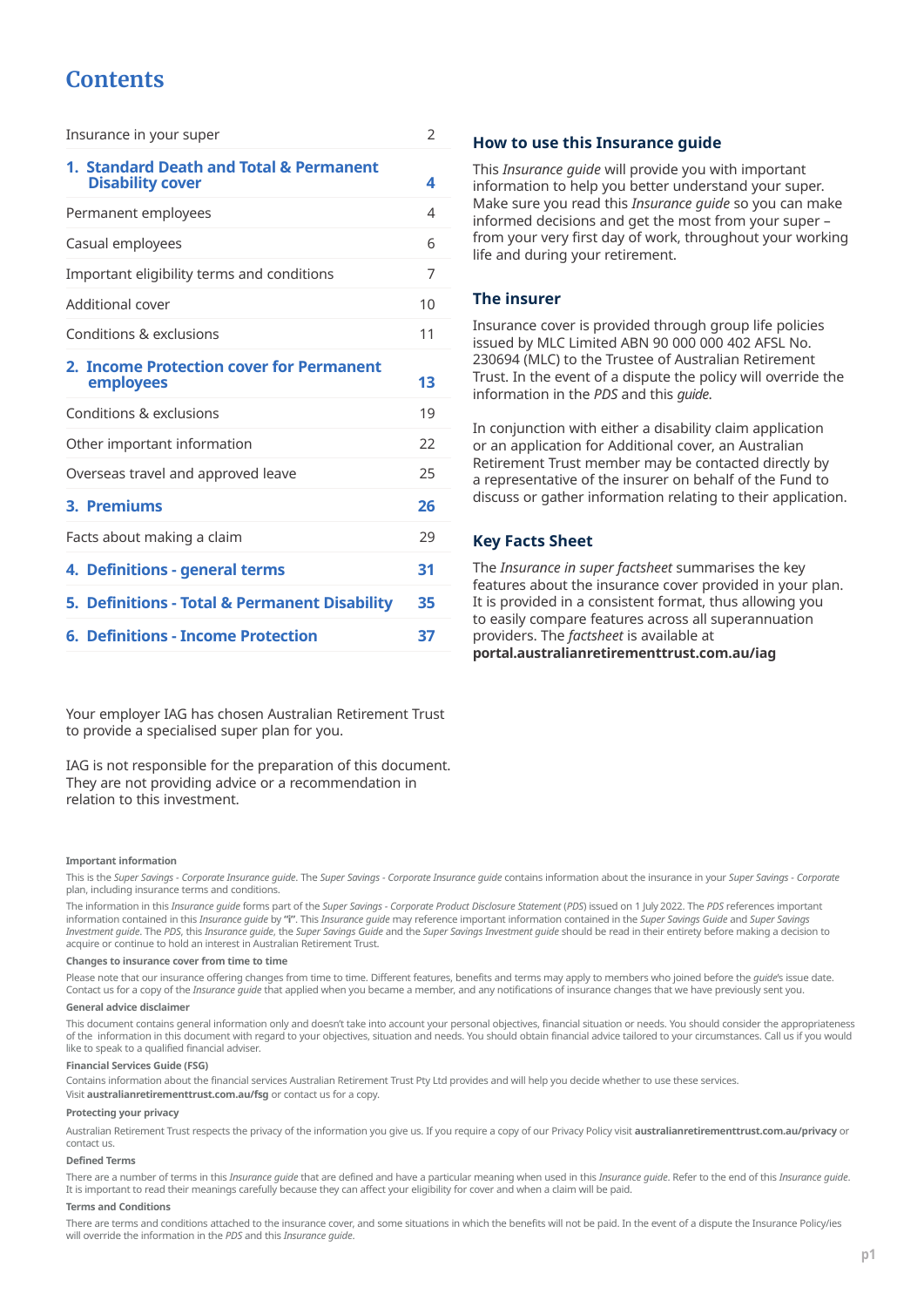# <span id="page-2-0"></span>**Insurance in your super**

The benefits, features and options for insurance cover are summarised in the table below. More information on each item can be found in this *Insurance guide*.

| <b>Features</b>                                                                                                           | <b>Description</b>                                                                                                                                                                                                                                                                                                                                                                               |
|---------------------------------------------------------------------------------------------------------------------------|--------------------------------------------------------------------------------------------------------------------------------------------------------------------------------------------------------------------------------------------------------------------------------------------------------------------------------------------------------------------------------------------------|
| <b>Death cover</b>                                                                                                        | Provides a lump sum benefit on the death of a member. Members can have Death only cover.                                                                                                                                                                                                                                                                                                         |
| <b>Total &amp; Permanent</b><br><b>Disability cover</b>                                                                   | Provides a lump sum benefit where a member becomes totally and permanently disabled and meets the<br>conditions of the relevant part of the Total & Permanent Disability definition.                                                                                                                                                                                                             |
| Permanent employees can<br>choose how much Death<br>and Total & Permanent<br><b>Disability cover suits their</b><br>needs | Standard Death and Total & Permanent Disability cover is automatically provided to eligible members.<br>The following Standard insurance cover is available:<br><b>Permanent employees</b><br>Level 1: 5% x Salary x Years of Future Membership (to age 65)<br>Level 2: 10% x Salary x Years of Future Membership (to age 65)<br>Level 3: 15% x Salary x Years of Future Membership (to age 65)* |
|                                                                                                                           | Level 4: 20% x Salary x Years of Future Membership (to age 65)<br>*default (automatic) level of cover                                                                                                                                                                                                                                                                                            |
|                                                                                                                           | <b>Casual employees</b>                                                                                                                                                                                                                                                                                                                                                                          |
|                                                                                                                           | Death only cover - \$50,000                                                                                                                                                                                                                                                                                                                                                                      |
| <b>Terminal Illness cover</b>                                                                                             | This forms part of the Death cover and provides a lump sum benefit where a member is diagnosed as<br>having a Terminal Illness.                                                                                                                                                                                                                                                                  |
| <b>Income Protection cover for</b><br><b>Permanent employees</b>                                                          | Standard Income Protection cover is automatically provided to eligible permanent employees. Income<br>Protection cover provides a replacement income where a member becomes Totally Disabled or<br>Partially Disabled and cannot work as a result. The benefit payments are based on:                                                                                                            |
|                                                                                                                           | A monthly income of up to 85% of your Pre-Disability Salary (less offsets),                                                                                                                                                                                                                                                                                                                      |
|                                                                                                                           | 75% is paid as income to you and 10% is paid as a superannuation contribution directly to your<br>Corporate Accumulation account,                                                                                                                                                                                                                                                                |
|                                                                                                                           | For a Benefit Period up to 2 years, after a 84-day Waiting Period.                                                                                                                                                                                                                                                                                                                               |
| <b>Eligible age for automatic</b><br><b>Standard cover</b>                                                                | Death – age 25 to 64<br>Total & Permanent Disability - age 25 to 64<br>Income Protection - age 25 to 64                                                                                                                                                                                                                                                                                          |
| <b>Age when Standard cover</b><br>ceases                                                                                  | Death - age 65<br>Total & Permanent Disability - age 65<br>Income Protection - age 65                                                                                                                                                                                                                                                                                                            |
| Opt-in for insurance cover                                                                                                | Standard cover does not start automatically until you attain age 25 and your Accumulation account<br>balance reaches \$6,000. If you need cover now and you're aged 15 or older you can opt-in at anytime<br>(subject to meeting the other eligibility conditions). Refer to the Opt-in for insurance cover section for<br>more details.                                                         |
| <b>Automatic Acceptance</b><br>Limits (AAL)                                                                               | An AAL is the maximum amount of Standard cover provided to eligible employees without any medical<br>evidence being required.                                                                                                                                                                                                                                                                    |
|                                                                                                                           | Death - \$1,250,000 for Permanent employees                                                                                                                                                                                                                                                                                                                                                      |
|                                                                                                                           | Total & Permanent Disability - \$1,250,000 for Permanent employees<br>Income Protection - \$240,000 per annum                                                                                                                                                                                                                                                                                    |
|                                                                                                                           | For information on the maximum amount of Standard cover provided to eligible Casual employees<br>please refer to the Casual employees section in this quide.                                                                                                                                                                                                                                     |
| <b>Additional cover</b>                                                                                                   | You can apply for Additional cover to suit your individual circumstances and needs. Limits may apply.                                                                                                                                                                                                                                                                                            |
| <b>Transfer of insurance cover</b>                                                                                        | We may agree to take over the cover provided by a previous insurance policy or superannuation fund<br>and provide equivalent benefits on Australian Retirement Trust's terms and conditions.                                                                                                                                                                                                     |
|                                                                                                                           | Permanent employees can apply to transfer Death and Total & Permanent Disability or Death only<br>only cover up to \$2,000,000 (inclusive of existing cover). Casual employees are only eligible to apply to<br>transfer Death only cover.                                                                                                                                                       |
| <b>Worldwide cover</b>                                                                                                    | Cover is provided 24/7 anywhere in the world.                                                                                                                                                                                                                                                                                                                                                    |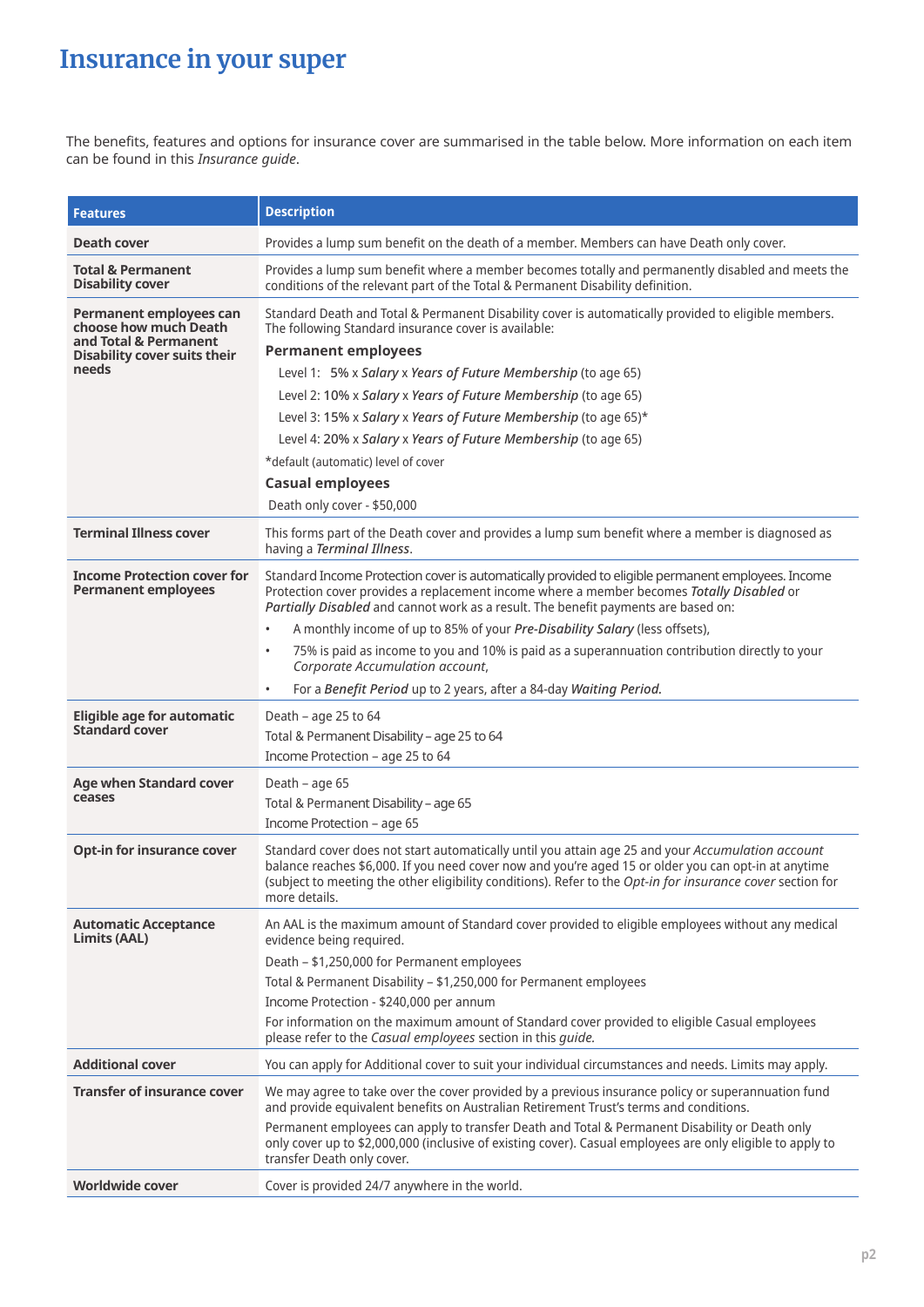| <b>Features</b>                                                  | <b>Description</b>                                                                                                                                                                                                                                                                                                                                                                                                                                |
|------------------------------------------------------------------|---------------------------------------------------------------------------------------------------------------------------------------------------------------------------------------------------------------------------------------------------------------------------------------------------------------------------------------------------------------------------------------------------------------------------------------------------|
| <b>Automatic continuation of</b><br>cover                        | Your Death and Total & Permanent Disability cover continues once you leave your employer, though<br>you retain the same level of cover the premium charged may change. Within 120 days of leaving your<br>Employer you can apply to have your Income Protection cover reinstated without underwriting in your<br>Super Savings for Ex-IAG & NRMA account, however your employment status will need to be confirmed<br>and your premium may alter. |
| Financial advice <sup>1</sup>                                    | We can assist members to determine the amount and type of insurance cover needed and to manage<br>proceeds of claims.                                                                                                                                                                                                                                                                                                                             |
| <b>Claims support</b>                                            | Our experienced Claims Representatives are here to help with your claim. Simply contact Australian<br>Retirement Trust first and we will quide you through the process.                                                                                                                                                                                                                                                                           |
| <b>Rehabilitation -</b><br>"work is good medicine"               | If you have an injury, disability or health condition we may be able to arrange work related rehabilitation<br>to assist you back to meaningful work.                                                                                                                                                                                                                                                                                             |
| <b>Binding Nominations vs.</b><br><b>Preferred Beneficiaries</b> | You can make a binding death benefit nomination or you can nominate your preferred beneficiaries.<br>Refer to the Super Savings Guide for more information.                                                                                                                                                                                                                                                                                       |
| Who pays for your<br>insurance premiums?                         | Premiums for insurance cover are deducted from your <i>Accumulation account</i> .                                                                                                                                                                                                                                                                                                                                                                 |

1 Australian Retirement Trust employees provide advice as representatives of Sunsuper Financial Services Pty Ltd (ABN 50 087 154 818, AFSL No. 227867), wholly owned by Australian Retirement Trust.

### **Insurance solutions**

You have access to flexible cover to keep you protected 24 hours a day, 7 days a week if something unfortunate were to happen to you. You also have the added advantage of cover being provided through a corporate plan with Standard cover (subject to eligibility) and limited circumstances in which health evidence is required.

You are protected no matter what stage of life you're at. You can use your insurance benefits to help pay your credit card bills, cover your mortgage, pay the rent or cover the unexpected medical treatment you may need. Also in the unfortunate event of your death, insurance can help to ensure your family's financial future is secure.

If you became a member of the plan when it commenced on 14 November 2020, different insurance arrangements may apply. You will have been advised separately if these apply to you.

As there's no "one size fits all" with insurance, you have the flexibility to make sure your cover is right for you. Australian Retirement Trust offers easy ways for you to change your cover, apply for Additional cover or cancel your cover. You have two options available to ensure you and your family are adequately covered.

#### **Standard cover Additional cover**

An application form with medical and lifestyle questions Choose your own level of cover

Automatic cover for eligible members with no medical questions unless you exceed the AAL

Permanent employees have a choice of four levels of Death and Total & Permanent Disability cover

### **Important eligibility criteria**

Australian Government reforms restrict when super funds can provide automatic insurance cover to members. This restriction is designed to help protect members retirement savings from erosion by insurance premiums for insurance cover you may not want or need.

Under the *Putting Members' Interests First* reforms, we generally cannot automatically provide insurance cover to new members before they attain age 25 and before their account balance reaches \$6,000. These age and balance requirements are now a key component of the eligibility criteria for you to automatically receive Standard insurance cover.

However, you have the option to opt-in to Standard insurance cover before meeting age 25 and the \$6,000 account balance requirement (subject to meeting the other eligibility conditions). Refer to the section *Opt-in for insurance cover* for more details.

#### **Who pays for your insurance?**

Your insurance premiums are calculated weekly and deducted monthly from your *Accumulation account*.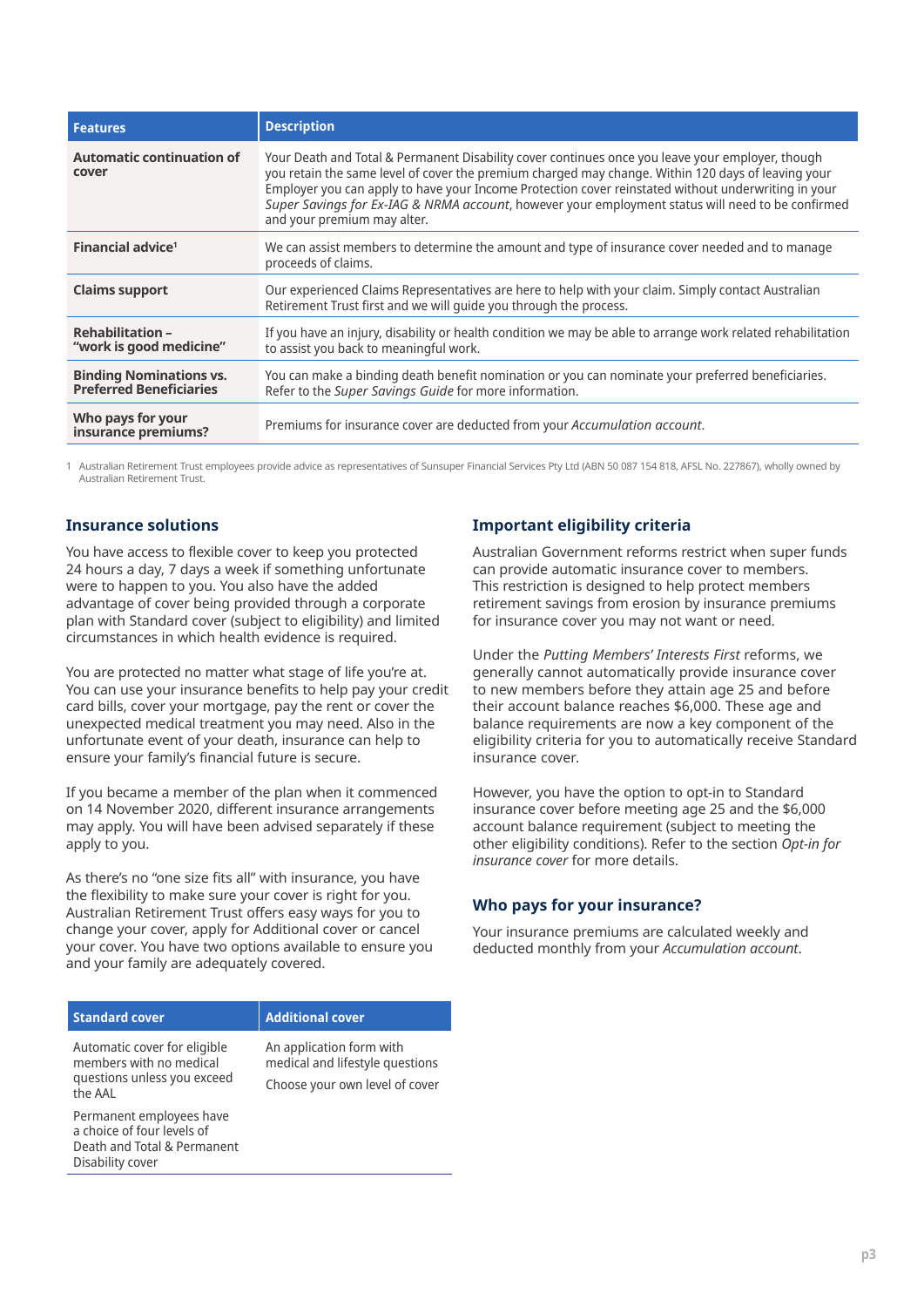# <span id="page-4-0"></span>**1. Standard Death and Total & Permanent Disability cover**

# **Permanent employees**

If you are an eligible employee you will automatically receive default cover up to a maximum of \$1,250,000.

Permanent employees also have the flexibility to choose one of the following levels of Death and Total & Permanent Disability cover:

#### **Level 1:**

5% x *Salary* x *Years of Future Membership* (to age 65)

#### **Level 2:**

10% x *Salary* x *Years of Future Membership* (to age 65)

#### **Level 3:**

15% x *Salary* x *Years of Future Membership* (to age 65)\*

#### **Level 4:**

20% x *Salary* x *Years of Future Membership* (to age 65)

\* default (automatic) level of cover

Your specific level and type of cover will be detailed in your *Welcome booklet* and each year in your *Annual Statement*.

Your cover will normally start from the date you attain age 25 and your *Accumulation account* balance reaches \$6,000 (subject to meeting the other eligibility conditions), unless you opt-in to Standard cover sooner.

The amount of insurance cover provided is recalculated at both 1 July and 1 January based upon your updated *Salary* and *Years of Future Membership*, unless we advise you otherwise. Your annual premium is based on this cover and remains unchanged until the next review date. *Salary* is the amount advised to Australian Retirement Trust by your employer.

If you are on *Unpaid Leave* or parental leave, *Salary* is the amount advised to Australian Retirement Trust by IAG on the previous salary notification date (1 July or 1 January) or on date of commencement (whichever is more recent) immediately before starting leave, unless we advise you otherwise.

#### **Opt-in for insurance cover**

If you would like to obtain cover before attaining age 25 and reaching an account balance of \$6,000, please select the "Opt-in for insurance cover" option in Australian Retirement Trust's *Member Online*, or by ticking the box on your *Membership application* form.

#### *Member Online* is available at

**[australianretirementtrust.com.au/memberonline](https://www.australianretirementtrust.com.au/memberonline?utm_source=document&utm_medium=pdf&utm_campaign=pds_and_guides)** and you can obtain a copy of the *Membership application* form at **portal.[australianretirementtrust.com.au/iag](https://portal.australianretirementtrust.com.au/iag?utm_source=document&utm_medium=pdf&utm_campaign=pds_and_guides)**

For information on when cover starts please refer to the *When does my insurance cover start?* section in this *guide*.

*Limited Cover* will apply in the following circumstances,

- if you opt-in for insurance within 120 days of joining your employer and you are not *At Work* on the date cover starts, your cover will be provided as *Limited Cover* until you have been *At Work* for 30 consecutive days,
- if you opt-in for insurance cover outside of 120 days of joining your employer, your Standard cover will be provided as *Limited Cover* for 12 months<sup>1</sup> and subject to a 30-consecutive day *At Work* requirement after the end of the 12-month period to remove the limitation.

If you opt-in for insurance cover outside of 120 days of joining your employer, you will not be eligible to claim where your Death, Terminal Illness or Total & Permanent Disability results from suicide or any intentional selfinflicted act within 12 months of cover starting.

1. Where you joined the Plan within 120 days of the date you joined your employer, if you attain age 25 and your *Accumulation account* balance reaches \$6,000 before the expiration of the 12 month *Limited Cover* period, this limitation will be removed subject to you being *At Work* on the date you meet both the age and balance requirements. If you are not *At Work* on that date, cover will remain *Limited Cover* until you have been *At Work* for 30 consecutive days.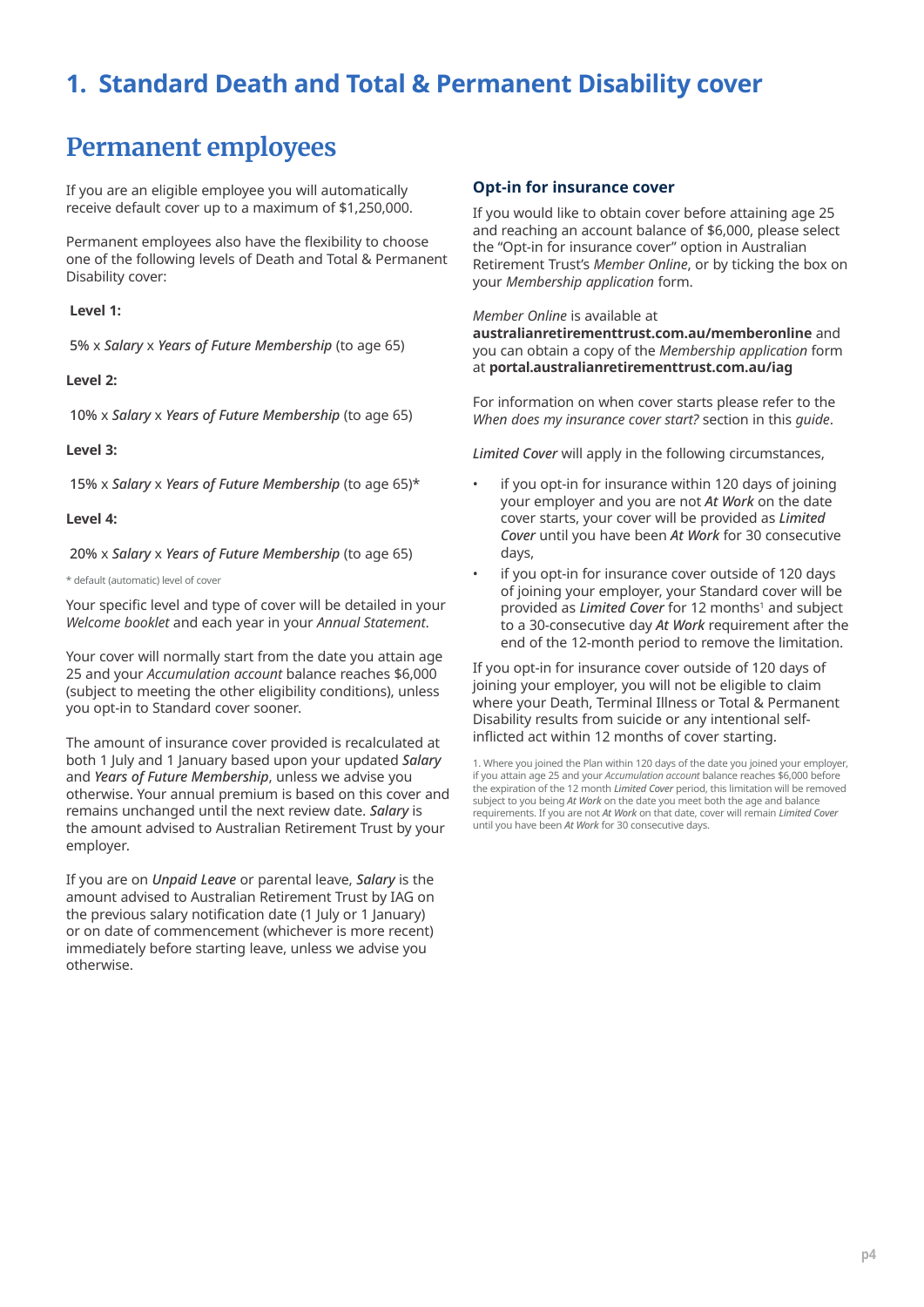### **Change your level of cover?**

Eligible employees can choose to increase their Standard Death and Total & Permanent Disability cover without the need to provide health and lifestyle information.

Permanent employees have a choice of four levels of Death and Total & Permanent Disability cover. Your various options were detailed previously.

You have 120 days from the date you join your employer to apply to increase your Standard cover to Level 4 (20%) without the need to provide evidence of health. You can make your insurance election by selecting the appropriate level of cover on your *Membership application* form.

For information on when cover starts please refer to the *When does my insurance cover start?* section in this *guide*.

If you make an insurance election outside 120 days of joining your employer you will need to complete a *Change of insurance cover* form. Any application for insurance cover outside of 120 days is subject to acceptance by the insurer. Satisfactory evidence of health may be required.

If you do not make an election, the default cover generally does not start until you attain age 25 and your *Accumulation account* balance reaches \$6,000.

Note that if you reduce your level of cover and subsequently wish to increase your level of cover, you will be required to apply for Additional cover which is subject to acceptance by the insurer and evidence of health may be required. See the *Additional cover* section of the *guide* for further details.

# **Special Conditions**

If you move from *Permanent Employment* to *Casual Employment* you will retain your level of Death cover as Fixed cover subject to the minimum level of Standard cover for casuals. This means that cover will not be recalculated each year based on the formula but will remain fixed. Your premium will generally increase as you get older.

**Note that Casual employees are ineligible for Total & Permanent Disability cover, and cover will be cancelled upon change in your employment status.** 

#### **An example of Standard Death and Total & Permanent Disability cover**

James is 29 years old when he joins the IAG Superannuation Plan. He is a Permanent employee, and is on a Salary of \$60,000 p.a. and has an account balance over \$6,000. James is eligible for Standard Death and Total & Permanent Disability cover and chooses the default level of cover.

#### **Insurance cover**

| Level 3: 15% x Salary x Years of<br><b>Future Membership (to age 65)</b> | <b>Standard cover</b> |
|--------------------------------------------------------------------------|-----------------------|
| 15% x \$60,000 x 36 years                                                | \$324,000             |

#### **Weekly premium**

| <u>(Stand</u> ard cover / \$10,000) x | <b>Weekly premium</b> |
|---------------------------------------|-----------------------|
| premium / 52                          | for Standard cover    |
| (\$324,000 / \$10,000) x \$2.60 / 52  | \$1.62                |

**Note:** Rounding variations may occur when calculating premiums. Premiums per week are displayed as rounded up to the next whole cent.

Premiums for insurance cover are deducted from your *Accumulation account*. For full details on Death and Total & Permanent Disability premium rates, refer to the *Premiums* section of this *Insurance guide*.

### **Need to know your level of cover**

#### Just log into **[australianretirementtrust.com.au/](https://www.australianretirementtrust.com.au/memberonline?utm_source=document&utm_medium=pdf&utm_campaign=pds_and_guides) [memberonline](https://www.australianretirementtrust.com.au/memberonline?utm_source=document&utm_medium=pdf&utm_campaign=pds_and_guides)**.

If you're not signed up for *Member Online* — it's simple — just contact us on **13 11 84** and we'll get you set up in no time..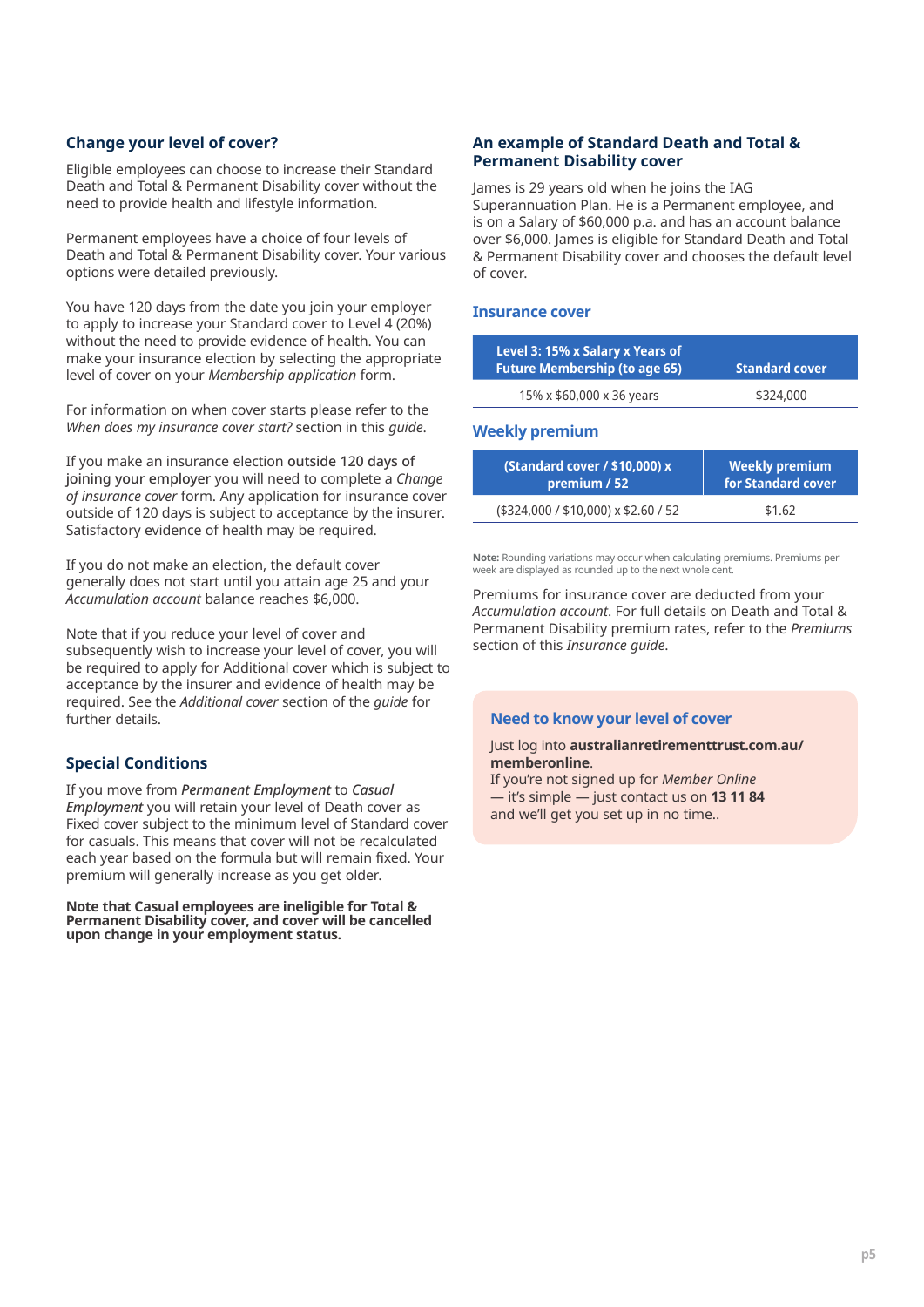# <span id="page-6-0"></span>**Casual employees**

If you are an eligible employee you will automatically receive Standard Death cover of \$50,000. Standard Death cover is provided on a fixed cover basis. This means your cover stays the same, but your weekly premium generally increases as you get older.

Your cover will normally start from the date you attain age 25 and your *Accumulation account* balance reaches \$6,000 (subject to meeting the other eligibility conditions), unless you opt-in to Standard cover sooner.

Standard Death cover is available until age 65.

Your premiums are calculated when you join the plan and are recalculated on 1 July and 1 January each year. Your specific level of cover will be detailed in your *Welcome booklet* and each year in your *Annual Statement*.

If you do not want to have Standard cover please let us know. Casual employees are not eligible for Total & Permanent Disability cover.

#### **Opt-in for insurance cover**

If you would like to obtain cover before attaining age 25 and reaching an account balance of \$6,000, please select the "Opt-in for insurance cover" option in Australian Retirement Trust's *Member Online*, or by ticking the box on your *Membership application* form.

#### *Member Online* is available at

**[australianretirementtrust.com.au/memberonline](https://www.australianretirementtrust.com.au/memberonline?utm_source=document&utm_medium=pdf&utm_campaign=pds_and_guides)** and you can obtain a copy of the *Membership application* form at **[portal.australianretirementtrust.com.au/iag](https://portal.australianretirementtrust.com.au/iag?utm_source=document&utm_medium=pdf&utm_campaign=pds_and_guides)**

For information on when cover starts please refer to the *When does my insurance cover start?* section in this *guide*.

*Limited Cover* will apply in the following circumstances,

- if you opt-in for insurance within 120 days of joining your employer and you are not *At Work* on the date cover starts, your cover will be provided as *Limited Cover* until you have been *At Work* for 30 consecutive days,
- if you opt-in for insurance cover outside of 120 days of joining your employer, your Standard cover will be provided as *Limited Cover* for 12 months<sup>1</sup> and subject to a 30-consecutive day *At Work* requirement after the end of the 12-month period to remove the limitation.

If you opt-in for insurance cover outside of 120 days of joining your employer, you will not be eligible to claim where your Death, Terminal Illness or Total & Permanent Disability results from suicide or any intentional selfinflicted act within 12 months of cover starting.

#### **An example of Standard Death cover**

James is 29 years old when he joins the IAG Superannuation Plan. He is a Casual employee, has an account balance over \$6,000 and is eligible for \$50,000 Standard Death cover.

#### **Insurance cover**

| Age | <b>Standard Death</b><br>cover |
|-----|--------------------------------|
| າຊ  | \$50,000                       |

#### **Weekly premium**

| (Standard cover / \$10,000) x        | <b>Weekly Premium</b> |
|--------------------------------------|-----------------------|
| premium / 52                         | for Standard cover    |
| (\$50,000 / \$10,000)<br>x \$1.90/52 | \$0.19                |

Premiums for insurance cover are deducted from your *Accumulation account*. For full details on Death and Total & Permanent Disability premium rates, refer to the *Premiums* section of this *Insurance guide*.

#### **Special Conditions applicable to Casual employees**

If you move from *Casual employment* to *Permanent employment* your Standard insurance cover will be replaced. Refer to *Standard Death and Total & Permanent Disability insurance cover - Permanent employees* for more details.

If you are not *At Work* on the date the additional cover starts, your cover will be provided as *Limited Cover* until you have been *At Work* for 30 consecutive days

<sup>1.</sup> Where you joined the Plan within 120 days of the date you joined your employer, if you attain age 25 and your *Accumulation account* balance reaches \$6,000 before the expiration of the 12 month *Limited Cover* period, this limitation will be removed subject to you being *At Work* on the date you meet both the age and balance requirements. If you are not *At Work* on that date, cover will remain *Limited Cover* until you have been *At Work* for 30 consecutive days.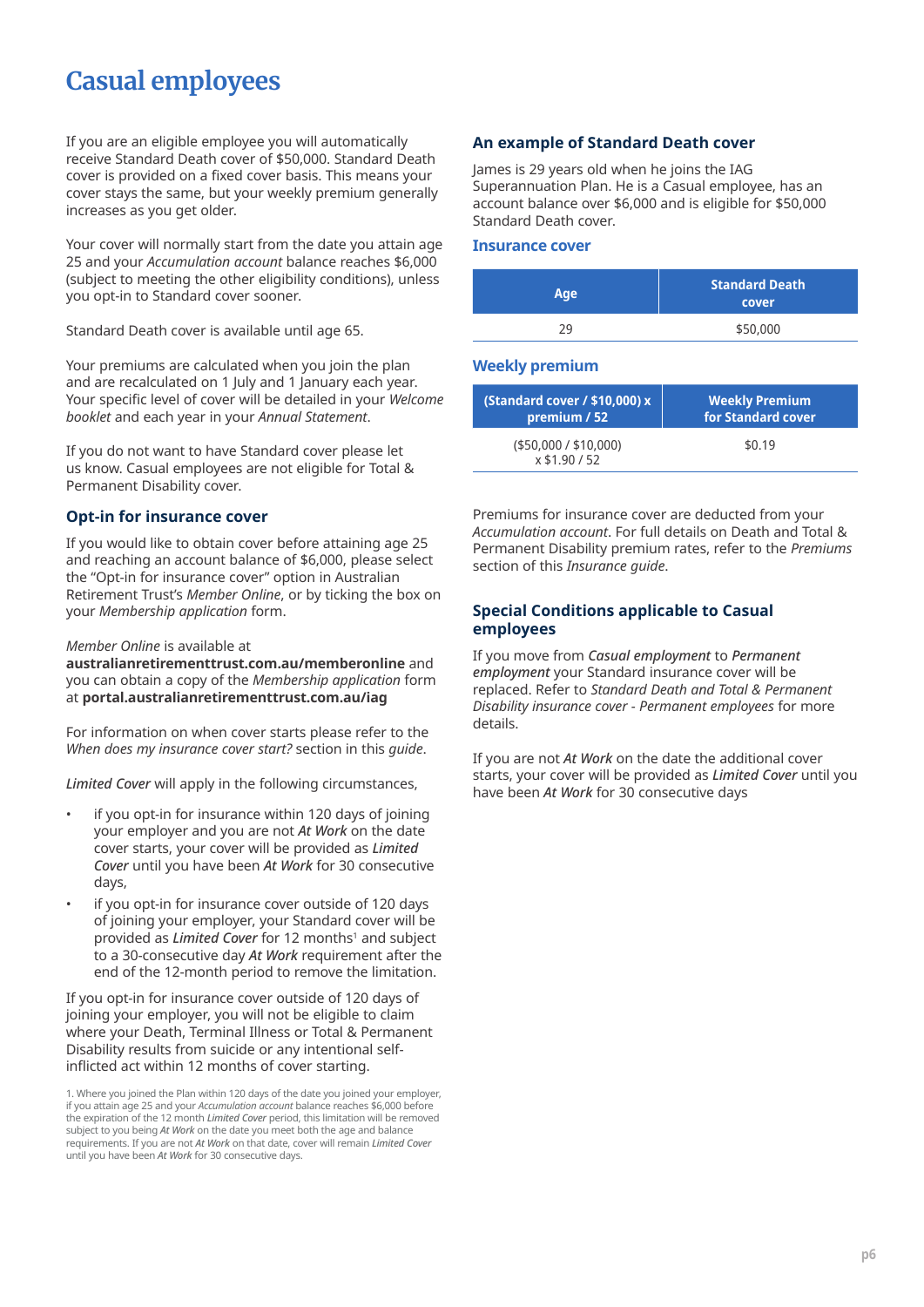# <span id="page-7-0"></span>**Important eligibility terms and conditions**

# **Am I eligible for Standard cover?**

You are eligible for automatic Standard cover if:

- you have attained age 25 and your account balance has reached \$6,000, or you have opted in to Standard cover before you attain age 25 and/or before your balance reaches \$6,0001 , and
- you are under the age of 65,
- your employer is making Superannuation Guarantee (SG) contributions to *Super Savings - Corporate* on your behalf,
- you meet the specific eligibility criteria established by your employer, the Trustee and the insurer, and
- you are an Australian citizen, permanent resident or holder of visa which enables you to work in Australia, unless otherwise agreed by the insurer.

You are not eligible for Standard cover if:

- you are under the age of 15,
- you are a seasonal worker, or a contractor who is not a Fixed Term employee,
- you have elected to have your first Superannuation Guarantee (SG) contribution paid to another superannuation provider, or
- you have previously cancelled the Plan's Standard insurance cover.

If you're not eligible to opt-in or automatically receive Standard cover, you can apply for Additional cover at any time. Refer to the *Additional cover* section of this *Insurance guide*.

#### For more information refer to the *Definitions* section of this *Insurance guide*, this includes the definition of *Limited Cover* and *At Work*.

1. If you opt-in outside 120 days of starting work with your employer, your cover will be provided as *Limited Cover* for 12 months and subject to a 30-consecutive day *[At Work](DBF_At_Work)* requirement after the end of the 12-month period to remove the limitation.

Where you joined the Plan within 120 days of the date you joined your employer, if you attain age 25 and your *Accumulation account* balance reaches \$6,000 before the expiration of the 12 month *Limited Cover* period, this limitation will be removed subject to you being *At Work* on the date you meet both the age and balance requirements. If you are not *At Work* on that date, cover will remain *Limited Cover* until you have been *At Work* for 30 consecutive days.

# **What is Limited Cover?**

*Limited Cover* generally means you're only covered for illness or injury that first manifests after the date cover commenced. For more information on *Limited Cover* refer to the *Definitions* section of this *guide*.

# **When does my Standard cover start?**

The following table outlines when your cover will start and the conditions applicable to that cover.

| <b>Insurance</b><br>cover or<br>option                                                                                                                                                 | <b>Requirements for</b><br>insurance cover to<br>start                                                                                                                                                                                                                                      | <b>Insurance cover start</b><br>date                                                  |
|----------------------------------------------------------------------------------------------------------------------------------------------------------------------------------------|---------------------------------------------------------------------------------------------------------------------------------------------------------------------------------------------------------------------------------------------------------------------------------------------|---------------------------------------------------------------------------------------|
| Standard cover                                                                                                                                                                         | Standard cover is<br>automatically provided<br>when all three have<br>occurred:<br>you join the Plan, and<br>٠<br>you attain age 25; and<br>your account balance<br>reaches \$6,000.                                                                                                        | Cover starts when you<br>attain age 25 and reach<br>an account balance of<br>\$6,000. |
| Opt-in for<br>insurance cover<br>- you can opt-in<br>for Standard<br>cover prior to<br>attaining age 25<br>and reaching an<br>account balance<br>of \$6,000                            | Standard cover is<br>provided when both<br>have occurred:<br>you join the Plan, and<br>we receive a request<br>from you to opt-in for<br>insurance cover.                                                                                                                                   | Cover starts on the<br>date your application is<br>heviera                            |
| Change your<br>level of cover<br>– Permanent<br>employees can<br>apply to increase<br>your Standard<br>cover, refer to<br>Change your<br>level of cover<br>section for more<br>details | Your elected level<br>of Standard cover is<br>provided when both<br>have occurred:<br>you join the Plan, and<br>we receive an<br>insurance election<br>from you on a<br>Membership<br>application form<br>within 120 days of the<br>date you commenced<br>employment with<br>your employer. | Cover starts on the<br>date your application is<br>received.                          |

*Limited Cover* will apply in the following circumstances, if

- you joined the Plan within 120 days of joining your employer and you are not *At Work*, on the date cover starts, your Standard cover will be provided as *Limited Cover* until you have been *At Work* for 30-consecutive days, or
- you joined the Plan outside of 120 days of joining your employer, your Standard cover will be provided as *Limited Cover* for 12 months and subject to a 30-consecutive day *At Work* requirement after the end of the 12-month period to remove the limitation.

If you're on leave for reasons other than sickness or injury you are still generally considered to be *At Work*.

If you're not eligible to opt-in or automatically receive Standard cover, you can apply for Additional cover at any time. Applications are subject to acceptance by the insurer and evidence of health may be required. Simply complete and return the *Change of insurance cover* form.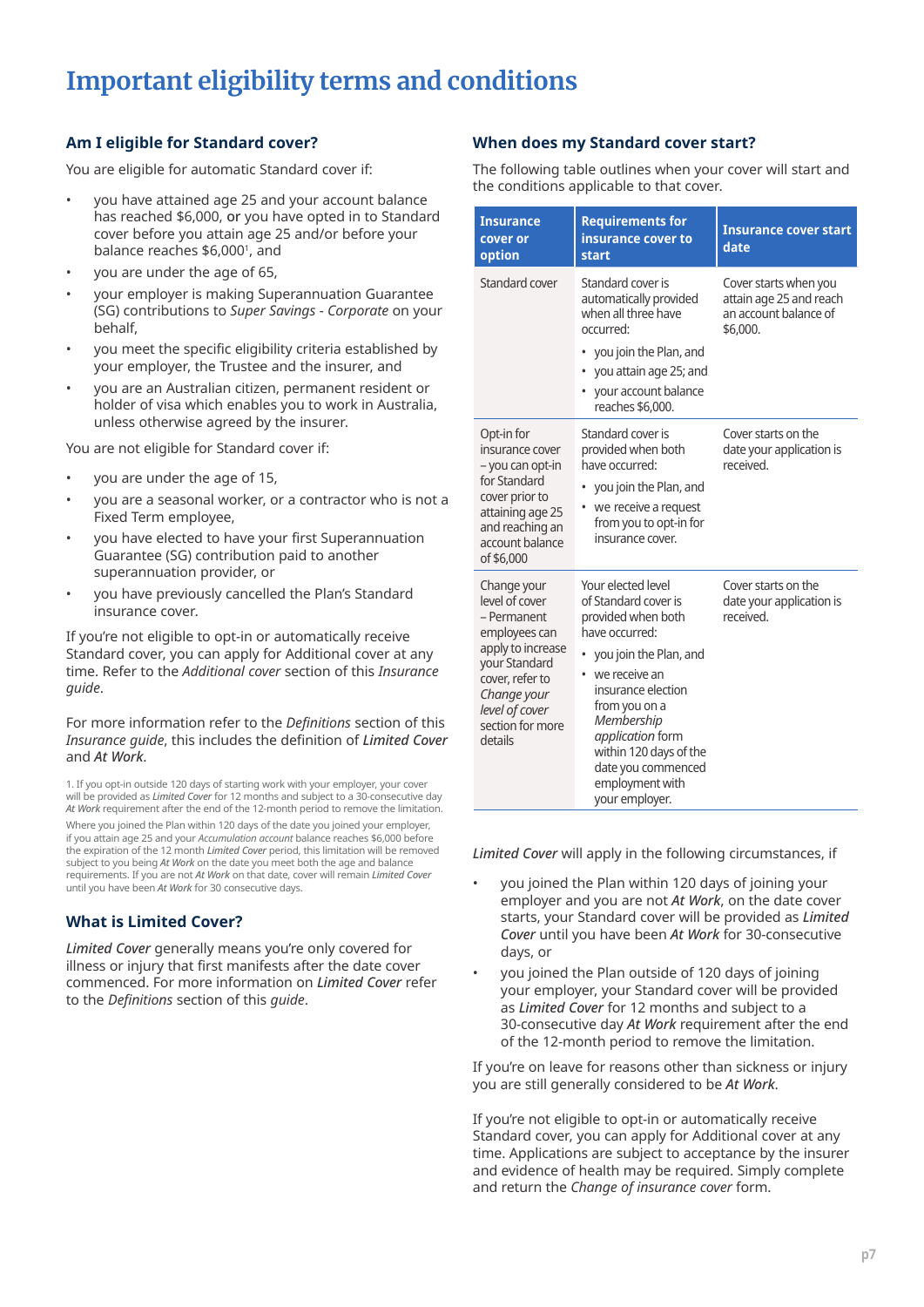#### **What happens if I want to reduce or cancel my cover?**

If you want to reduce or cancel your Standard cover, or just want Standard Death only cover please let us know. Otherwise the premiums will continue to be deducted from your *Accumulation account* each month. The cancellation or reduction will be effective from the date your instruction is received by Australian Retirement Trust.

Our secure online service *Member Online* allows you to cancel your insurance cover, alternatively just contact us.

If you cancel your cover, evidence of health satisfactory to the insurer will be required before cover can restart from the date approved by the insurer or if Special Conditions apply, the date you accept the Special Conditions.

### **What is Total & Permanent Disability cover?**

The intention of Total & Permanent Disability cover is to provide a payment to you should you suffer an injury or illness that permanently prevents you from working to retirement age.

Total & Permanent Disability insurance cover is available to you regardless of your working hours or the basis on which you are employed (subject to satisfying eligibility criteria).

In the event of a claim your capacity to work is assessed by the Plan's insurer and is determined by your ability to perform any reasonably suitable occupation based on all of your education, training or experience, not just your usual occupation or the job you were performing when you become injured or ill.

When reviewing your education, training or experience, the insurer may consider, for example, the level of schooling you completed, further studies undertaken since then and any subsequent qualifications or certifications you have obtained, the transferable skills and abilities you have acquired through any work you have undertaken (both paid and unpaid) as well as any of your hobbies and interests.

If you are deemed totally and permanently disabled and you are eligible for a total and permanent disablement benefit, the payment will be paid to you as a single lump sum.

#### **What happens if you believe you are totally and permanently disabled?**

As a profit-for-members fund, we're here to help, support and guide you through the claims process so you don't feel confused or overwhelmed.

If you believe that you may be eligible to apply for a Total & Permanent Disability claim, we are here to help you along the way.

In order to lodge a claim you would need to be under the care of a *Doctor* and are still suffering from an ongoing and serious injury or illness that is permanently preventing you from working ever again. Refer to the *Total & Permanent Disability* definition in the *Definitions* section.

Our Claims Representatives are here to help you every step of the way and will confirm your eligibility to lodge a claim. Following lodgement of your claim application, the Insurer will assess whether your claim is successful. The assessment process takes into account the *Total & Permanent Disability* definition at the Date of Disablement, and the impact that your injury or illness will have on your ability to work again.

#### **What benefits are paid out if you are totally and permanently disabled?**

If you are totally and permanently disabled and meet the *Total & Permanent Disability* definition, your Total & Permanent Disability cover as at the Date of Disablement will be payable. You may also be able to access your *Accumulation account* balance.

Any Total & Permanent Disability benefit payment is subject to acceptance of the claim by the insurer.

In limited circumstances you will not be eligible to claim on the Standard Death and Total & Permanent Disability insurance cover through Australian Retirement Trust. Refer to the section *Am I eligible for Standard Death and Total & Permanent Disability cover?* and the definition of *Employed* in the *Definitions* section.

### **Payment of a total & permanent disability benefit**

If you are eligible to receive a Total & Permanent Disability benefit, the insurer will pay the benefit to your *Accumulation account* where it will be invested in the Cash investment option.

We will then contact you for payment instructions. Should we not receive payment instructions within 28 days, the payment will be invested as per your current investment strategy.

### **When would a health questionnaire be required?**

A health questionnaire will be required if:

- your Standard cover is over \$1,250,000,
- you have previously cancelled your cover and want to reapply, or
- you choose to apply for Additional cover.

In addition, a full health assessment may also be required if requested by the insurer.

Remember you may have a condition that does not impede your day-to-day activities but may affect your risk assessment with the insurer.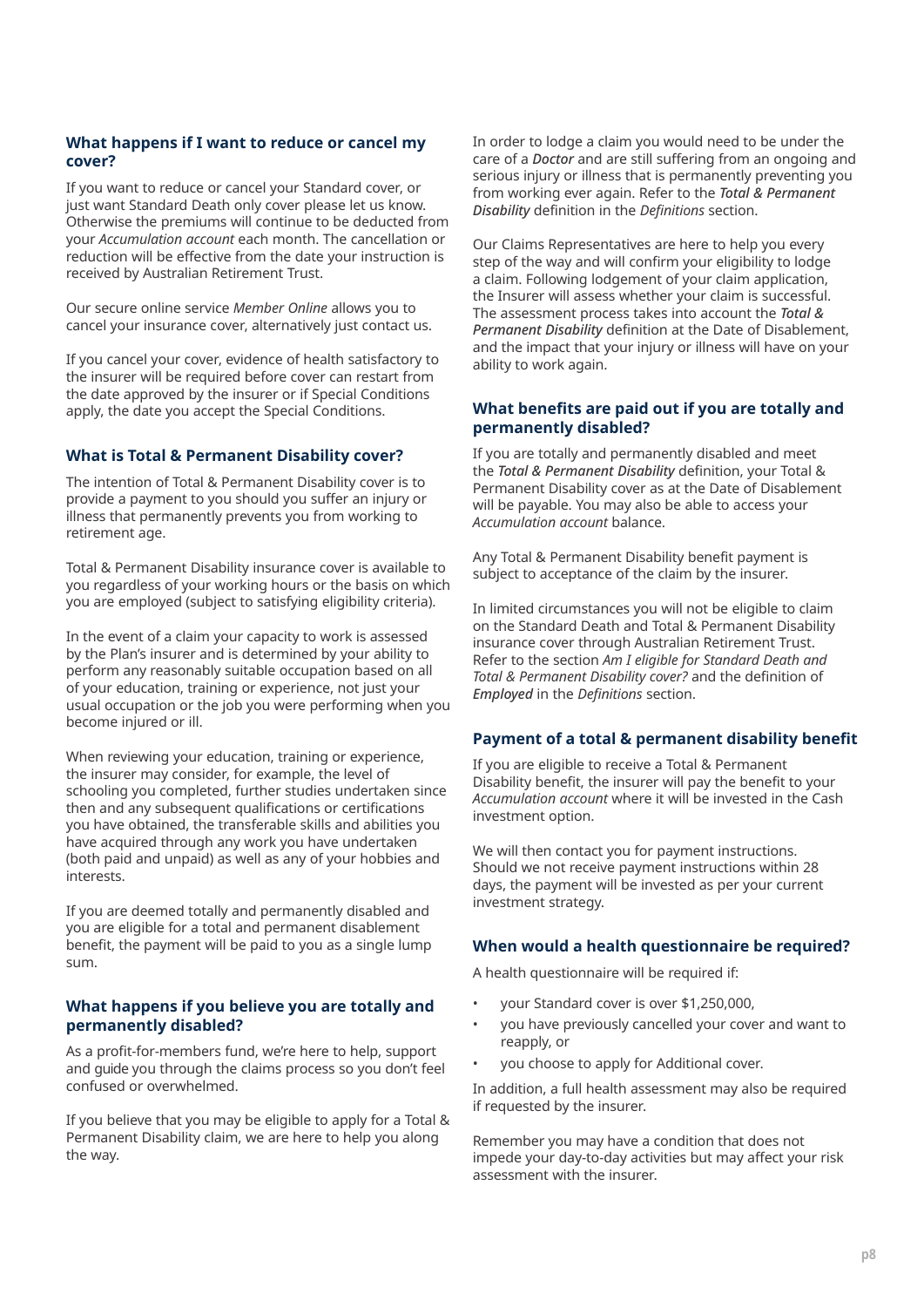#### **Bring your current cover with you**

You may be eligible to transfer existing Death and Total & Permanent Disability (Permanent employees only), or Death only cover up to \$2,000,000 (inclusive of existing cover) to the IAG Superannuation Plan.

To apply to transfer your existing cover please complete and return the *Transfer of insurance cover* form, available at **portal[.australianretirementtrust.com.au/iag](https://portal.australianretirementtrust.com.au/iag?utm_source=document&utm_medium=pdf&utm_campaign=pds_and_guides)**

It's important you include all required documentation, which will include:

- a letter or certificate of currency from your superannuation fund or insurance provider detailing your current insurance cover,
- details of any visits to medical specialists in the previous twelve months,
- details of any loadings, exclusions and restrictions applicable to that cover, and
- the confirmation must have been issued within 30 days of your application.

If accepted by the insurer:

- you will be subject to the terms and conditions outlined in the Group Life Insurance policy,
- you will need to cancel the cover you had under your previous fund or policy, and
- your transferred cover will be fixed and in addition to your Standard cover.

The insurer will not accept any transfer application where your previous insurance cover has any premium loadings, exclusions or non-standard terms or where you are currently claiming, or intending to claim, on any other life, disability and/or trauma policy.

If you are thinking about transferring your existing insurance cover, make sure you compare the features and benefits, and are accepted by the Plan's insurer, before transferring cover.

Transferred cover will start on the date your application is accepted by the insurer.

### **Interim Accident cover**

Where you are not entitled to Standard Death and Total & Permanent Disability cover or you choose to apply for Additional cover, up to 90 days interim Accidental Death and/or Accidental Total & Permanent Disability cover will apply immediately from the date we receive your completed *Change of insurance cover* form. No premium is charged for the interim accident cover.

The amount of interim accident cover is the lesser of the amount of Additional Death and/or Total & Permanent Disability cover you are applying for or \$1,000,000.

Interim cover starts from the date you fully completed and signed the applicable insurance application form and automatically ends as soon as one of the following happens:

- your application is accepted or declined; or
- the application is withdrawn; or
- 90 days pass from the date the interim cover commenced; or
- you are no longer eligible for cover, or your cover ceases, under the Plan (please refer to the *When your cover stops* section).

Interim cover is provided for an insured event which is caused by illness or accidental injury other than in the circumstances explained below.

Interim cover does not apply to an illness or accidental injury:

- you are engaged in hazardous pastimes or sports that would not be covered under our normal assessment guidelines;
- occurred prior to the date of you becoming an eligible member;
- that first occurred or appeared before interim cover commenced, or for which you experienced symptoms or received medical advice/treatment before interim cover commenced, unless you were not aware, or could not reasonably be expected to be aware, of the condition or symptoms.

If you are eligible and being assessed by the insurer for cover (or for cover above the automatic acceptance limit) then the insurer provides interim cover for the amount of cover that it is assessing.

A benefit will not be paid under interim cover if:

- the cover applied for would have been declined by the insurer under its current assessment criteria; or
- you claim for an event or condition that would have been excluded under the insurer's normal underwriting criteria.

The interim accident cover available to you is determined by the type of cover available in your Plan.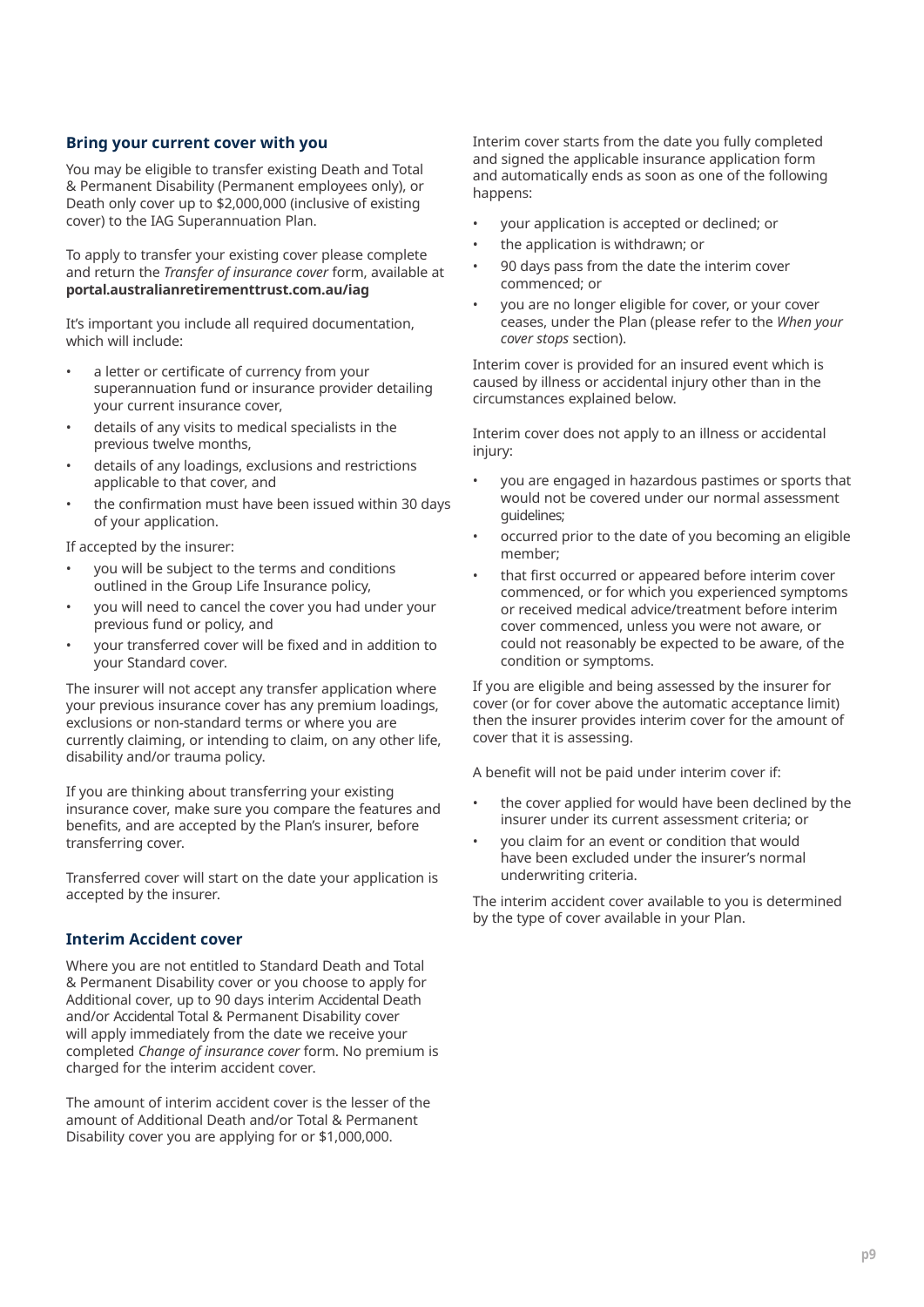# <span id="page-10-0"></span>**Additional cover**

There are many reasons that you may want to apply for Additional cover:

- you're not eligible for Standard insurance cover,
- you have previously cancelled your cover and want to reapply,
- you simply want to increase the level of cover, or
- you want to change the basis of insurance provided by Standard cover.

Any application for insurance cover is subject to acceptance by the insurer. Satisfactory evidence of health may be required. Australian Retirement Trust reserves the right to limit the amount of Additional cover provided.

Remember you may have a condition that does not impede your day-to-day activities but may affect your risk assessment with the insurer

You may apply for Additional cover at any time. Additional cover is available on a fixed cover basis, this means your cover stays the same but your premium generally increases as you get older.

# **Types of cover available**

The types of cover available are:

- Death only (this includes Terminal Illness)
- Death and Total & Permanent Disability

*Casual Employees* are not eligible to apply for Total & Permanent Disability cover.

### **How much can I apply for?**

You can apply for either Death and/or Total & Permanent Disability cover up to the following maximum cover levels (this includes any existing Standard cover):

- Death cover \$10 million
- Terminal Illness \$3 million (this forms part of the Death cover)
- Total & Permanent Disability cover \$3 million (Permanent employees only)

### **When does Additional cover start?**

Your Additional cover will generally start from the date the insurer approves your application. However as a condition of acceptance of the Additional cover, the insurer may apply a loading (a higher premium) for the increased amount of cover. The insurer may also specify a benefit exclusion that will apply if a claim for the increased amount of cover is related to a specified condition or pastime.

If you accept the terms of this Special Acceptance offer (if applicable), your Additional cover will start on the date you accept the offer. Commencement of cover is also subject to you having sufficient money in your *Accumulation account* to pay insurance premiums. If you do not have enough money in your *Accumulation account* to pay premiums, you will be notified of the conditions that apply to you.

### **Additional Total & Permanent Disability cover reduces from age 61**

Once you reach age 61, your Additional Total & Permanent Disability cover reduces annually by 20% of your insured benefit at age 60, until your 65th birthday when cover ceases. Your premiums are adjusted accordingly. An example is shown below. If you have \$200,000 of Total & Permanent Disability cover, your Total & Permanent Disability cover will reduce as follows:

| Age | TPD <sup>1</sup> cover |
|-----|------------------------|
| 60  | \$200,000              |
| 61  | \$160,000              |
| 62  | \$120,000              |
| 63  | \$80,000               |
| 64  | \$40,000               |
| 65  | Nil                    |

1. TPD means Total & Permanent Disability

If your cover commenced after age 60, your Additional Total & Permanent Disability cover will reduce at a rate greater than 20% per annum. This will be consistent with any reduction had your cover commenced prior to age 60.

#### **An example of how to calculate Additional Death and Total & Permanent Disability premiums**

James is 29 years old, he needs Additional cover and is a Permanent employee. He decides to apply for \$200,000 of Additional Death and Total & Permanent Disability cover. If accepted by the insurer, James' premiums for Additional cover will be as follows:

#### **(Additional Death and TPD1 cover / \$10,000) x Additional Death and TPD1 premium / 52**

(\$200,000 / \$10,000) x \$2.60 / 52

= \$1.00 per week

1. TPD means Total & Permanent Disability

**Note**: Rounding variations may occur when calculating premiums. Premiums per week are displayed as rounded up to the next whole cent.

Premiums for insurance cover are deducted from your *Accumulation account*. For full details on premium rates, refer to the *Premiums* section of this *Insurance guide*.

#### **It's simple, you can apply for Additional cover anytime**

You can apply for cover through **portal[.australianretirementtrust.com.au/iag](https://www.australianretirementtrust.com.au/privacy?utm_source=document&utm_medium=pdf&utm_campaign=pds_and_guides)** 

Simply download and complete the *Change of insurance cover* form and return it to us.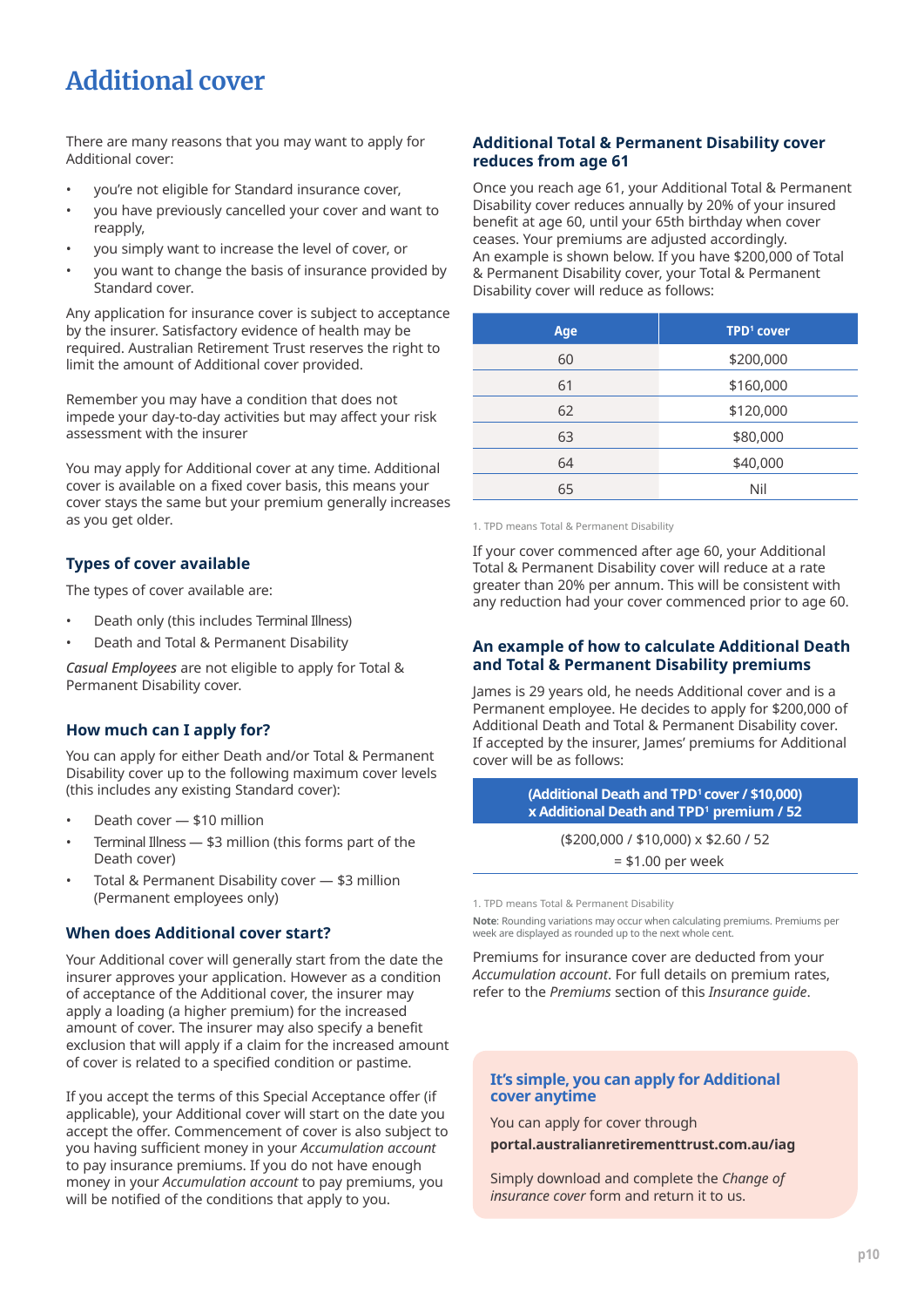# <span id="page-11-0"></span>**Conditions & exclusions**

#### **When does Death and Total & Permanent Disability insurance cover stop?**

Cover will stop when:

- you turn 65 for Standard Death cover,
- you turn 65 for Standard Total & Permanent Disability cover
- you turn 70 for Additional Death cover,
- you turn 65 for Additional Total & Permanent Disability cover,
- you die,
- you receive a Total & Permanent Disability insurance benefit,
- you cancel the cover,
- you are paid a Terminal Illness benefit which is not less than the amount of the Death and/or Total & Permanent Disability benefit,
- you withdraw all monies from *Super Savings*,
- the policy issued to the Trustee is cancelled or terminated for any reason,
- the day before you commence service in the armed forces of any country (not including service in the Australian Army Reservists not deployed overseas) or service with an organisation which is involved in, or promotes, armed conflict, terrorism, civil commotion or unrest, or
- 24 months from the commencement of Employer approved leave of absence or parental leave by you, if you have not returned to work prior to the expiry of the 24 month period or an extension of cover has not been approved by the Insurer,
- 60 days after the date you retire or cease to be employed,
- 60 days after the date you no longer qualify as an insured member,
- Standard and Additional Total & Permanent Disabilty cover will cease if you are in *Permanent Employment*  and transfer to *Casual Employment*,
- you are employed under a working visa and the term of the working visa expires, or you permanently depart Australia (whichever is earlier),
- Contribution Inactivity your *Accumulation account* has not received an *Eligible Contribution* in the last 12 months or more and you have not elected in writing to keep your cover<sup>1</sup>, or
- Zero Account Balance the premium is due and there is not enough money in your *Accumulation account* to pay the premiums and the premiums remain unpaid for 4 months.

1.Where we have valid contact details, we will contact you advising the date your cover will stop. If you wish for your cover to continue even if no *Eligible Contributions* are made to your account for continuous periods of 12 months or longer, you can advise us in writing or visit **[australianretirementtrust.com.au/keep-my-insurance](https://www.australianretirementtrust.com.au/keep-my-insurance?utm_source=document&utm_medium=pdf&utm_campaign=pds_and_guides)**. Make sure you consider the impact of premiums on your account balance.

### **Can Death and Total & Permanent Disability cover restart if it ceases?**

If your insurance cover automatically stops because of:

- Contribution Inactivity; or
- Zero Account Balance,

then Standard cover based on the default option will automatically restart upon receipt of a Superannuation Guarantee contribution, and only if you have also met the Standard cover eligibility criteria of attaining age 25 and your account balance reaching \$6,000.

You also have the option to advise us in writing to restart the insurance cover that was stopped due to Contribution Inactivity. This written request must be received within 60 days of the cover stopping. We will restart the type and amount of cover you had as at the date of the automatic cancellation from the date your written request for reinstatement is received.

Any cover that is reinstated will be provided as Limited Cover until you have been At Work for 30 consecutive days.

If you have requested a cancellation of your cover, your cover will **not** automatically restart. Should you wish to restart cover in this instance, you will be required to complete an application that may be subject to health and lifestyle assessment, and acceptance by the insurer.

**Note:** You will not be able to make a claim for the period between when your cover stopped and when your cover restarted.

### **What happens if you have a Terminal Illness?**

A Terminal Illness means that you are suffering from a sickness or injury that is likely to result in your death within 12 months.

If your Death cover is in force, subject to providing all the required documentation to support your claim and approval by the Trustee and Insurer, which includes certification of the Terminal Illness by the two *Doctors* (as defined in the *Definitions* section), you will be paid a Terminal Illness benefit.

If you have Death cover and the insurer accepts your claim for Terminal Illness, the benefit paid is the amount of your account balance plus the amount of your Death cover in force at the most recent certification (up to a maximum of \$3 million).

The remaining amount of Death cover (if any) is then your total Death cover, less the amount of insurance paid by the insurer on account of the Terminal Illness benefit. Your beneficiaries will then receive this in the event of your death if Death cover is still inforce at time of claim.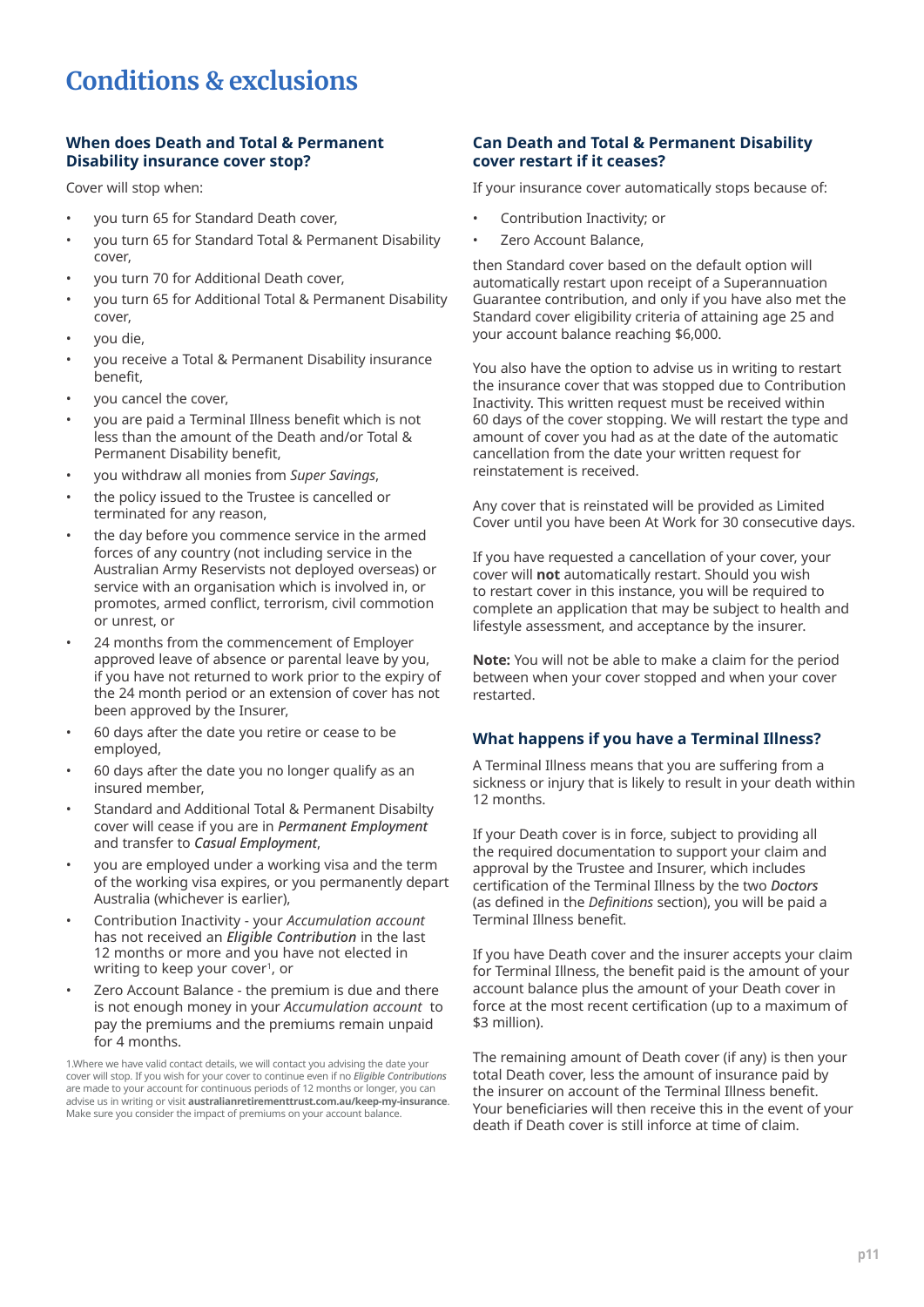### **What benefits are paid out if you die?**

Your Death benefit is the amount of your superannuation account balance plus the total amount of Death cover. In the event of your death, your Death benefit may be paid to your nominated beneficiaries (subject to Trustee discretion — unless you have a binding death benefit nomination).

Any Death benefit is subject to acceptance of the claim by the insurer.

#### **General exclusions**

#### **- War or Service in armed forces**

Benefits are not payable for Death, Total & Permanent Disability, or Terminal Illness arising directly or indirectly from:

- war or warlike operations; or
- service in the armed forces of any country (excluding Australian Defence Force Reservists not deployed overseas).

#### **Restrictions and exclusions on Additional cover**

There is a benefit exclusion that applies for 12 months after acceptance of the Additional insurance cover to any claim resulting from suicide or any intentional self-inflicted injury.

This means the Death and/or Total & Permanent Disability cover that is accepted by the insurer will not be paid for a suicide or intentional self-inflicted injury related claim in the 12 month period from the date that your Additional cover is accepted by the insurer. This restriction applies only to the amount above any Standard insurance cover you may have been automatically entitled to on joining Australian Retirement Trust.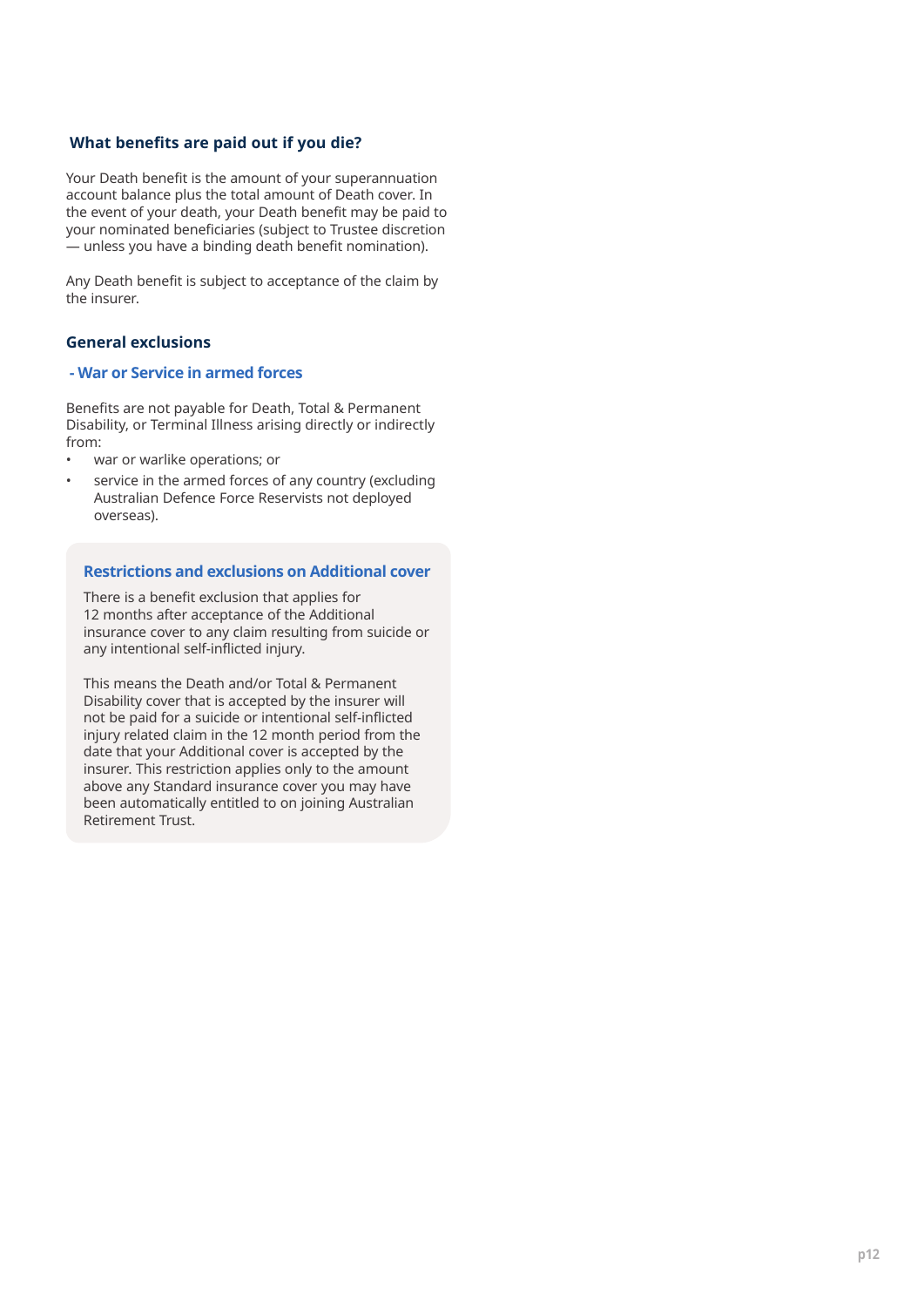# <span id="page-13-0"></span>**2. Income Protection cover for Permanent employees**

The intention of Income Protection insurance cover is to provide you with ongoing income and financial support, should you become temporarily unable to work due to an injury or illness. It can give you the peace of mind that you have income that can help pay your expenses while you focus on your health and recovery.

If you are Permanently employed (including employees on fixed term contracts of three months or more) and working at least 15 hours a week, you may be eligible for cover.

You may be able to claim a total disability benefit if you are unable to work due to injury or illness.

You will be covered for up to 75% of the income you were earning prior to becoming disabled; this is known as your monthly benefit. You may receive an additional 10% of your income as a superannuation contribution paid into your super account. This helps you continue to save for your retirement. We will support you to return to work, by providing occupational rehabilitation where applicable.

Where you are working in a reduced capacity while on claim and earning less, due to injury or illness and satisfy other requirements (as set out in the *Definitions - Income Protection* section of this *guide*), you may be able to claim a partial disability benefit to assist with your transition back to work in a full capacity.

If you are paid a monthly benefit it will generally be reduced where you receive other disability benefits, such as workers compensation or benefits from other income protection policies. This prevents you from receiving more income than you earned before you were injured or became ill.

The Waiting Period is the length of time you must be injured or ill before you can claim a benefit. The Benefit Period is the maximum period you can claim benefits whilst you are totally or partially disabled.

#### **Income Protection features at a glance**

| <b>Feature</b>                      | <b>Description</b>                                                                                                    |
|-------------------------------------|-----------------------------------------------------------------------------------------------------------------------|
| Cover obtained                      | Automatically                                                                                                         |
| Cover starts                        | Normally when you attain<br>age 25 and your account<br>balance reaches \$6,000<br>or the date you opt-in for<br>cover |
| % of Salary                         | 85%                                                                                                                   |
| Maximum cover                       | \$600,000 p.a.                                                                                                        |
| Automatic Acceptance Limit          | \$240,000 p.a.                                                                                                        |
| Cover up to age                     | 65                                                                                                                    |
| <b>Benefit Period</b>               | 2 years                                                                                                               |
| <b>Waiting Period</b>               | 84 days                                                                                                               |
| Premium waiver                      | When on claim                                                                                                         |
| Occupational rehabilitation support |                                                                                                                       |
| Partial Disability payments         |                                                                                                                       |
| Cover during paid & Unpaid leave    |                                                                                                                       |
| Cover during overseas employment    |                                                                                                                       |
| Bereavement benefit                 | $\zeta$  < < < < < < <                                                                                                |
| Family Carer benefit                |                                                                                                                       |
| Workplace Modification benefit      |                                                                                                                       |
| <b>Emergency Transport benefit</b>  |                                                                                                                       |
| <b>Bed Confinement Benefit</b>      |                                                                                                                       |

1. The maximum level of Income Protection cover available is \$600,000 per annum. Your Income Protection benefit will be calculated as 75% of your salary (plus 10% Monthly superannuation contribution benefit) up to \$30,000 per month; then 25% of your salary (plus 10% Monthly superannuation contribution benefit) thereafter up to the maximum benefit of \$50,000 per month.

#### **How does Income Protection cover work?**

Income Protection cover provides:

- a replacement monthly income of up to 85% of your *Pre-Disability Salary* (less offsets),
- for a *Benefit Period* up to 2 years, after a 84-day *Waiting Period,*
- 75% is paid as income to you and 10% is paid as a superannuation contribution (directly to your *Super Savings - Corporate Accumulation account*).

Any benefit payments paid as a superannuation contribution will count towards your concessional contributions cap. This may have tax implications for you.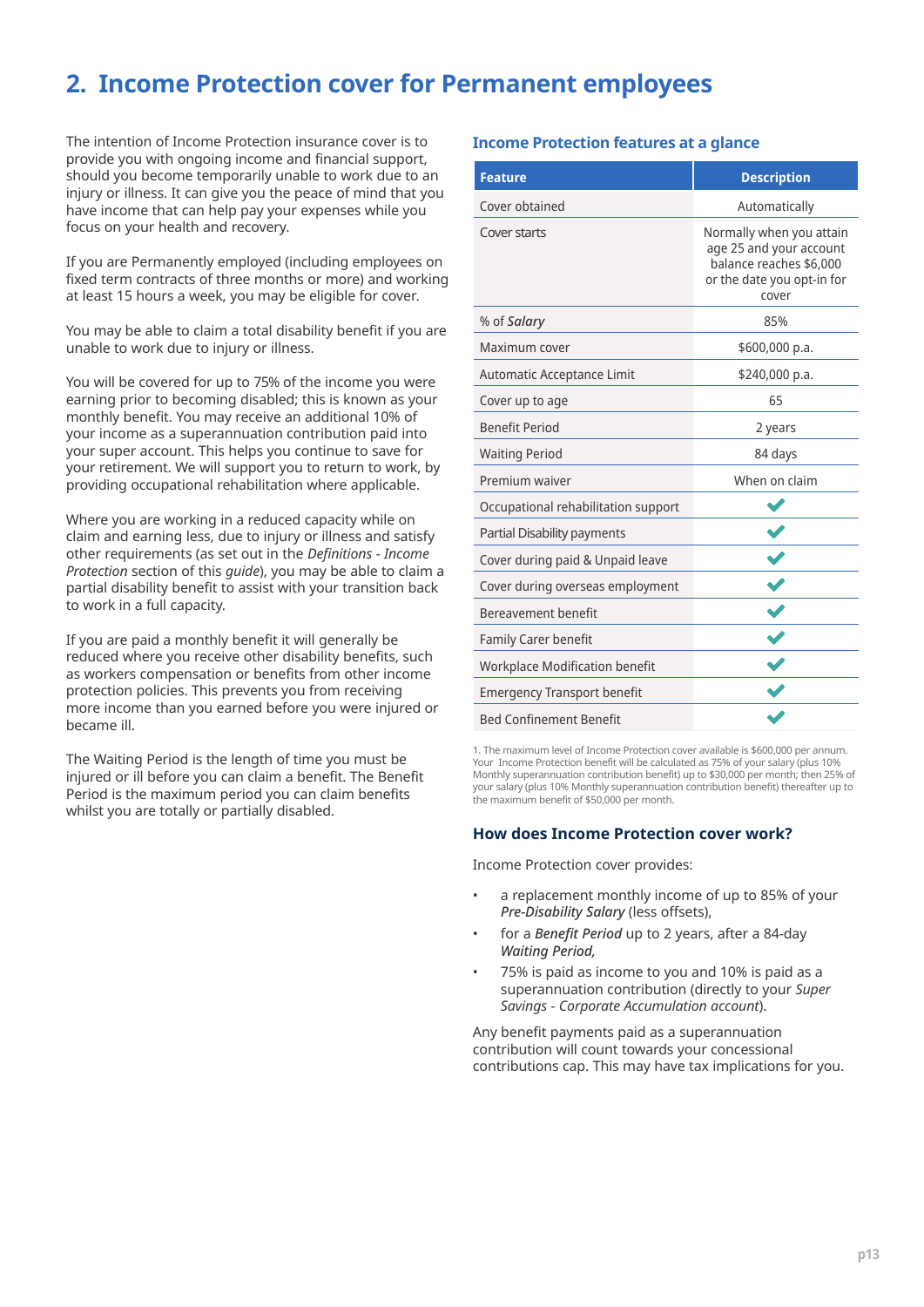If you're an eligible Permanent employee you will automatically receive Income Protection cover based on your Salary, up to the Automatic Acceptance Limit (AAL) of \$240,000 per annum. Australian Retirement Trust will let you know what is required if Standard cover is not available to you or your cover is over the AAL. Your specific benefit amount and weekly premium will be detailed in your *Welcome booklet* and each year in your *Annual Statement*.

#### **Opt-in for insurance cover**

If you would like to obtain cover before attaining age 25 and reaching an account balance of \$6,000, please select the "Opt-in for insurance cover" option in Australian Retirement Trust's *Member Online* or by ticking the box on your *Membership application* form.

#### *Member Online* is available at

**[australianretirementtrust.com.au/memberonline](https://www.australianretirementtrust.com.au/memberonline?utm_source=document&utm_medium=pdf&utm_campaign=pds_and_guides)** and you can obtain a copy of the *Membership application* form at **[portal.australianretirementtrust.com.au/iag](https://portal.australianretirementtrust.com.au/iag?utm_source=document&utm_medium=pdf&utm_campaign=pds_and_guides)**

For more information on when cover starts please refer to the *When does my insurance cover start?* section in this *guide*.

*Limited Cover* will apply to your cover in the following circumstances, if

- if you opt-in for insurance within 120 days of joining your employer and you are not *At Work* on the date cover starts, your cover will be provided as *Limited Cover* until you have been back *At Work* for 30 consecutive days, and
- you opt-in for insurance cover outside of 120 days of joining your employer, your Standard cover will be provided as *Limited Cover* for 12 months<sup>1</sup> and subject to a 30-consecutive day *At Work* requirement after the end of the 12-month period to remove this limitation.

1. Where you joined the Plan within 120 days of the date you joined your employer, if you attain age 25 and your *Accumulation account* balance reaches \$6,000 before the expiration of the 12 month *Limited Cover* period, this limitation will be removed subject to you being *At Work* on the date you meet both the age and balance requirements. If you are not *At Work* on that date, cover will remain *Limited Cover* until you have been *At Work* for 30 consecutive days.

#### **Things to consider**

- Premiums generally increase with age.
- Income Protection benefits are taxable income and subject to Pay As You Go (PAYG) tax. If applicable, an income statement will be issued by the insurer at the end of the financial year.
- You may also have the added advantage of insurance premiums offsetting your 15% contributions tax liability.
- An Income Protection benefit is not paid during the *Waiting Period*.

### **Waiting Period and Benefit Period**

The *Waiting Period* and *Benefit Period* determine when a claim payment commences and the maximum length of time a benefit is payable.

The *Waiting Period* is the number of continuous days which must elapse before becoming eligible to claim a benefit. The *Waiting Period* commences from the date a *Doctor* certifies you are *Totally Disabled* and unable to work as determined by the insurer. Benefit payments will commence when the *Waiting Period* ends and are paid monthly in arrears.

The *Benefit Period* is the maximum length of time that a claim will be paid for.

#### **Premium waiver**

Your Income Protection premiums will be waived whilst you are in receipt of monthly benefit payments.

Once you stop receiving benefit payments, deduction of the Income Protection premiums will recommence being drawn from your *Accumulation account*.

#### **Example of how an Income Protection benefit is paid:**

Fiona has a 84-day *Waiting Period*. Her benefit will be payable from day 85 subject to acceptance by the insurer. As benefit payments are paid monthly in arrears her first benefit payment will be made a month later.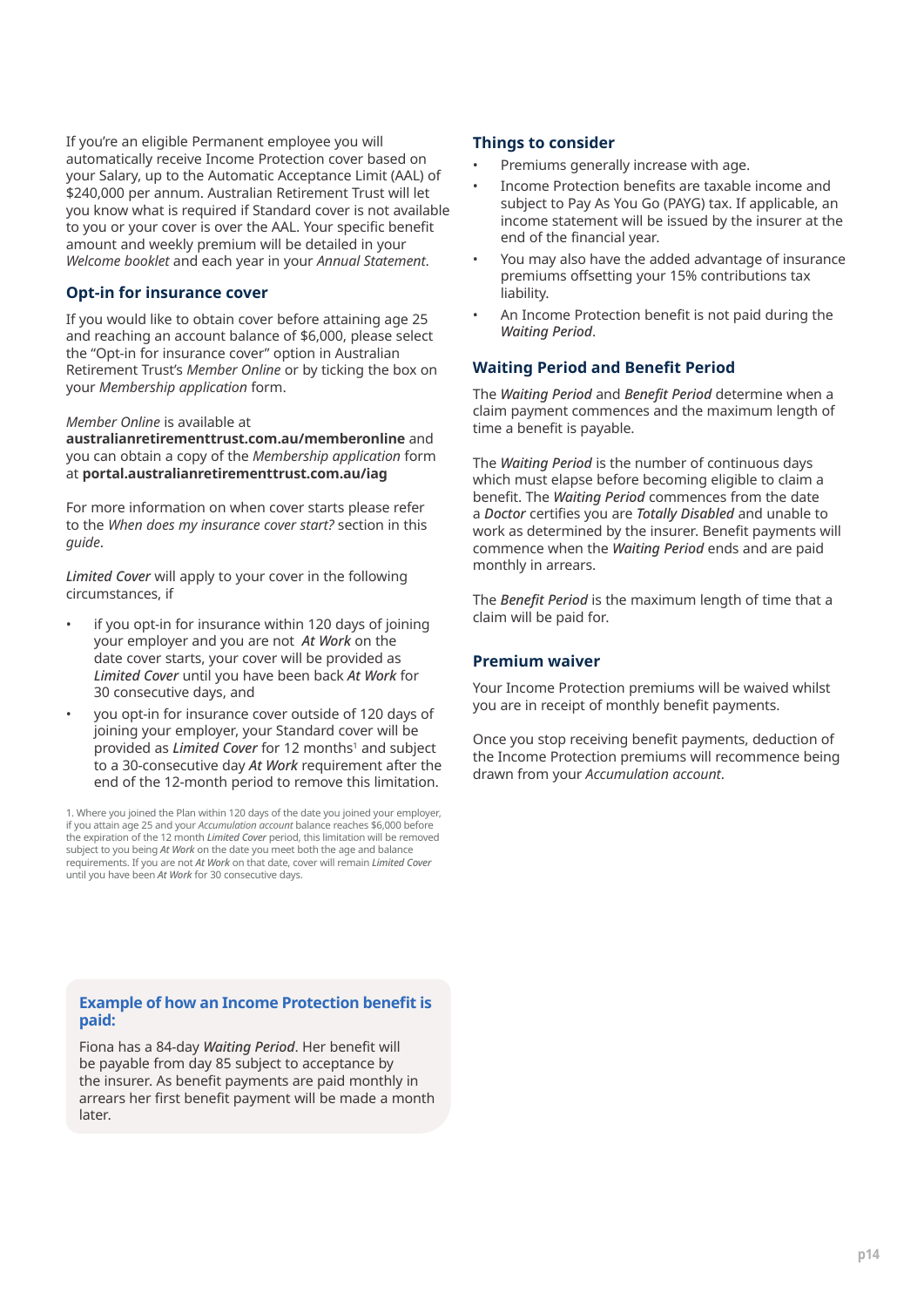### **Partial Disability payments**

A reduced monthly Income Protection benefit may be payable if you become Partially Disabled.

Where you are unable to work at full capacity due to sickness or injury, and

- following a period of at least 14 consecutive days of *Total Disability* and you have returned to work in your own or another occupation, and
- your monthly income is less than your *Pre-Disability Salary*, and
- you are under the care of, and complying with the reasonable advice given by a *Doctor*.

We will pay a partial disablement monthly benefit. The benefit payable is calculated in accordance with the following formula.

 $[(A - B) / A] \times C$  where:

A is your Monthly Income, or Restricted Monthly Income, immediately prior to *Total Disability* commencing.

B is the actual Monthly Income earned by you during the month in which you are Partially Disabled.

C is the Monthly Benefit

### **Occupational rehabilitation support**

At Australian Retirement Trust we work with our insurer to offer you access to experienced rehabilitation teams, so if you have an injury, disability or health condition that leads to an Income Protection claim we can arrange work related rehabilitation to assist you back to meaningful work.

We work in partnership with you, your treating health professionals and employer to assist you back to suitable work as part of your recovery plan. If you are unemployed, we can assist you to improve your fitness for work.

Rehabilitation services may include:

- initial meetings with a rehabilitation provider to identify your return to work needs,
- workplace visits to identify solutions in your return to work plan,
- equipment to ensure you maintain your job,
- career quidance to explore alternate work options if you can't work in your usual role, and
- improving your skills and capabilities so that your return to work is sustainable.

Rehabilitation is not appropriate for everyone. If you would like further information about your rehabilitation options please speak with your Claims Representative at Australian Retirement Trust.

Together we can assist you back to work and back to a fuller life.

#### **Bereavement benefit**

Another additional feature of this plan is that if you die while either *Total Disability* or *Partial Disability* benefits are being paid, then an additional lump sum equal to three times your Monthly Benefit from the date of your death will be paid to your beneficiaries.

#### **Rehabilitation expense benefit**

Following lodgement of an Income Protection claim, and if you are approved by the insurer and your *Doctor* to participate in a rehabilitation program, the expenses may be paid, up to an amount equivalent to 24 monthly benefit payments (less any amount that can be claimed from any other source for those expenses), by the insurer to the rehabilitation service provider on your behalf.

The expenses must be incurred to directly assist you in returning to work in a gainful occupation or in undertaking a vocational retraining program because of your disability. Any payment of this expense will be made at the insurers discretion.

### **Family Carer benefit<sup>1</sup>**

The family carer benefit will be paid if a member of your family leaves permanent employment to care for you whilst suffering a *Total Disability*, for which benefits are being paid.

This additional benefit may be payable for a maximum period of six months. The benefit amount will be the lesser of:

- the amount we estimate the carer would have earned if you had not been disabled; or
- a maximum benefit amount of \$2,000 per month.

This benefit accrues and payment will commence from the later of the end of the *Waiting Period* and the date the family member terminates employment to care for you.

This is only payable while you continue to receive *Total Disability* benefits.

### **Workplace Modification benefit**

If *Total Disability* or *Partial Disability* benefits are being paid, the insurer may pay you an additional benefit up to a maximum amount of two and a half times the Monthly Benefit for the purpose of modifying your workplace to facilitate your return to work.

Any payment of this benefit will be made at the insurer's discretion and the expense must be approved by the

**Returning to work restores more than your income. It helps to restore your identity and self-esteem.**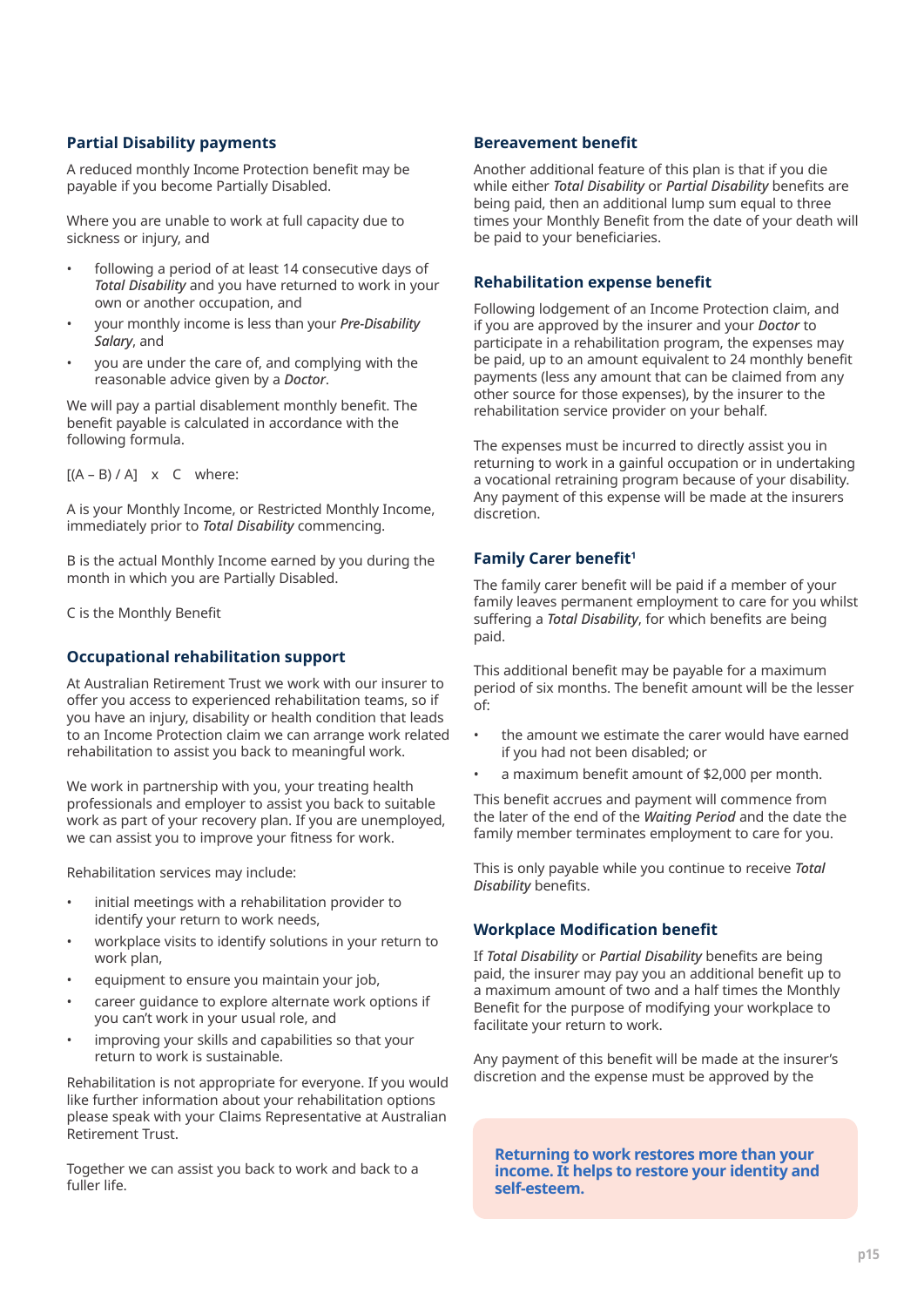insurer before the expense has been incurred.

#### **Emergency Transport benefit<sup>1</sup>**

If you have an illness or injury which results in *Total Disability* or *Partial Disability* the insurer will reimburse the emergency transportation costs incurred up to a maximum amount of \$500. This benefit will not be payable if the emergency transport costs are payable from any other source.

### **Bed Confinement benefit<sup>1</sup>**

An additional Benefit is payable if you are suffering a *Total Disability*, and during the *Waiting Period.* The amount payable will be one-thirtieth of the Monthly Benefit for each consecutive day of confinement in excess of the initial three (3) days for each period of bed confinement.

1. Some benefits are only payable directly to you if you satisy a condition of release under superannuation laws. Where a restriction applies this benefit may be applied to your *Accumulation account*.

#### **Am I eligible for Standard Income Protection cover?**

You are eligible for Standard Income Protection cover if:

- you have attained age 25 and your account balance has reached \$6,000 or you have opted in to Standard cover before you attain age 25 and/or before your balance reaches \$6,0001 , and
- you are under the age of 65,
- you are *Permanently Employed* (including employees on fixed term contracts of three months or more) and working at least 15 hours per week for your employer,
- your employer is making superannuation contributions to *Super Savings* on your behalf,
- you are an Australian citizen, permanent resident or holder of a working visa which enables you to work in Australia, unless otherwise agreed by the insurer, and
- you meet the specified eligibility criteria established by IAG.

You are not eligible for cover if:

- you are under the age of 15, or
- you are a seasonal worker, or a contractor who is not a Fixed Term employee,
- you have elected to have your first Superannuation Guarantee (SG) contribution paid to another superannuation provider, or
- you have previously cancelled the Plan's Standard insurance cover.

If you're not eligible for automatic Standard cover, you can apply for cover at any time. Applications are subject to acceptance by the insurer and evidence of health may be required. Simply complete and return the *Change of insurance cover* form.

1. If you opt-in outside 120 days of starting work with your employer, your cover will be provided as *Limited Cover* for 12 months and subject to a 30-consecutive day *[At Work](DBF_At_Work)* requirement after the end of the 12-month period to remove the limitation.

Where you joined the Plan within 120 days of the date you joined your employer, if you attain age 25 and your *Accumulation account* balance reaches \$6,000 before the expiration of the 12 month *Limited Cover* period, this limitation will be removed subject to you being *At Work* on the date you meet both the age and balance requirements. If you are not *At Work* on that date, cover will remain *Limited Cover* until you have been *At Work* for 30 consecutive days.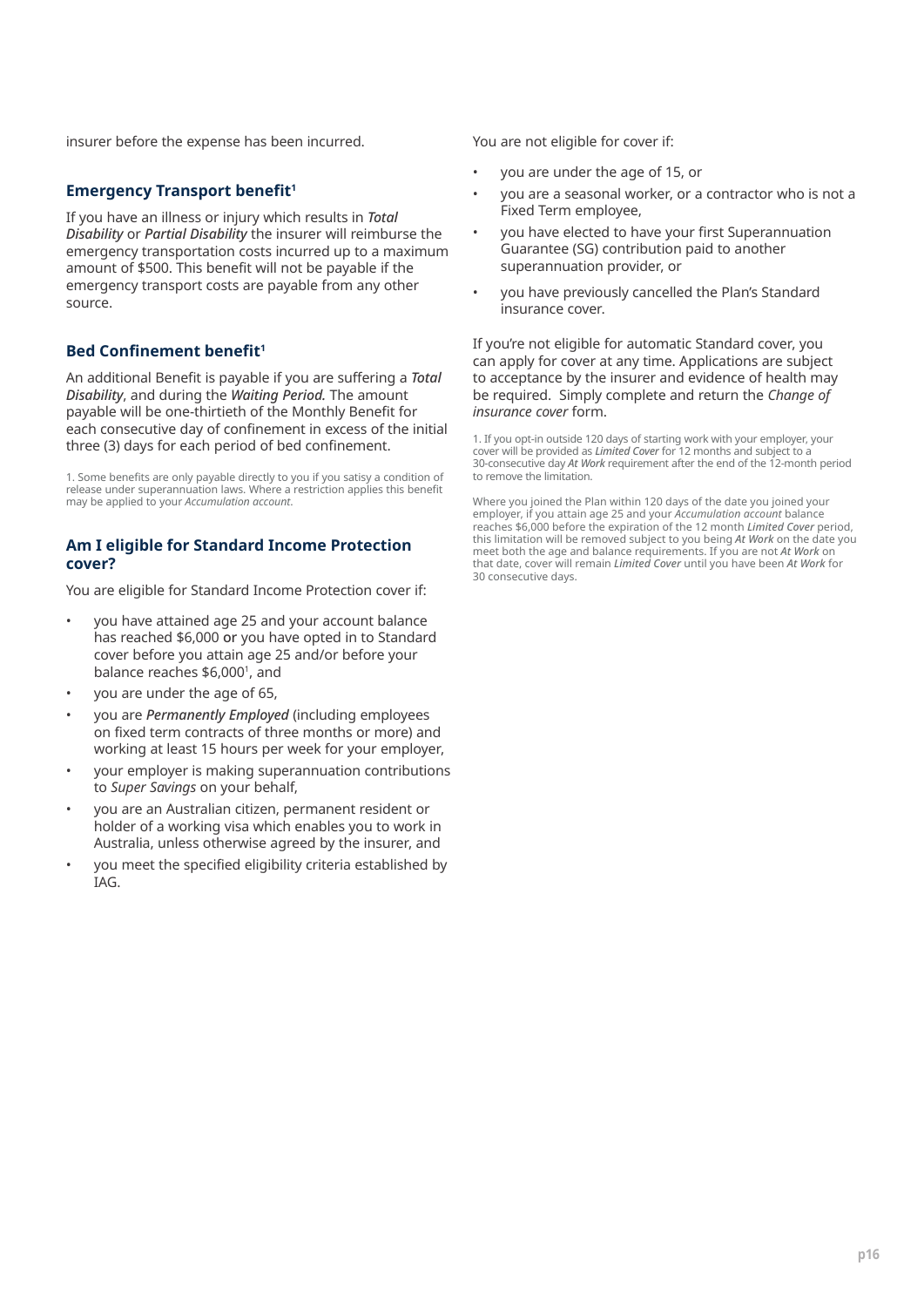#### **Does my cover change each year?**

Your Standard Income Protection cover is based on your *Salary*. Your annual premium is based on your cover and remains unchanged until the next salary notification date (1 July and 1 January), unless we advise you otherwise. Refer to the *Definitions* section of this *guide* for the definition of *Salary* for Income Protection cover.

#### **When does my Standard Income Protection cover start?**

The following table outlines when your cover will start and the conditions applicable to that cover.

| <b>Insurance</b><br>cover or<br>option                                                                                                                      | <b>Requirements for</b><br><b>Insurance Cover to</b><br><b>start</b>                                                                                                              | <b>Insurance Cover</b><br>start date                                                  |
|-------------------------------------------------------------------------------------------------------------------------------------------------------------|-----------------------------------------------------------------------------------------------------------------------------------------------------------------------------------|---------------------------------------------------------------------------------------|
| Standard<br>Income<br>Protection                                                                                                                            | Standard cover is<br>automatically provided<br>when all three have<br>occurred:<br>• you join the Plan, and<br>you attain age 25; and<br>your account balance<br>reaches \$6,000. | Cover starts when you<br>attain age 25 and reach<br>an account balance of<br>\$6,000. |
| Opt-in for<br>insurance cover<br>– you can opt-in<br>for Standard<br>cover prior to<br>attaining age 25<br>and reaching an<br>account balance<br>of \$6,000 | Standard cover is<br>provided when both<br>have occurred:<br>• you join the Plan, and<br>• we receive a request<br>from you to opt-in for<br>insurance cover.                     | Cover starts on the<br>date your application is<br>received.                          |

*Limited Cover* will apply in the following circumstances, if

- you joined the Plan within 120 days of joining your employer and you are not *At Work*, on the date cover starts, your Standard cover will be provided as *Limited Cover* until you have been *At Work* for 30-consecutive days, or
- you joined the Plan outside of 120 days of joining your employer your Standard cover will be provided as *Limited Cover* for 12 months and subject to a 30-consecutive day *At Work* requirement after the end of the 12-month period to remove this limitation.

If you're on leave for reasons other than sickness or injury you are still generally considered to be *At Work*.

If you're not eligible to opt-in or automatically receive Standard cover, you can apply for cover at any time. Applications are subject to acceptance by the insurer and evidence of health may be required. Simply complete and return the *Change of insurance cover* form.

### **How is my Salary determined?**

*Salary* is the amount advised to Australian Retirement Trust by your employer.

If you are on *Unpaid Leave* or parental leave, *Salary* is the amount advised to Australian Retirement Trust by IAG on the previous salary notification date (1 July or 1 January) or on your date of commencement (whichever is more recent) immediately before starting leave, unless we advise you otherwise.

In the event of a claim, your benefit will be based on your Salary at the date you become *Totally Disabled*.

#### **An example of how to calculate Income Protection premiums**

Karen is 30 years old when she joins the IAG Superannuation Plan. She is a Permanent employee and is on a *Salary* of \$60,000 p.a. and has an account balance over \$6,000. She is working at least 15 hours per week and is eligible for automatic Standard Income Protection cover.

#### **Insurance cover**

| 85% x Salary   | <b>Annual Income Protection</b><br>cover |
|----------------|------------------------------------------|
| 85% x \$60,000 | \$51,000                                 |

### **Weekly Premium**

| (Cover / \$1,000) x                      | <b>Income Protection cover</b> |
|------------------------------------------|--------------------------------|
| premium / 52                             | weekly premium                 |
| $($51,000 / $1,000) \times $0.92$<br>152 | \$0.91                         |

**Note**: Rounding variations may occur when calculating premiums. Premiums per week are displayed as rounded up to the next whole cent.

Premiums for insurance cover are deducted from your *Accumulation account*. For full details of Income Protection premiums, refer to the *Premiums* section of this *Insurance guide*.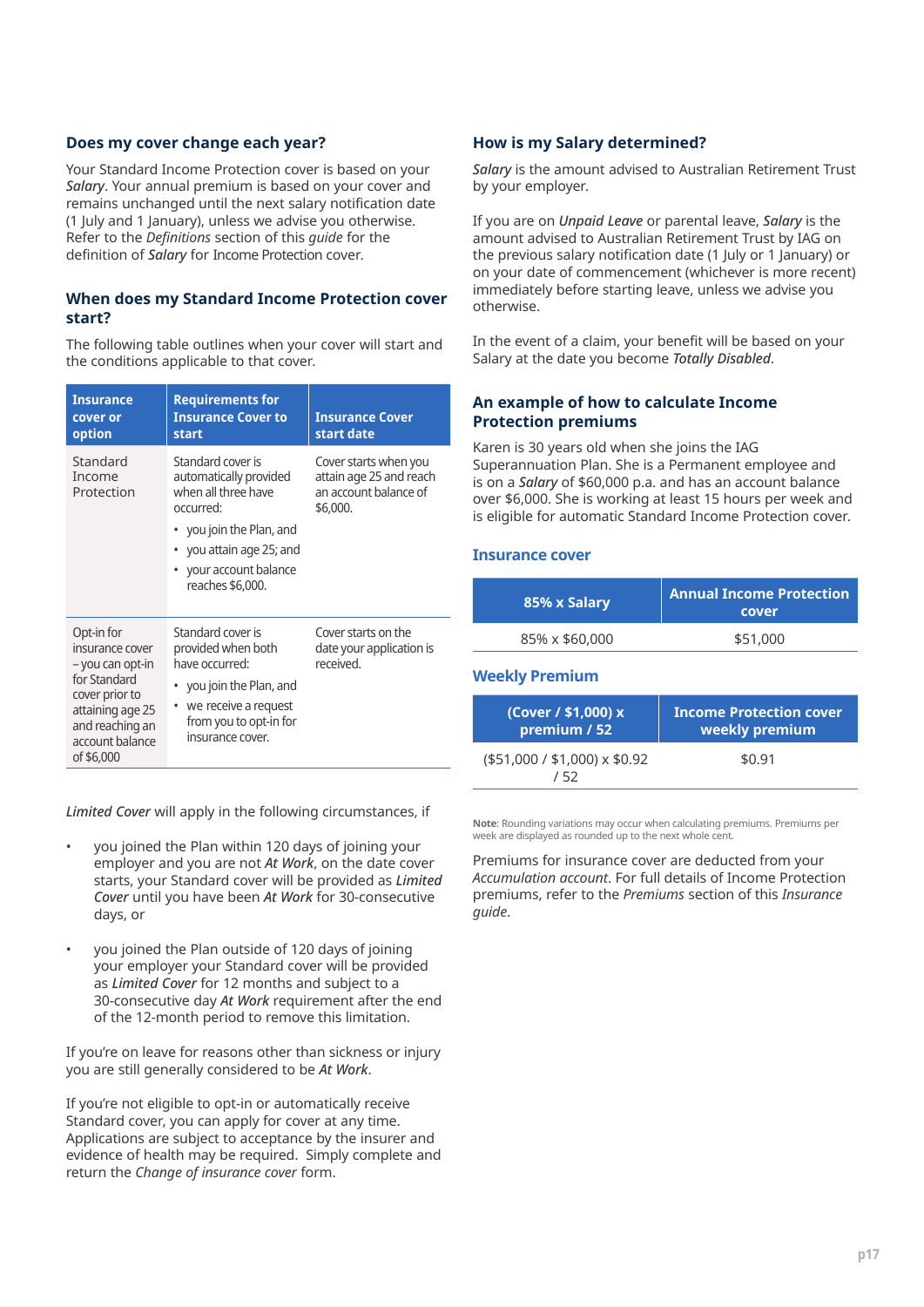#### **Interim Accident cover**

Where you choose to apply for Income Protection cover, up to 90 days interim Accidental Income Protection cover will apply immediately from the date we receive your completed *Change of insurance cover* form.

The amount of interim accident cover is the lesser of the amount of Income Protection cover you are applying for and \$180,000 per annum. Your chosen *Benefit Period* and *Waiting Period* will apply.

The interim cover ends on the earlier of acceptance, deferral or rejection of your application for cover or the expiry of the 90-day period.

No premium is charged for the interim accident cover.

Interim cover starts from the date you fully completed and signed the applicable insurance application form and automatically ends as soon as one of the following happens:

- your application is accepted or declined; or
- the application is withdrawn; or
- 90 days pass from the date the interim cover commenced; or
- you are no longer eligible for cover, or your cover ceases, under the Plan (please refer to the *When does Income Protection cover stop* section in this *guide*).

Interim cover is provided for an insured event which is caused by illness or accidental injury other than in the circumstances explained below.

Interim cover does not apply to an illness or accidental injury:

- you are engaged in hazardous pastimes or sports that would not be covered under our normal assessment guidelines;
- occurred prior to the date of you becoming an eligible member;
- that first occurred or appeared before interim cover commenced, or for which you experienced symptoms or received medical advice/treatment before interim cover commenced, unless you were not aware, or could not reasonably be expected to be aware, of the condition or symptoms.

If you are eligible and being assessed by the insurer for cover (or for cover above the automatic acceptance limit) then the insurer provides interim cover for the amount of cover that it is assessing.

A benefit will not be paid under interim cover if:

- the cover applied for would have been declined by the insurer under its current assessment criteria; or
- you claim for an event or condition that would have been excluded under the insurer's normal underwriting criteria.

The interim accident cover available to you is determined by the type of cover available in your Plan.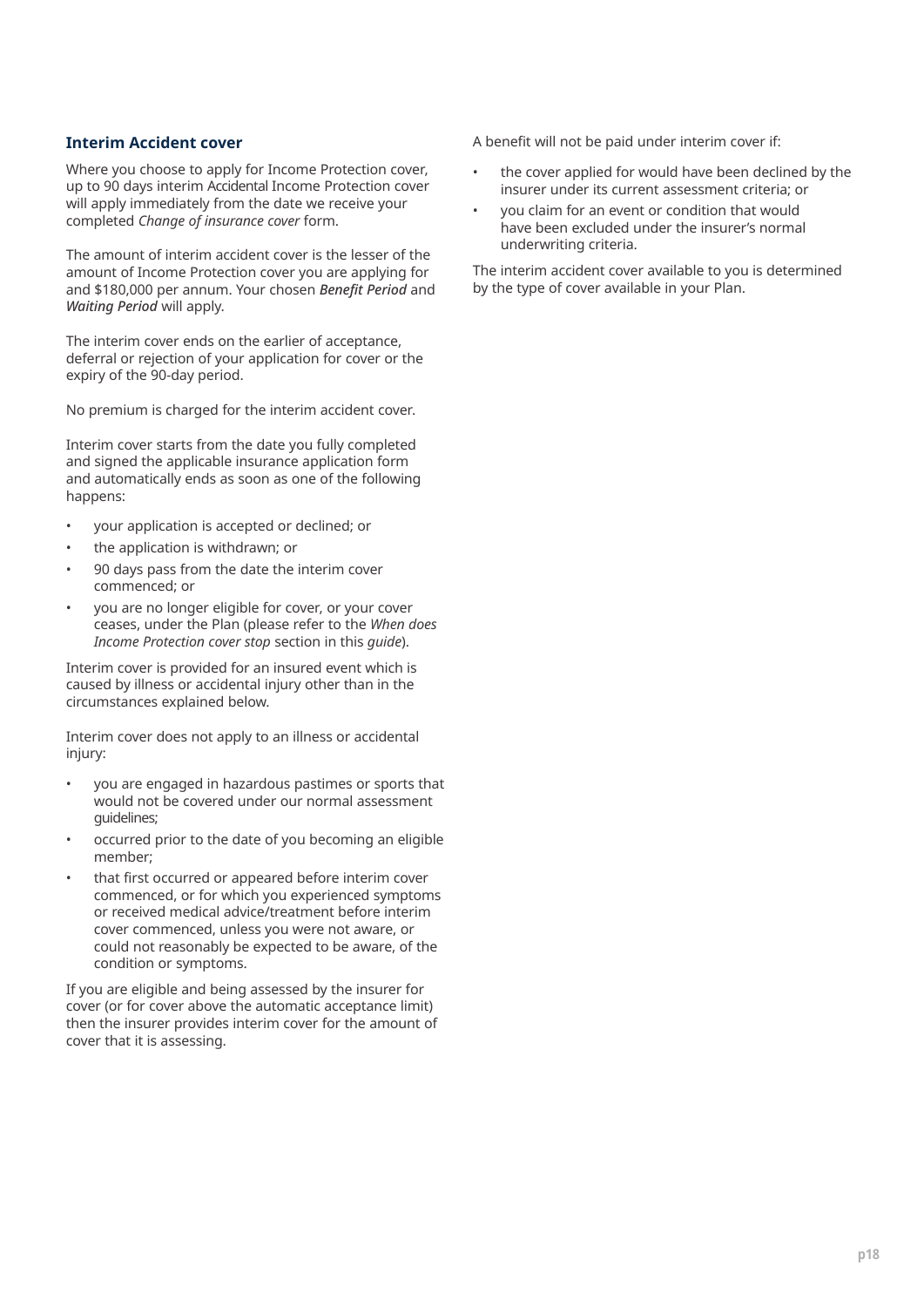# <span id="page-19-0"></span>**Conditions & exclusions**

### **When does Income Protection cover stop?**

Income Protection cover stops when:

- you leave your employer,
- you turn 65,
- you die,
- you cancel the cover,
- you withdraw all monies from *Super Savings*,
- you are no longer working for at least 15 hours per week with your employer, or you no longer satisfy the eligibility conditions for Income Protection cover,
- you are accepted by the insurer for a *Total & Permanent Disability* benefit payment or *Terminal Illness* benefit payment,
- your period of Unpaid Leave or parental leave exceeds 24 months,
- you permanently depart Australia,
- the date you cease employment with your Australian based employer while overseas,
- the policy issued to the Trustee is cancelled or terminated for any reason,
- the day before you commence service in the armed forces of any country (not including service in the Australian Army Reservists not deployed overseas),
- 24 months from the commencement of Employer approved leave of absence or parental leave by you, if you have not returned to work prior to the expiry of the 24 month period or an extension of cover has not been approved by the Insurer,
- the date you redirect your Superannuation Guarantee Contributions to another fund,
- 60 days after the date you retire or ceases to be employed,
- 60 days after the date you no longer qualify as an insured member,
- you change your employent status to a *Casual employee*,
- Contribution Inactivity your *Accumulation account* has not received an *Eligible Contribution* in the last 12 months or more and you have not elected in writing to keep your cover<sup>1</sup>, or
- Zero Account Balance the premium is due and there is not enough money in your *Accumulation account* to pay the premiums and the premiums remain unpaid for 4 months.

1. Where we have valid contact details, we will contact you advising the date your cover will stop. If you wish for your cover to continue even if no *Eligible Contributions* are made to your account for continuous periods of 12 months or longer, you can advise us in writing or visit **[australianretirementtrust.com.au/keep-my-insurance](https://www.australianretirementtrust.com.au/keep-my-insurance?utm_source=document&utm_medium=pdf&utm_campaign=pds_and_guides)**. Make sure you consider the impact of premiums on your account balance.

#### **Can Income Protection cover restart if it ceases?**

If your insurance cover automatically stops because of:

- Contribution Inactivity; or
- Zero Account Balance,

then Standard cover based on the default option will automatically restart upon receipt of a Superannuation Guarantee contribution and only if you have also met the Standard cover eligibility criteria of attaining age 25 and your account balance reaching \$6,000.

You have the option to advise us in writing to restart the insurance cover that was stopped due to Contribution Inactivity. This written request must be received within 60 days of the cover stopping. We will restart the type and amount of cover you had as at the date of the automatic cancellation from the date your written request for reinstatement is received.

Any cover that is reinstated will be Limited Cover until you are At Work for 30 consecutive days.

If you have requested a cancellation of your cover, your cover will **not** automatically restart. Should you wish to restart cover in this instance you will be required to complete an application that may be subject to health and lifestyle assessment, and acceptance by the insurer.

**Note**: You will not be able to make a claim for the period between when your cover stopped and when your cover restarted.

### **What benefit is paid out?**

An Income Protection benefit is payable if you are *Totally Disabled* or *Partially Disabled* after the *Waiting Period* has ended. The maximum *Total Disability* benefit is the lower of:

- your insured amount less any offsets,
- 85% of your *Pre-Disability Salary* (less any offsets),
- 75% is paid as income and 10% of your *Pre-Disability Salary* is paid as a superannuation contribution, and
- the maximum level of Income Protection cover of \$600,0001 per annum.

The total claim payment period for any one illness or injury is limited to your *Benefit Period*.

Benefit payments will commence when the *Waiting Period*  ends and are paid monthly in arrears. A reduced monthly Income Protection benefit may be payable if you become *Partially Disabled*. The benefit may also be reduced by income received by alternate income sources, refer to offsets detailed below.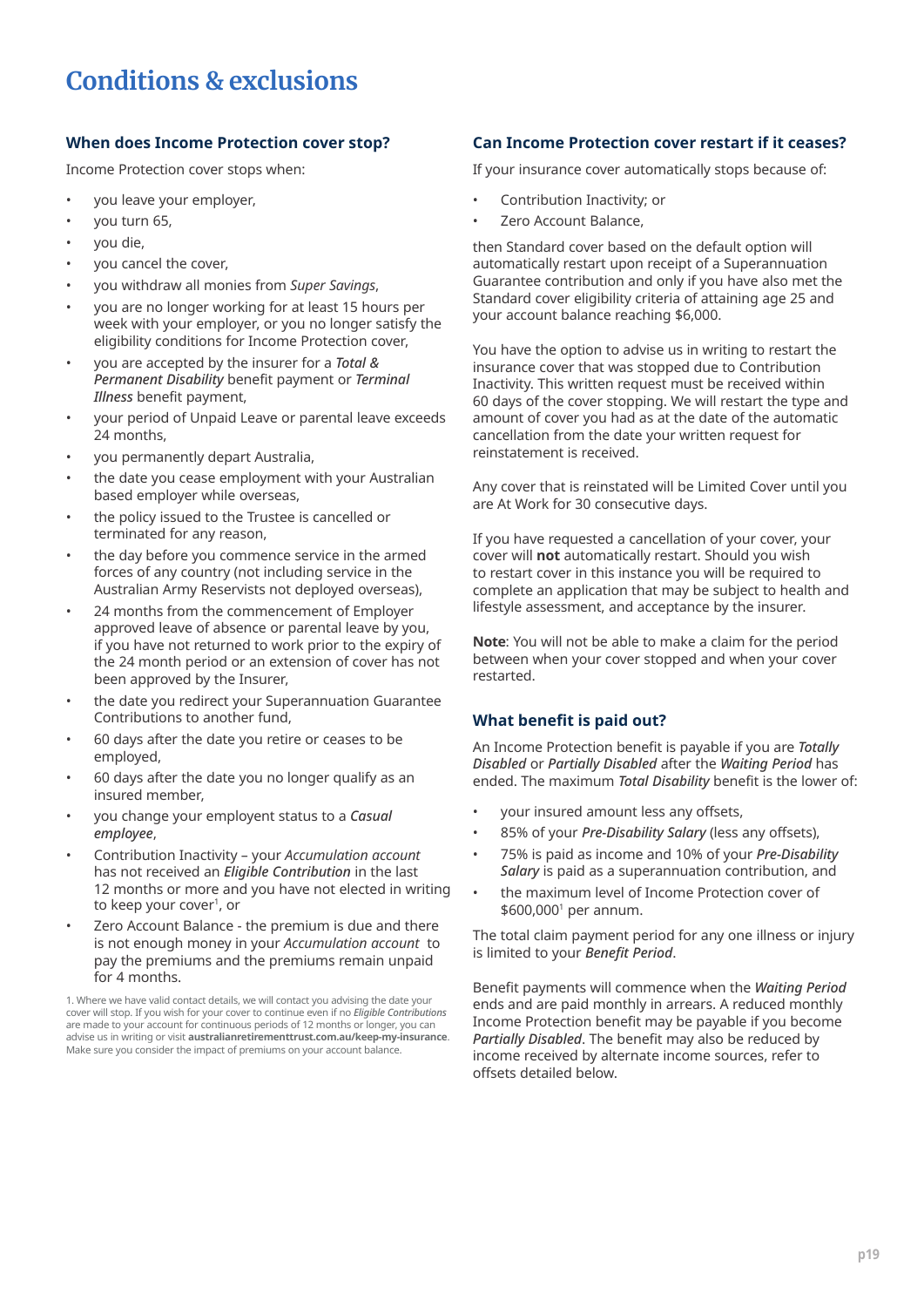Benefits paid under the Income Protection benefit may be subject to Pay As You Go (PAYG) tax. This will be deducted prior to payment.

Whilst on claim Income Protection premiums are waived. Any claim for your Income Protection benefit is assessed independently of any Total & Permanent Disability claim.

1. Your Income Protection benefit will be calculated as 75% of your salary (plus 10% Monthly superannuation contribution benefit) up to \$30,000 per month; then 25% of your salary (plus 10% Monthly superannuation contribution benefit) thereafter up to the maximum benefit of \$50,000 per month.

#### **When we won't pay a benefit**

It is important to understand in what circumstances an Income Protection benefit is not payable. A benefit won't be paid if the sickness or injury is caused, wholly or partly, directly or indirectly, from:

- any intentional self-inflicted injury or attempted suicide, whether sane or insane,
- normal and uncomplicated pregnancy or childbirth,
- war or warlike operations,
- service in the armed forces (excluding Australian Army Reservists not deployed overseas),
- a criminal act committed by you,
- or any other exclusions imposed by the insurer.

A benefit won't be paid where a fraudulent claim is made.

### **Will there be offsets to my benefit payment?**

Your Income Protection benefit payment may be reduced by the following payments that you are entitled to receive, including:

- any other income derived as a result of disability from employment under any other insurance policy; and
- any Benefit under any workers' compensation or other similar compensation under state or federal legislation or common law, but not including payments in respect of medical treatment, rehabilitation and permanent impairment or permanent loss of use of a body part; and
- monies paid in respect of any claim for past or future economic loss arising from any claim by you for personal injury.

Lump sum payments will be adjusted by the insurer to a monthly equivalent.

Any income from other sources which is in the form of a lump sum or is commuted for a lump sum, will be treated as a monthly equivalent of one sixtieth (1/60) of the lump sum over a period of sixty (60) months, to calculate the reduction in Monthly Benefits under this Policy. Income from other sources does not include income earned from investments and any lump sum total & permanent disablement benefit.

#### **Payment of benefits**

The insurer will pay monthly benefits directly to you with a maximum payment of 85% of *Pre-Disability Salary* (less any offsets), 75% is paid as income and 10% of your *Pre-Disability Salary* is paid as a superannuation contribution. Generally Income Protection benefit payments are taxable income and subject to Pay As You Go (PAYG) tax. If applicable, an income statement will be issued by the insurer at the end of the financial year.

You will be assessed against the *Total Disability* or *Partial Disability* (as applicable) definition. If your claim is accepted, payments (monthly in arrears) will start when the *Waiting Period* finishes.

The Income Protection benefit is subject to a maximum level based on your most recent *Pre-Disability Salary*  accepted by the insurer immediately before you become *Totally Disabled*. If you are on Unpaid Leave or parental leave, your benefit is based on your most recent *Pre-Disability Salary* accepted by the insurer immediately prior to starting leave.

Payments will be made monthly in arrears.

#### **Proof of income**

In the event of a claim, proof of income is required to ensure your benefit does not exceed 85% of your *Pre-Disability Salary* at the first day of absence from active employment due to sickness or injury resulting in *Total Disability*.

#### **What happens if I return to work during the Waiting Period?**

You can return to work for up to 5 days during the *Waiting Period* without having to restart the *Waiting Period*. If you do return to work, the days returned to work will extend your original *Waiting Period* by the number of days returned to work. If you return for longer than specified, your *Waiting Period* will restart.

#### **Recurrent event**

If you return to work after receiving a monthly Income Protection benefit and you become *Totally Disabled* or *Partially Disabled* again within six months from the same or a related cause while your Income Protection cover is in force, the insurer will treat the new claim as a continuation of the earlier claim. This means that no *Waiting Period*  will apply for the new claim, but the benefit will only be payable for the remainder, if any, of the benefit payment period of two years.

#### **Concurrent event**

Where you are *Totally Disabled* because of more than one injury or sickness, or from both, whether related or not, benefits are payable in respect of only one injury or sickness, as the insurer shall reasonably determine, based on medical evidence.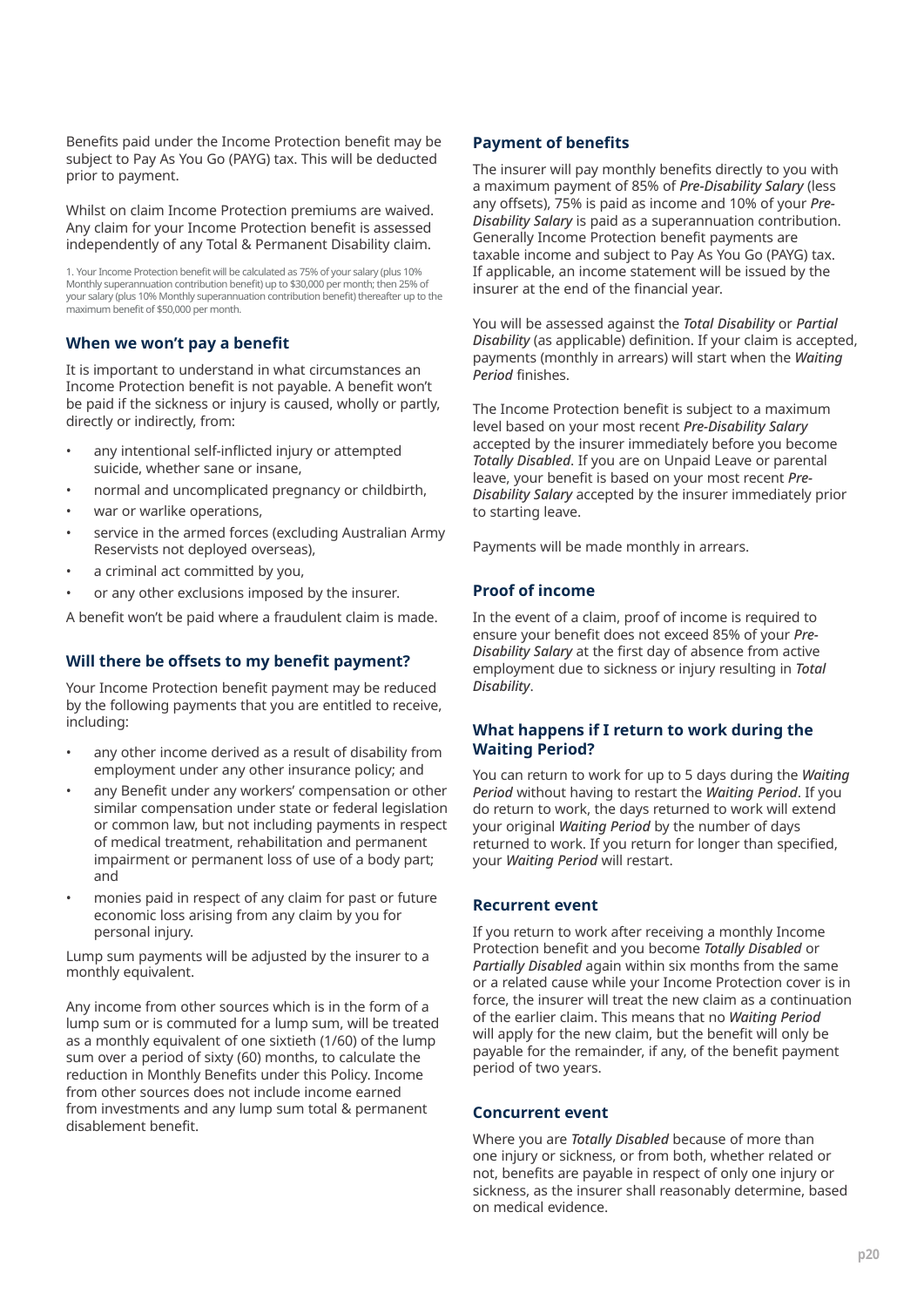#### **When does payment of the benefit stop?**

Benefit payments start after the *Waiting Period*, and will cease upon the earliest of any of the following events:

- you are accepted by the insurer for a *Total & Permanent Disability* benefit payment or *Terminal Illness* benefit payment (subject to having received Income Protection benefits for at least 3 months),
- you are no longer *Totally Disabled* or *Partially Disabled*;
- you die, subject to payment of the bereavement benefit;
- the maximum *Benefit Period* expires;
- you attain age 65;
- you are no longer under the regular and continuous care of a *Doctor*;
- you fail to provide the insurer with all requested information and other evidence reasonably required to assess the claim.

Information and other evidence reasonably required to assess the claim. The benefit will be paid even if the insurer assesses you to be total & permanently disabled. Providing you were an insured member of Australian Retirement Trust at the time you finished work due to the sickness or injury that gave rise to a claim, monthly income benefits will be payable or continue to be paid, regardless of whether you continue to be a member of Australian Retirement Trust.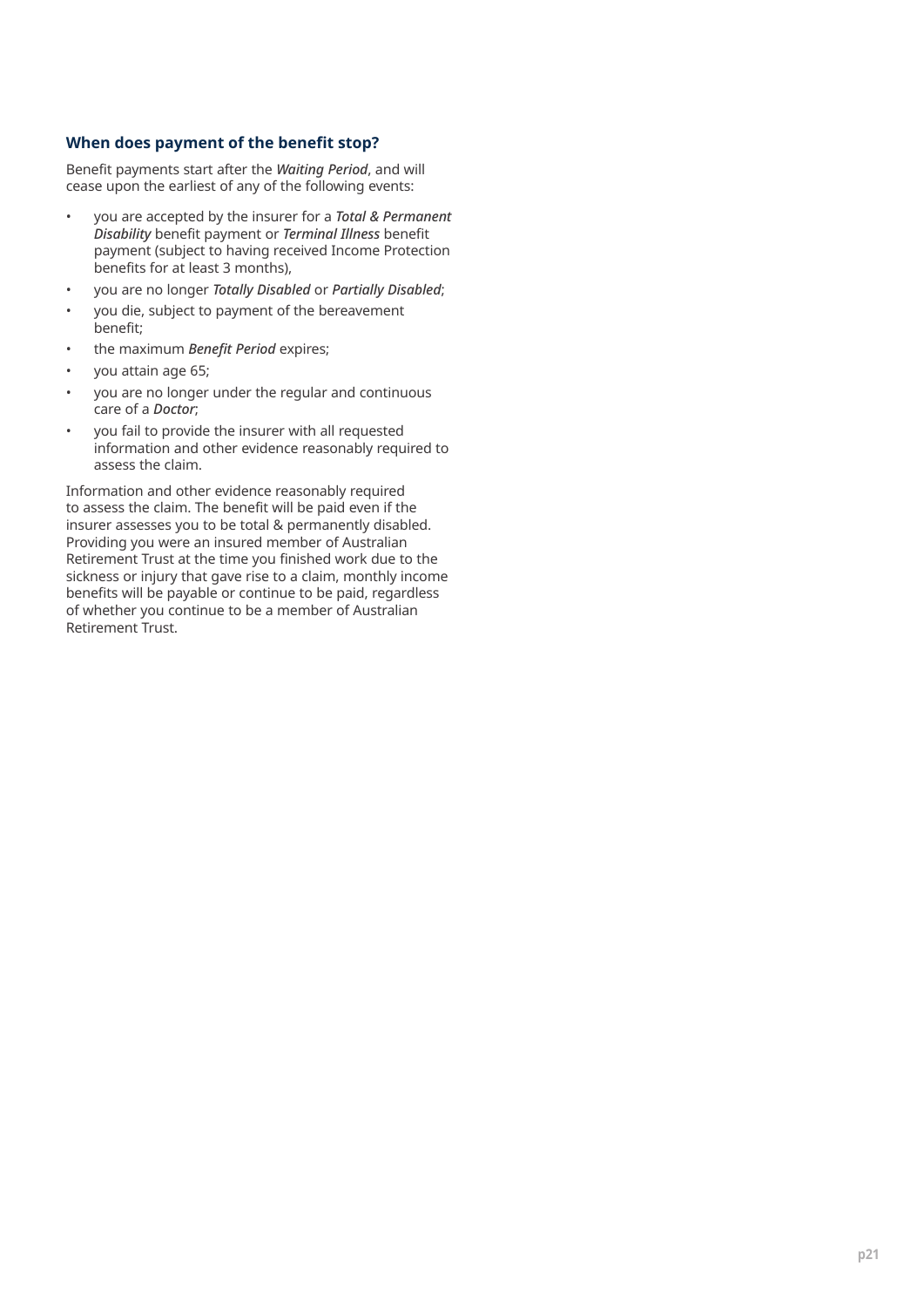# <span id="page-22-0"></span>**Other important information**

#### **Can your health affect your insurance cover?**

If you wish to apply for cover above the AAL or you require Additional cover, when assessing your application for cover, the insurer may ask for further details in relation to the information you disclose in your application.

As a condition of acceptance of the Additional cover, the insurer may apply a loading (a higher premium) for the increased amount of cover. The insurer may also specify a benefit exclusion that will apply if a claim for the increased amount of insurance is related to a specified condition or pastime.

Any premium loadings or benefit exclusions will be advised to you as a Special Acceptance offer. You will be required to either accept or decline the offer within 30 days. If no response is received from you it will be deemed that you have declined this offer. Interim Cover will apply until the terms are accepted or declined. If you do not respond to the Special Acceptance offer within 30 days the application will be cancelled and interim cover will cease.

If you accept the terms of this offer, your increased cover will start on the date you accept the Special Acceptance offer.

Commencement of cover is also subject to you having sufficient money in your *Accumulation account* to pay insurance premiums. If you do not have enough money in your *Accumulation account* to pay premiums, you will be notified of the conditions that apply to you.

### **Change in circumstances**

Different people will have different needs depending on their individual circumstances. You may need more cover, or you may not want to cover yourself at all. It is important that you review your insurance needs and check that you are adequately covered. To help you work out your insurance needs, call us on **13 11 84**.

### **Can I nominate a beneficiary?**

In the unfortunate event of your death, the Trustee of Australian Retirement Trust is required to pay your Death benefit to your beneficiaries, or where there are no eligible beneficiaries, to any person who has a fair claim. For your *Super Savings - Corporate* account you can complete either:

- a binding death benefit nomination this allows you to nominate who will receive your superannuation benefits in the event of your death and ensures that the Trustee is legally bound by your wishes. Claims are generally processed faster when a valid binding death benefit nomination is in place, or
- a preferred beneficiary nomination this is used by the Trustee as a guide when deciding who should receive your Death benefit. There may be restrictions on who the benefit can be legally paid to. There may also be lengthy investigations to determine who the benefit should be paid to.

Refer to the *Super Savings Guide* for more information.

#### **What happens if I am staying with my current employer, but my Superannuation Guarantee (SG) contributions are redirected?**

If your SG contributions are redirected to another fund, the special arrangements you have with the IAG Superannuation Plan will end on the last day of the period for which contributions were made.

Any Death and/or Total & Permanent Disability cover you had immediately prior to redirecting your SG contributions will continue as fixed cover in a *Super Savings for Ex-IAG & NRMA Accumulation account*. However, your administration fees and insurance premiums may alter from the amounts you were paying in the IAG Superannuation Plan.

Any Income Protection cover you had will cease. If you require Income Protection cover you can apply for Optional Income Protection cover in the *Super Savings for Ex-IAG & NRMA Accumulation account*.

To be eligible to continue your cover in *Super Savings for Ex-IAG & NRMA*, you must ensure regular contributions are paid. You must let us know if you wish to cancel your insurance cover.

The replacement of cover will take effect from the date your SG contributions are redirected.

Visit **[portal.australianretirementtrust.com.au/iagnrma](https://portal.australianretirementtrust.com.au/iagnrma?utm_source=document&utm_medium=pdf&utm_campaign=pds_and_guides)** for a copy of the *Super Savings Product Disclosure Statement for Ex-IAG & NRMA*.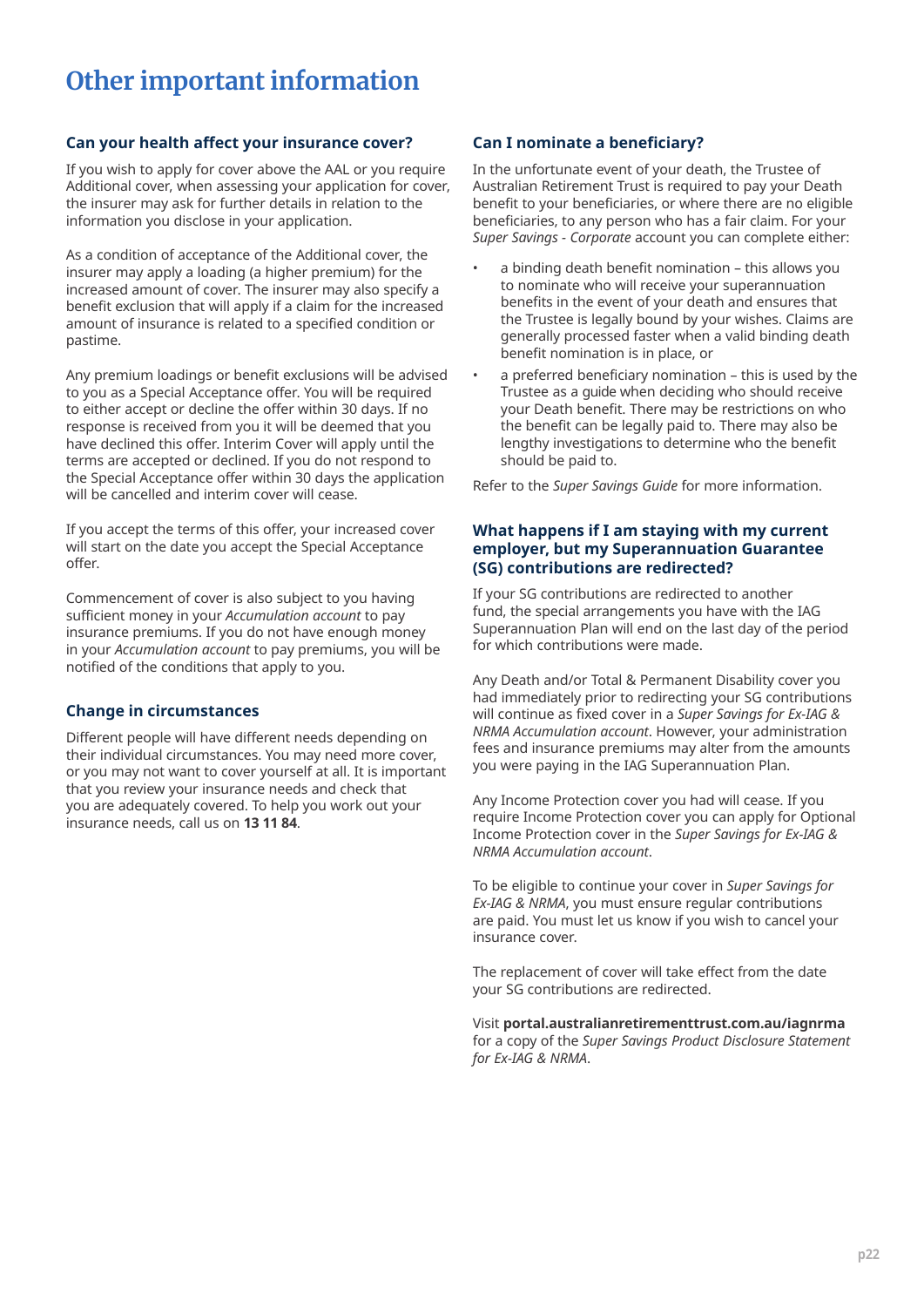### **What happens if I leave my employer?**

When we are told you have left your employer your membership in the IAG Superannuation Plan will cease as well as any special arrangements. Your membership will be transferred to a *Super Savings for Ex-IAG & NRMA Accumulation account*.

Shortly after Australian Retirement Trust receives notification we will contact you to advise you of your options:

- There will be no change to your investment choice, however the Administration fees may vary, any change will take effect from the date of transfer.
- Effective the date you cease employment with IAG your insurance premiums and insurance fee may alter from the amounts you were paying in your Employer Plan and will be payable in full by you. Additional fees may also apply. Any changes to your insurance will be back dated to the date you left employment.
- Any Death and/or Total & Permanent Disability cover you had at the time of leaving your employer will continue in a *Super Savings for Ex-IAG & NRMA Accumulation account* on a fixed cover basis. This means your amount of insurance stays the same but your premiums will generally increase as you get older.
- If your account does not receive an *Eligible Contribution* for a period of 12 months or more, your cover will normally cease 12 months after your last *Eligible Contribution*.

#### **Your Income Protection cover will cease.**

Your Income Protection cover may be able to be reinstated without evidence of health if:

- You return to permanent employment and work at least 15 hours per week,
- You apply for reinstatement within 120 days of leaving your employer,
- You supply us proof of your new employment and occupational status, and
- You complete the *Income Protection transfer application* form, available at **portal.[australianretirementtrust.](https://portal.australianretirementtrust.com.au/iagnrma?utm_source=document&utm_medium=pdf&utm_campaign=pds_and_guides) [com.au/iagnrma](https://portal.australianretirementtrust.com.au/iagnrma?utm_source=document&utm_medium=pdf&utm_campaign=pds_and_guides)**

Upon acceptance by the insurer, your Income Protection cover will be reinstated with a *Benefit Period* of 2-years and *Waiting Period* of 84 days being applied and no increase in cover. If you have not applied within 120 days, you will need to reapply for Income Protection cover and evidence of health will be required.

To be eligible to continue your Death and Total & Permanent Disability cover you must ensure regular contributions will be paid into your *Accumulation account*.

You must let us know if you wish to cancel your cover.

Visit **[portal.australianretirementtrust.com.au/iagnrma](https://portal.australianretirementtrust.com.au/iagnrma?utm_source=document&utm_medium=pdf&utm_campaign=pds_and_guides)** for a copy of the *Super Savings Product Disclosure Statement for Ex-IAG & NRMA* members.

### **What happens if I want to reduce or cancel my cover?**

If you don't want Standard or Additional cover, or you just want to reduce your cover, you need to let us know, otherwise the premiums will continue to be deducted from your *Accumulation account* each month. The cancellation or reduction will be effective from the date your instruction is received by Australian Retirement Trust.

Our secure online service *Member Online* allows you to cancel your insurance cover, alternatively just contact us.

If you cancel your cover, evidence of health satisfactory to the insurer will be required before cover can restart from the date approved by the insurer or if Special Conditions apply, the date you accept the Special Conditions.

#### **Your duty to take reasonable care not to make a misrepresentation**

#### **About your duty**

When you apply for life insurance as a member of Australian Retirement Trust, the insurer may conduct a process called underwriting. It's how the insurer decides whether it will cover you, and if so on what terms and at what cost. If your application is underwritten, you will be asked questions which the insurer needs to know the answers to. These will be about your personal circumstances and may include questions about your health and medical history, occupation, income, lifestyle, pastimes, and current and past insurance. The information you provide in response to the questions is vital to the insurer's decision.

#### **The duty to take reasonable care**

When applying for insurance which is to be underwritten, you have a legal duty to take reasonable care not to make a misrepresentation before your application is accepted by the insurer. A misrepresentation is a false answer, an answer that is only partially true, or an answer which does not fairly reflect the truth. This duty also applies when extending or making changes to existing insurance, and reinstating insurance.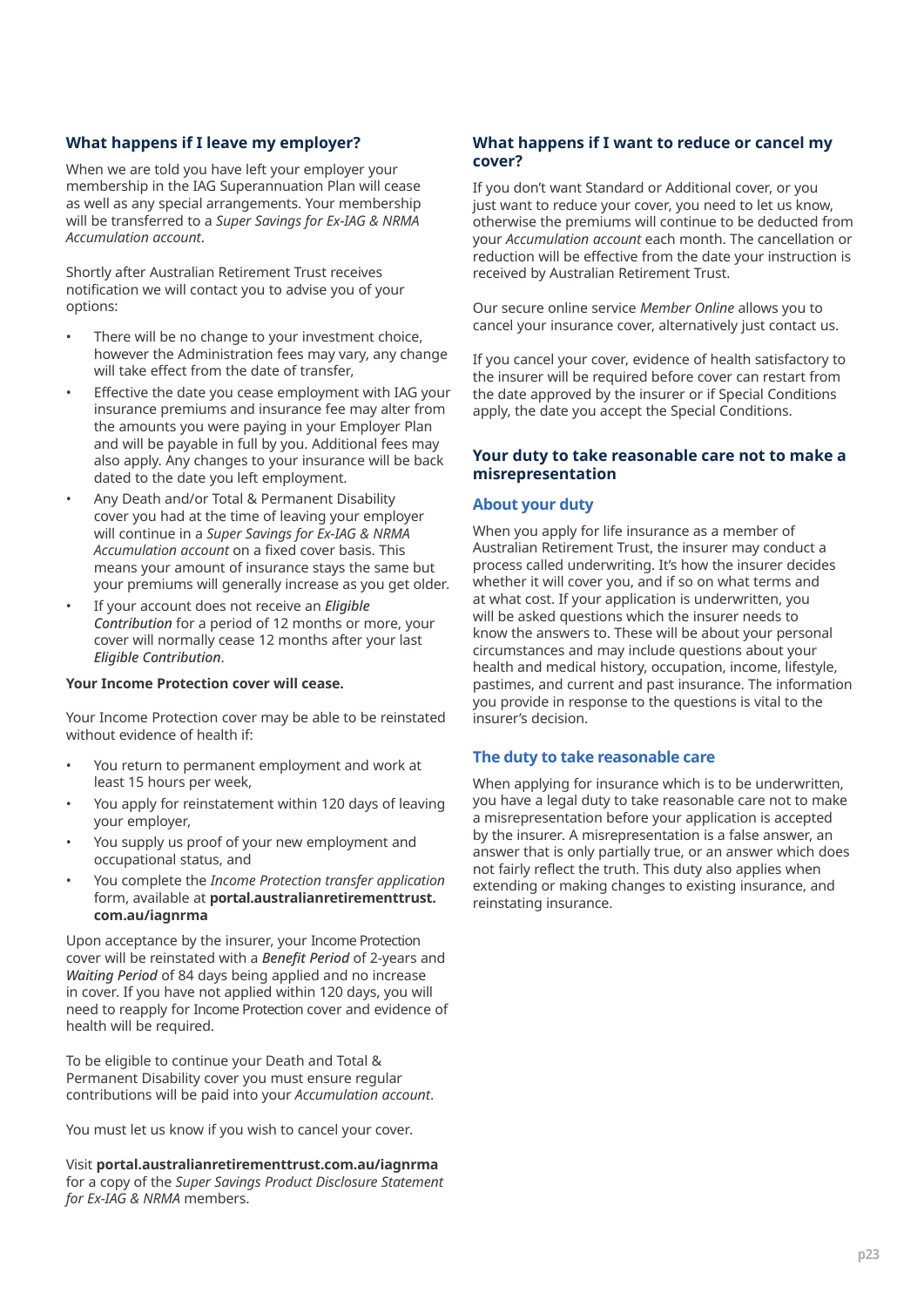### **If you do not meet your duty**

If you do not meet your legal duty, this can have serious impacts on your insurance. Your cover could be avoided (treated as if it never existed), or its terms may be changed. This may also result in a claim being declined or a benefit being reduced. Please note that there may be circumstances where the insurer later investigates whether the information you provided was true. For example, the insurer may do this when a claim is made.

#### **Guidance for answering questions**

When answering questions as part of an application for insurance cover, you should:

- Think carefully about each question before you answer. If you are unsure of the meaning of any question, please ask us or the insurer before you respond.
- Answer every question.
- Answer truthfully, accurately and completely.
- If you are unsure about whether you should include information or not, you should include it.
- Review your application carefully before it is submitted. If someone else helped prepare your application (for example, your adviser), you should check every answer (and if necessary, make any corrections) before the application is submitted.
- You must not assume that Australian Retirement Trust or the insurer will contact your doctor for any medical information.

#### **Changes before your cover starts**

Before your application is accepted, the insurer may ask about any changes that mean you would now answer the questions differently. As any changes might require further assessment or investigation, it could save time if you let us or the insurer know about any changes when they happen.

#### **If you need help**

It's important that you understand this information and the questions that you are asked. Ask us or the insurer for help if you have difficulty understanding the process of applying for insurance or answering our or the insurer's questions. If you're having difficulty due to a disability, understanding English or for any other reason, we are here to help and can provide additional support for anyone who might need it.

#### **What can the insurer do if the duty is not met?**

If you do not take reasonable care not to make a misrepresentation, there are different remedies that may be available to the insurer. These are set out in the *Insurance Contracts Act 1984* (Cth). These are intended to put the insurer in the position they would have been in if the duty had been met.

For example, the insurer may:

- Avoid the cover (treat it as if it never existed);
- vary the amount of the cover; or
- vary the terms of the cover.

Whether the insurer can exercise one of these remedies depends on a number of factors, including:

- Whether you took reasonable care not to make a misrepresentation (this depends on all of the relevant circumstances);
- what the insurer would have done if the duty had been met – for example, whether they would have offered cover, and if so, on what terms;
- whether the misrepresentation was fraudulent; and
- in some cases, how long it has been since the cover started.

Before the insurer exercises any of these remedies, they will explain their reasons, how to respond and provide further information, including what you can do if you disagree.

### **Special offers**

Information on special offers may be available on our website from time to time. If we make a special offer, we will provide you with separate terms and conditions about the offer on request. Special offers may only be available to you for a short time and we may withdraw them at any time.

### **Financial Advice**

Working out how much insurance is right for you can be a difficult task. The amount of insurance you need will depend on a combination of things such as your liabilities, assets, ongoing expenses and your expected standard of living.

If you need some financial advice and help deciding what you should do in the short-term as well as a long term plan, please don't hesitate to contact one of our qualified financial advisers on **13 11 84**. They can help you with a tailored financial plan.

Australian Retirement Trust employees provide advice as representatives of Sunsuper Financial Services Pty Ltd (ABN 50 087 154 818, AFSL No. 227867), wholly owned by Australian Retirement Trust.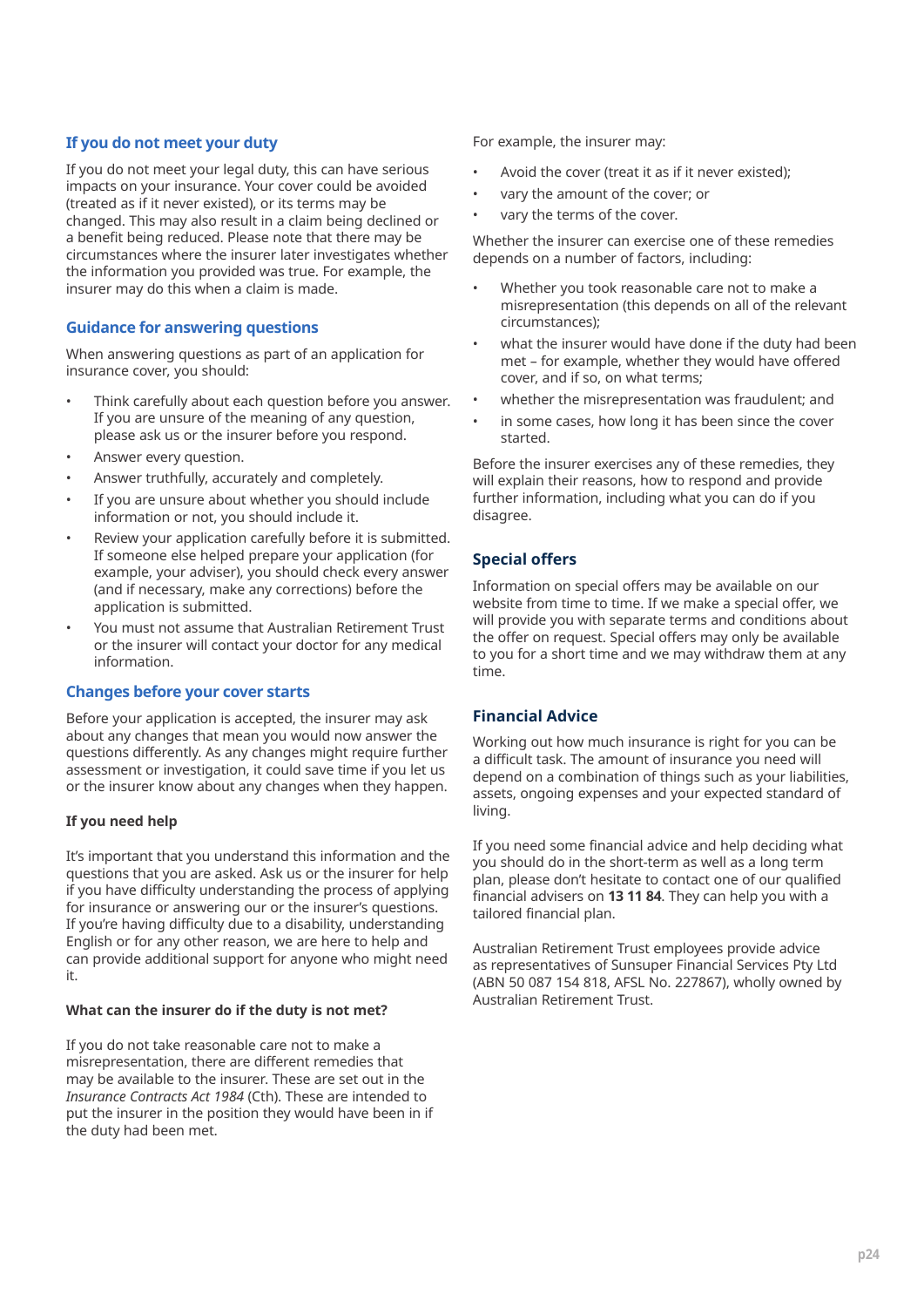# <span id="page-25-0"></span>**Overseas travel and approved leave**

Total premiums (including stamp duty) will continue to be deducted from your *Accumulation account* during the period of leave. It is your responsibility to ensure sufficient monies are in your *Accumulation account* during the period of leave to pay your premiums.

If you cancel your cover while on leave, you will need to reapply for cover on returning to work. Evidence of health satisfactory to the insurer will be required before cover can restart from the date accepted by the insurer.

#### **What happens during Unpaid Leave or parental leave?**

Your Death and Total & Permanent Disability cover will continue for up to 24 months from the commencement of employer approved leave of absence or parental leave by you, if you have not returned to work prior to the expiry of the 24 month period your cover will cease.

Your Income Protection cover under this Policy may be continued for up to twenty-four (24) months while you are on Employer approved leave of absence or parental leave, providing:

- you were working an average of 15 hours or more per week in the 3 months immediately prior to going on unpaid leave;
- you do not join the armed forces (excluding Australian Defence Force Reservists not deployed overseas);
- premiums continue to be paid; and
- you remain *Employed* and remain a member of the Fund.

Note: If you're on Unpaid Leave or leave without pay, you will not be eligible to start claiming benefits until the later of the end of your *Waiting Period* and the end of the leave period. The *Salary* used to calculate your benefit will be your Salary in place on your last day of work prior to beginning of your unpaid leave period.

You can reapply for cover upon returning to work. Evidence of health satisfactory to the insurer will be required before cover can restart from the date accepted by the insurer.

**Warning** - If your account does not receive an *Eligible Contribution* for a 12 month period and you haven't informed us in writing that you wish to opt out of ceasing your insurance cover, your cover will cease 12 months after your last *Eligible Contribution*.

### **What happens if you travel overseas on paid leave or reside overseas?**

Your cover will continue while you reside overseas as long as you remain in the active employment of your Australianbased employer IAG (or an international subsidiary or associated company of your Australian employer). If you become disabled while based overseas you may, at your own expense be required to return to Australia for assessment of any disability claim.

The cover described in this guide is provided 24 hours a day on a worldwide basis. However, unless you are continuously residing in Australia or one of the following approved countries; Belgium, Canada, Denmark, France, Germany, Hong Kong, Italy, Japan, the Netherlands, New Zealand, Singapore, Sweden, Switzerland, the United Kingdom, the United States of America or any other country the insurer may agree to in writing, the payment of Income Protection benefits to you will be subject to the following conditions:

- payment of continuous Income Protection benefits will be limited to 12 months from the date of your disability; and
- after expiration of the 12 month period, no additional Income Protection benefits will be payable to you unless and until you return to Australia or one of the approved countries.

If you return to Australia or an approved country and you are still *Totally Disabled* or *Partially Disabled* with the terms of the Policy, Income Protection benefits may be reinstated effective from the date you return to Australia or one of the approved countries.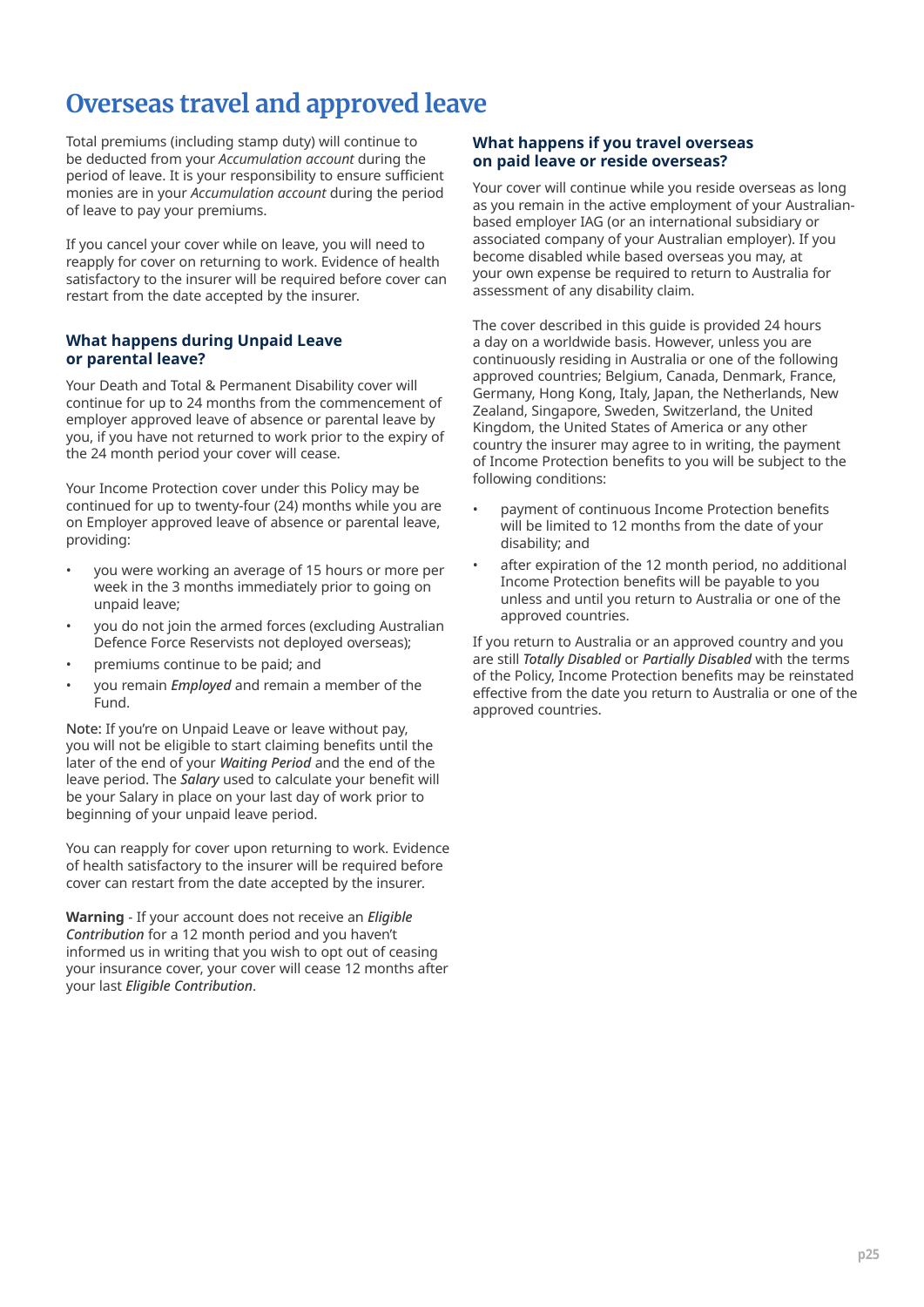# <span id="page-26-0"></span>**3. Premiums**

### **How is the premium for Standard and Additional cover calculated and when is it paid?**

The premium rates for your Employer Plan are generally based on a number of factors including:

- the number of insured members in your Employer Plan,
- the age, gender and occupational mix of your Employer Plan, and
- the claims history of your Employer Plan.

The cost of your cover depends on the amount and type of cover you have, your age and gender, stamp duty (where applicable) and the premium rates applying to your Employer Plan. Premiums for cover in addition to the Standard insurance cover you receive automatically may also depend on your health at the time you applied and were accepted for the Additional cover.

Generally your insurance premiums are recalculated half yearly (1 January and 1 July), unless agreed otherwise with the insurer. Premiums are deducted from your *Accumulation account* unless otherwise agreed with your employer.

Your insurance premiums are calculated weekly and deducted monthly from your *Accumulation account*.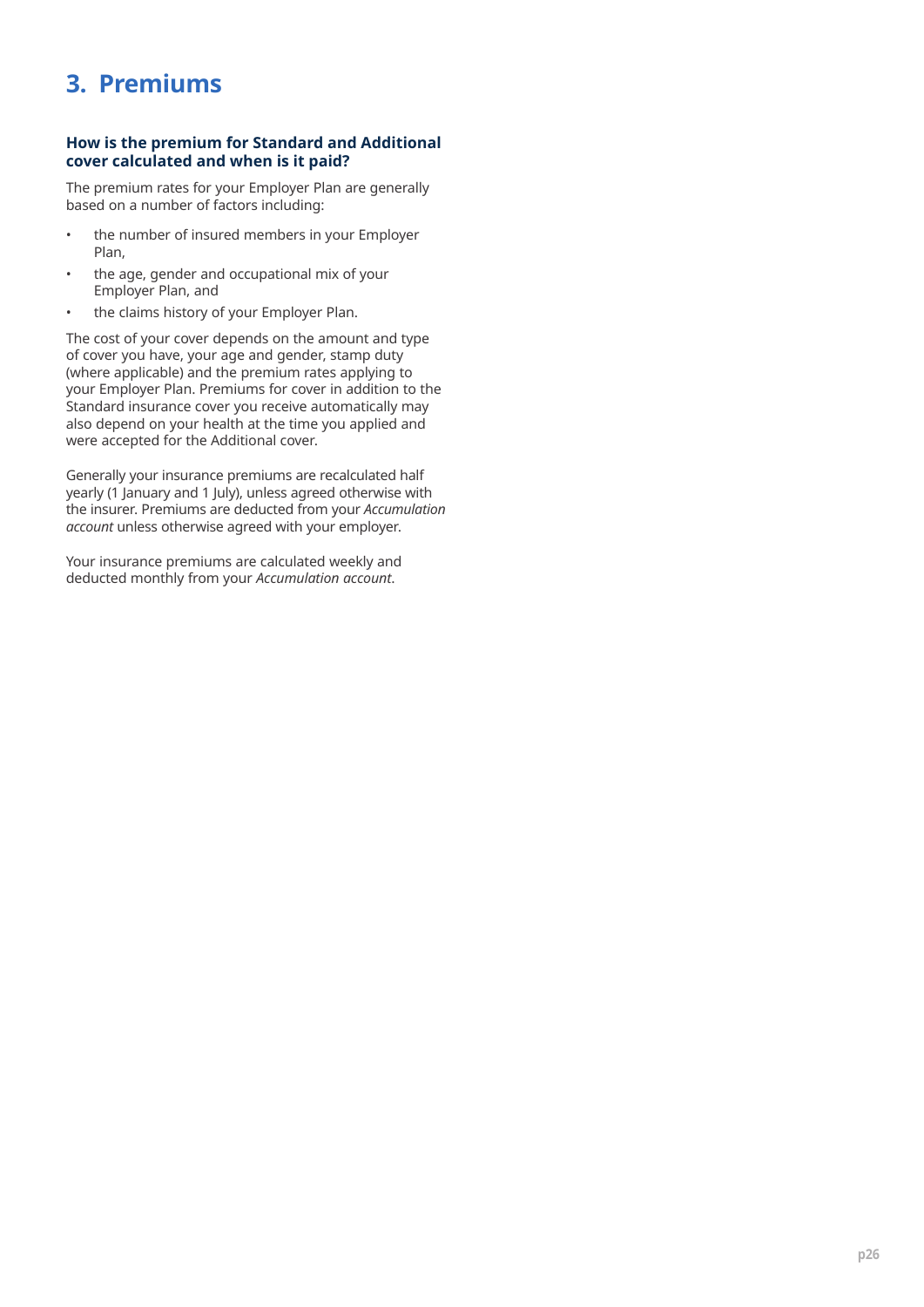# **Permanent employees - Standard and Additional Death and Total & Permanent Disability cover**

Your insurance premiums are determined by your age, amount of insurance and the premium rates applying to your Employer Plan. The table below shows the annual premium for each \$10,000 of cover.

|              | <b>Death &amp; TPD<sup>1</sup> cover</b> | <b>Death only cover</b> | TPD <sup>1</sup> cover |
|--------------|------------------------------------------|-------------------------|------------------------|
| Age          | <b>Unisex \$</b>                         | <b>Unisex \$</b>        | <b>Unisex \$</b>       |
| 15           | 1.40                                     | 1.10                    | 0.30                   |
| 16           | 1.60                                     | 1.30                    | 0.30                   |
| $17\,$       | 1.80                                     | 1.60                    | 0.20                   |
| $18$         | 2.00                                     | 1.80                    | 0.20                   |
| 19           | 2.20                                     | 1.90                    | 0.30                   |
| $20\,$       | 2.30                                     | 2.00                    | 0.30                   |
| 21           | 2.30                                     | 2.00                    | 0.30                   |
| 22           | 2.30                                     | 2.00                    | 0.30                   |
| 23           | 2.30                                     | 2.00                    | 0.30                   |
| 24           | 2.20                                     | 1.90                    | 0.30                   |
| $25\,$       | 2.20                                     | 1.90                    | 0.30                   |
| $26\,$       | 2.30                                     | 1.90                    | 0.40                   |
| 27           | 2.40                                     | 1.90                    | 0.50                   |
| 28           | 2.50                                     | 1.90                    | 0.60                   |
| 29           | 2.60                                     | 1.90                    | 0.70                   |
| $30\,$       | 2.70                                     | 1.90                    | 0.80                   |
| 31           | 2.80                                     | 1.90                    | 0.90                   |
| 32           | 3.00                                     | 2.00                    | 1.00                   |
| 33           | 3.20                                     | 2.10                    | 1.10                   |
| 34           | 3.40                                     | 2.20                    | 1.20                   |
| 35           | 3.70                                     | 2.30                    | 1.40                   |
| $36$         | 4.00                                     | 2.40                    | 1.60                   |
| $37\,$       | 4.30                                     | 2.50                    | 1.80                   |
| 38           | 4.70                                     | 2.80                    | 1.90                   |
| 39           | 5.20                                     | 3.00                    | 2.20                   |
| $40\,$       | 5.70                                     | 3.20                    | 2.50                   |
| $41$         | 6.20                                     | 3.50                    | 2.70                   |
| 42           | 6.80                                     | 3.80                    | 3.00                   |
| 43           | 7.60                                     | 4.10                    | 3.50                   |
| 44           | 8.60                                     | 4.50                    | 4.10                   |
| $45\,$       | 9.70                                     | 5.00                    | 4.70                   |
| $46\,$       | 10.90                                    | 5.50                    | 5.40                   |
| 47<br>48     | 12.30                                    | 6.00                    | 6.30                   |
|              | 13.70                                    | 6.60                    | 7.10                   |
| 49<br>$50\,$ | 15.30<br>17.10                           | 7.20<br>7.80            | 8.10<br>9.30           |
| 51           | 19.10                                    | 8.60                    | 10.50                  |
| 52           | 21.40                                    | 9.40                    | 12.00                  |
| 53           | 23.70                                    | 10.20                   | 13.50                  |
| 54           | 26.30                                    | 11.10                   | 15.20                  |
| 55           | 29.20                                    | 12.00                   | 17.20                  |
| 56           | 32.30                                    | 13.10                   | 19.20                  |
| 57           | 35.90                                    | 14.20                   | 21.70                  |
| 58           | 39.00                                    | 15.60                   | 23.40                  |
| 59           | 42.50                                    | 17.20                   | 25.30                  |
| 60           | 46.10                                    | 18.80                   | 27.30                  |
| 61           | 50.10                                    | 20.60                   | 29.50                  |
| 62           | 54.50                                    | 22.50                   | 32.00                  |
| 63           | 59.90                                    | 24.50                   | 35.40                  |
| 64           | 66.00                                    | 26.60                   | 39.40                  |
| 65           | $\mathsf{N}/\mathsf{A}$                  | 28.90                   | N/A                    |
| 66           | N/A                                      | 31.50                   | N/A                    |
| 67           | N/A                                      | 34.20                   | N/A                    |
| 68           | N/A                                      | 37.70                   | N/A                    |
| 69           | $\mathsf{N}/\mathsf{A}$                  | 41.60                   | N/A                    |

TPD means Total & Permanent Disability

When you have Additional cover, your Total & Permanent Disability cover reduces by 20% each year from age 61 and ceases on your 65th birthday. The premiums above do<br>not reflect the reduced cover. Rounding variations may oc only.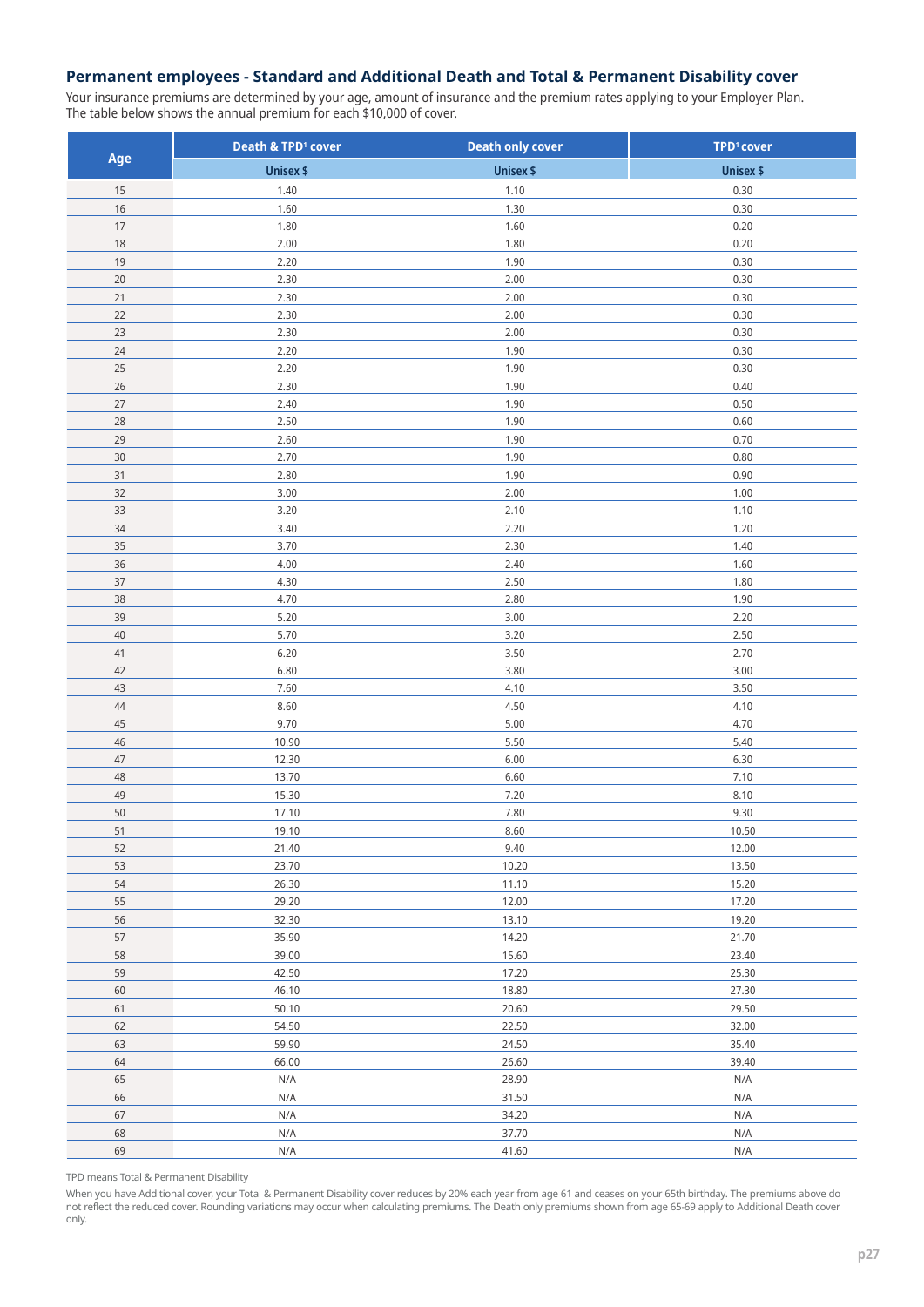#### **Premium Rates – Standard Death and Additional Death cover - Casual employees**

Your insurance premiums are determined by your age, amount of insurance and the premium rates applying to your Employer Plan. The table below shows the annual premium for each \$10,000 of cover.

| Age | <b>Death only cover</b> |
|-----|-------------------------|
|     | <b>Unisex \$</b>        |
| 15  | 1.10                    |
| 16  | 1.30                    |
| 17  | 1.60                    |
| 18  | 1.80                    |
| 19  | 1.90                    |
| 20  | 2.00                    |
| 21  | 2.00                    |
| 22  | 2.00                    |
| 23  | 2.00                    |
| 24  | 1.90                    |
| 25  | 1.90                    |
| 26  | 1.90                    |
| 27  | 1.90                    |
| 28  | 1.90                    |
| 29  | 1.90                    |
| 30  | 1.90                    |
| 31  | 1.90                    |
| 32  | 2.00                    |
| 33  | 2.10                    |
| 34  | 2.20                    |
| 35  | 2.30                    |
| 36  | 2.40                    |
| 37  | 2.50                    |
| 38  | 2.80                    |
| 39  | 3.00                    |
| 40  | 3.20                    |
| 41  | 3.50                    |
| 42  | 3.80                    |
| 43  | 4.10                    |
| 44  | 4.50                    |
| 45  | 5.00                    |
| 46  | 5.50                    |
| 47  | 6.00                    |
| 48  | 6.60                    |
| 49  | 7.20                    |
| 50  | 7.80                    |
| 51  | 8.60                    |
| 52  | 9.40                    |
| 53  | 10.20                   |
| 54  | 11.10                   |
| 55  | 12.00                   |
| 56  | 13.10                   |
| 57  | 14.20                   |
| 58  | 15.60                   |
| 59  | 17.20                   |
| 60  | 18.80                   |
| 61  | 20.60                   |
| 62  | 22.50                   |
| 63  | 24.50                   |
| 64  | 26.60                   |
| 65  | 28.90                   |
| 66  | 31.50                   |
| 67  | 34.20                   |
| 68  | 37.70                   |
| 69  | 41.60                   |
|     |                         |

#### **Permanent employees - Premium Rates – Income Protection cover**

Your insurance premiums are determined by your age, amount of insurance, *Waiting Period*, *Benefit Period* and the premium rates applying to your Employer Plan. The table below shows the annual premium for each \$1,000 of Income Protection cover.

| Age | <b>Unisex \$</b> |
|-----|------------------|
| 15  | 1.05             |
| 16  | 1.05             |
| 17  | 1.05             |
| 18  | 1.05             |
| 19  | 1.05             |
| 20  | 1.06             |
| 21  | 1.07             |
| 22  | 1.07             |
| 23  | 1.08             |
| 24  | 1.08             |
| 25  | 1.03             |
| 26  | 0.98             |
| 27  | 0.95             |
| 28  | 0.93             |
| 29  | 0.92             |
| 30  | 0.92             |
| 31  | 0.93             |
| 32  | 0.96             |
| 33  | 0.99             |
| 34  | 1.05             |
| 35  | 1.11             |
| 36  | 1.19             |
| 37  | 1.28             |
| 38  | 1.39             |
| 39  | 1.52             |
| 40  | 1.65             |
| 41  | 1.83             |
| 42  | 2.02             |
| 43  | 2.24             |
| 44  | 2.49             |
| 45  | 2.78             |
| 46  | 3.11             |
| 47  | 3.47             |
| 48  | 3.90             |
| 49  | 4.36             |
| 50  | 4.89             |
| 51  | 5.49             |
| 52  | 6.42             |
| 53  | 7.51             |
| 54  | 8.76             |
| 55  | 10.19            |
| 56  | 11.83            |
| 57  | 13.72            |
| 58  | 15.88            |
| 59  | 18.34            |
| 60  | 21.16            |
| 61  | 24.35            |
| 62  | 18.41            |
| 63  | 10.24            |
| 64  | 17.40            |

The Death only premiums shown from age 65-69 apply to Additional Death cover only.

> Premiums include stamp duty. Rounding variations may occur when calculating premiums.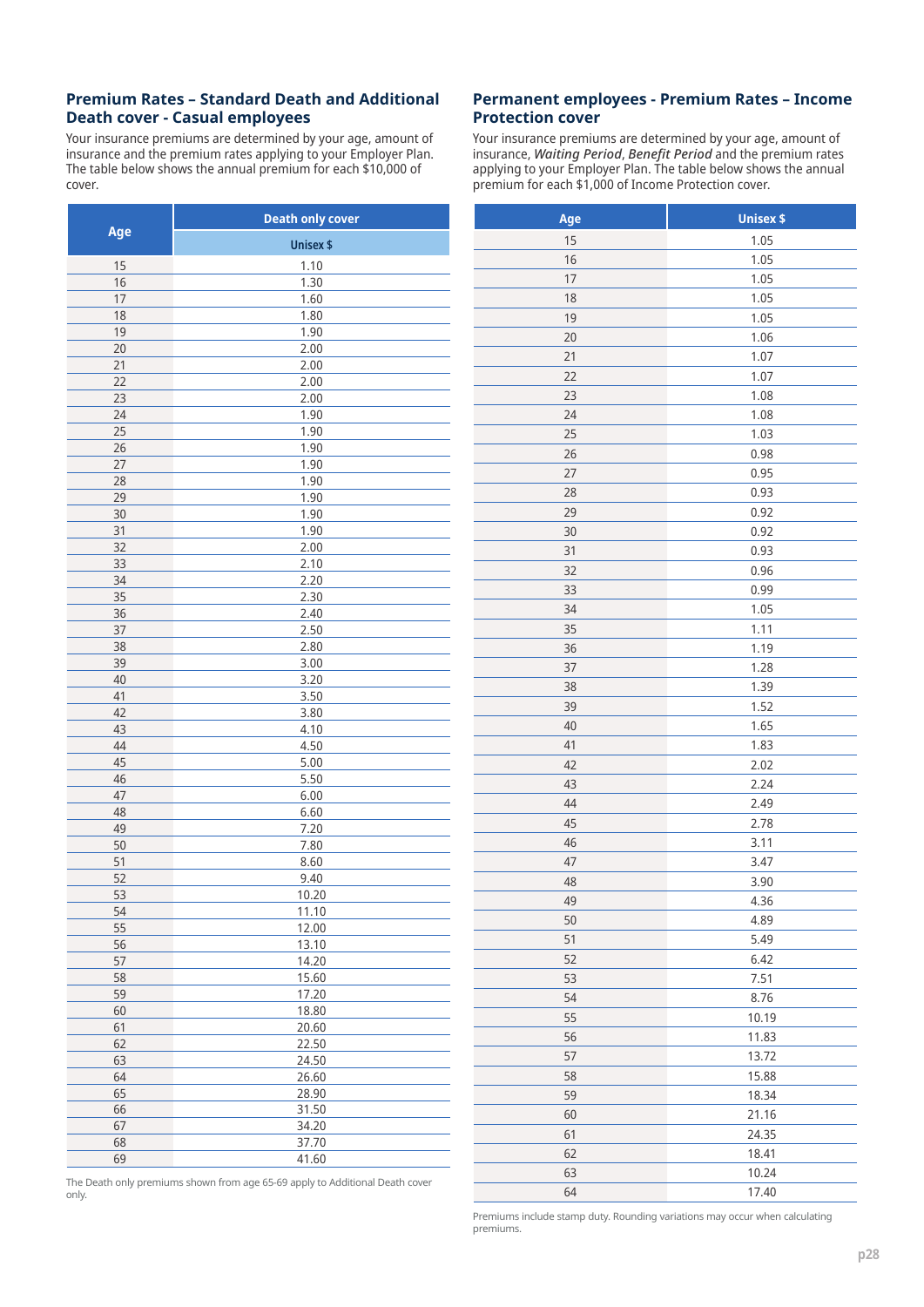# <span id="page-29-0"></span>**Facts about making a claim**

### **Let us help you**

As a profit-for-members fund, we're here to help support and guide you through the claims process so you don't feel confused or overwhelmed.

At Australian Retirement Trust, we understand that making a claim can sometimes be a stressful and difficult process. We understand that the circumstances of every claim are as different as the individuals making them.

To help you and your family through this difficult time, we have experienced Claims Representatives that can assist and guide you through the claims process from start to finish.

All of our Claims Representatives are trained to understand and explain our claims process. Once you make the initial contact with us to commence a claim, you will be assigned an individual Claims Representative to help you through the rest of the process and answer your questions.

We'll do everything in our power to ensure all eligible claims are paid as quickly as possible.

# **Super Savings Insurance claims guide**

Want to know more about:

- Making a claim
- How a claim is assessed

We have developed a guide to help step you through the various claims processes. Visit **[australianretirementtrust.](http://australianretirementtrust.com.au/claim?utm_source=document&utm_medium=pdf&utm_campaign=pds_and_guides) [com.au/claim](http://australianretirementtrust.com.au/claim?utm_source=document&utm_medium=pdf&utm_campaign=pds_and_guides)** for more information on making a claim.

# **Do you need a lawyer to assist with your claim?**

Every insurance claim is different. Our claim process has been designed so that in most cases you or your family should not need the assistance of a lawyer when making a claim with Australian Retirement Trust. Our experienced Claims Representatives are here to assist you with your claim throughout the whole process.

However, if you wish to engage the services of a lawyer to assist with your claim you can do so at any time.

Remember, we are here to help, so call us on **13 11 84** if you have any questions about how to make a claim.

#### **How to make a claim**

While we do hope that you never need to, the following information will assist you in understanding the claim process in the event that you do need to make a claim. Any claim process will involve:

- notification to us,
- gathering information and providing it to us,
- assessment of the insurance claim by the insurer,
- assessment by the Trustee of Australian Retirement Trust, including determination of the beneficiary/ies,
- decision by the Trustee of Australian Retirement Trust, and
- payment of the claim, if approved.

These steps do take some time, although our experienced Claims Representatives will help you at every stage of the process.

Further information may be requested at different stages of the process, and with disablement claims you may be required to undergo an examination by a *Doctor* or professional of the insurer's choice. The insurer will usually meet the costs associated with any additional information requests.

# **Death claims**

It is important that in the event of your death, Australian Retirement Trust is notified by a relative or legal personal representative to enable the claims process to begin. Once we receive formal notification of your death, your *Accumulation account* will normally be transferred to the Cash investment option. Any insurance benefit paid into your *Accumulation account* will also be invested in the Cash investment option, and will remain invested there until the Trustee finalises payment of your death benefit.

# **Disability claims**

Australian Retirement Trust should be notified as soon as reasonably possible after an event that is likely to give rise to a disability or Terminal Illness claim. Please note there is a 6-month Waiting Period before a Total & Permanent Disability claim becomes assessable, and a 84-day *Waiting Period* applicable to you in the event of an Income Protection claim.

If you don't have insurance with us, you may still be able to claim your super balance under a Permanent Incapacity benefit. If you are suffering from a Terminal Medical Condition you may also be able to access your super balance. Please contact Australian Retirement Trust on **13 11 84** to discuss these options.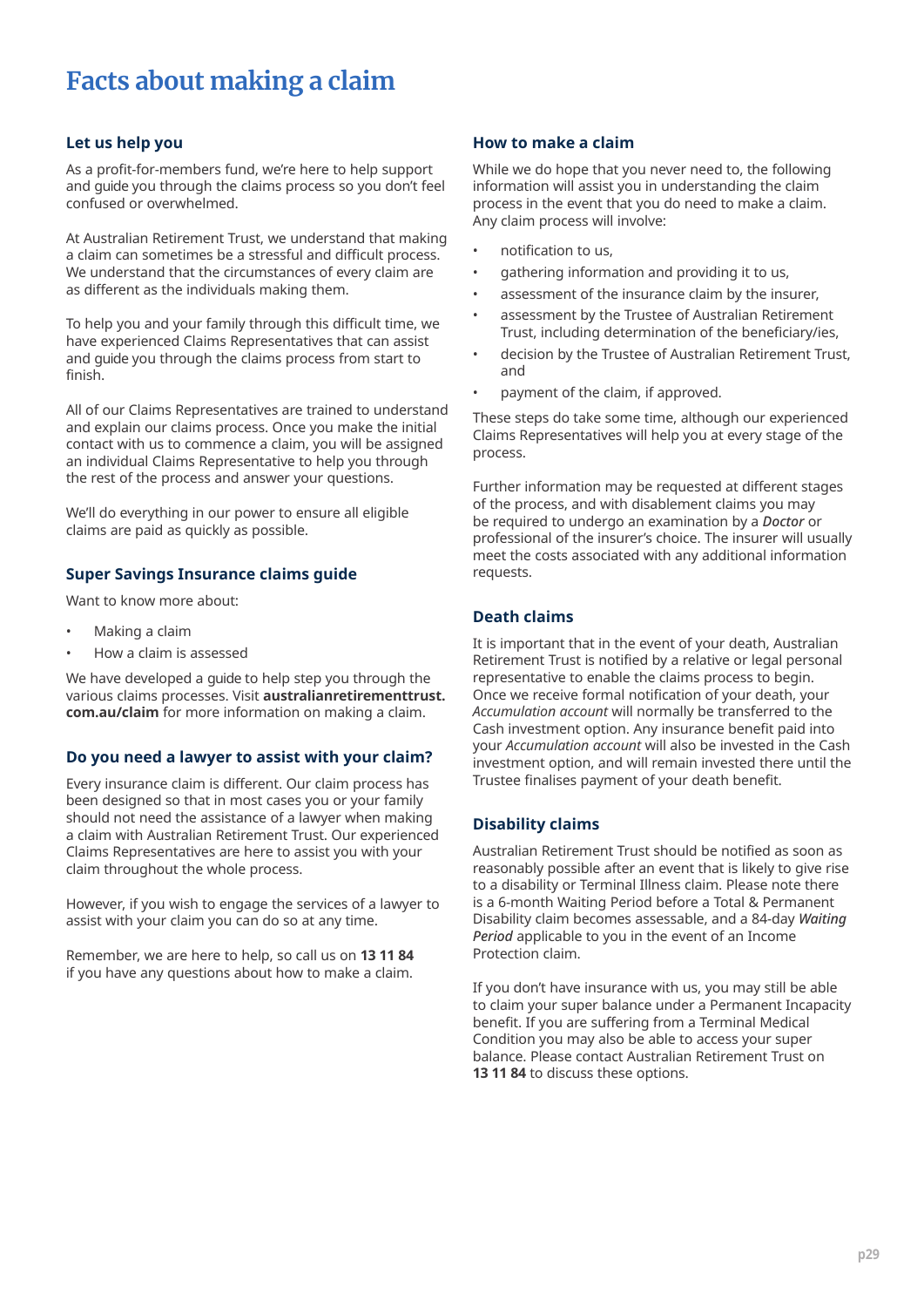#### **Claims after your cover has stopped**

If an event occurs before the date your cover stops or is terminated, and that event entitles you to make an insurance claim, you may still be eligible for that payment even after your cover has stopped.

### **If your claim is declined**

If your claim is declined by the Insurer your claim will be referred to the Trustee of Australian Retirement Trust for review and consideration.

If the Trustee of Australian Retirement Trust declines your claim and you disagree with this decision you can either:

- lodge a complaint in writing, with Australian Retirement Trust. Your complaint will be investigated, and if the decision to decline your claim is confirmed by the Fund, you can refer your complaint to the Australian Financial Complaints Authority (AFCA), or
- lodge a complaint directly with AFCA, however AFCA may refer your complaint back to Australian Retirement Trust.

There are time limits on when you can make a complaint to AFCA about a Total & Permanent Disability claim. Call AFCA on 1800 931 678 or visit their website www.afca.org.au for more information about these time limits.

AFCA's contact details are as follows:

Australian Financial Complaints Authority

GPO Box 3 Melbourne VIC 3001

Call: 1800 931 678

Email: info@afca.org.au Web: www.afca.org.au

### **Incorrect information and eligibility for cover**

If your recorded age or gender is incorrect, the insurer has the right to adjust the premium or the benefit based on the correct information. As a general rule, your eligibility for cover will not be assessed until you make a claim.

#### **Financial advice**

When you make a claim, or receive an insurance benefit, not only is it likely to be a difficult time, but it can be hard to know what your next step is. You don't need to panic and you don't need to be rushed into a course of action.

If you need some financial advice and help deciding what you should do in the short-term as well as a long term plan, please don't hesitate to contact one of our dedicated qualified financial advisers.

Call **13 11 84** to speak to one of our phone based qualified  $f$ inancial advisers $^1$  who can give you simple advice about your *Super Savings account* at no additional cost. For more comprehensive advice, we may also refer you to an accredited external financial adviser<sup>2</sup>. Advice of this nature may incur a fee<sup>2</sup>.

1 Australian Retirement Trust employees provide advice as representatives of Sunsuper Financial Services Pty Ltd (ABN 50 087 154 818 AFSL No. 227867) (SFS), wholly owned by Australian Retirement Trust.

2 Australian Retirement Trust has established a panel of accredited external financial advisers for our members. Australian Retirement Trust does not receive or pay any referral fees to these advisers. Each of these advisers will explain to you how their advice fees are determined. The accredited external financial advisers are not employed by Australian Retirement Trust, and Australian Retirement Trust is not responsible for the advice provided by these advisers.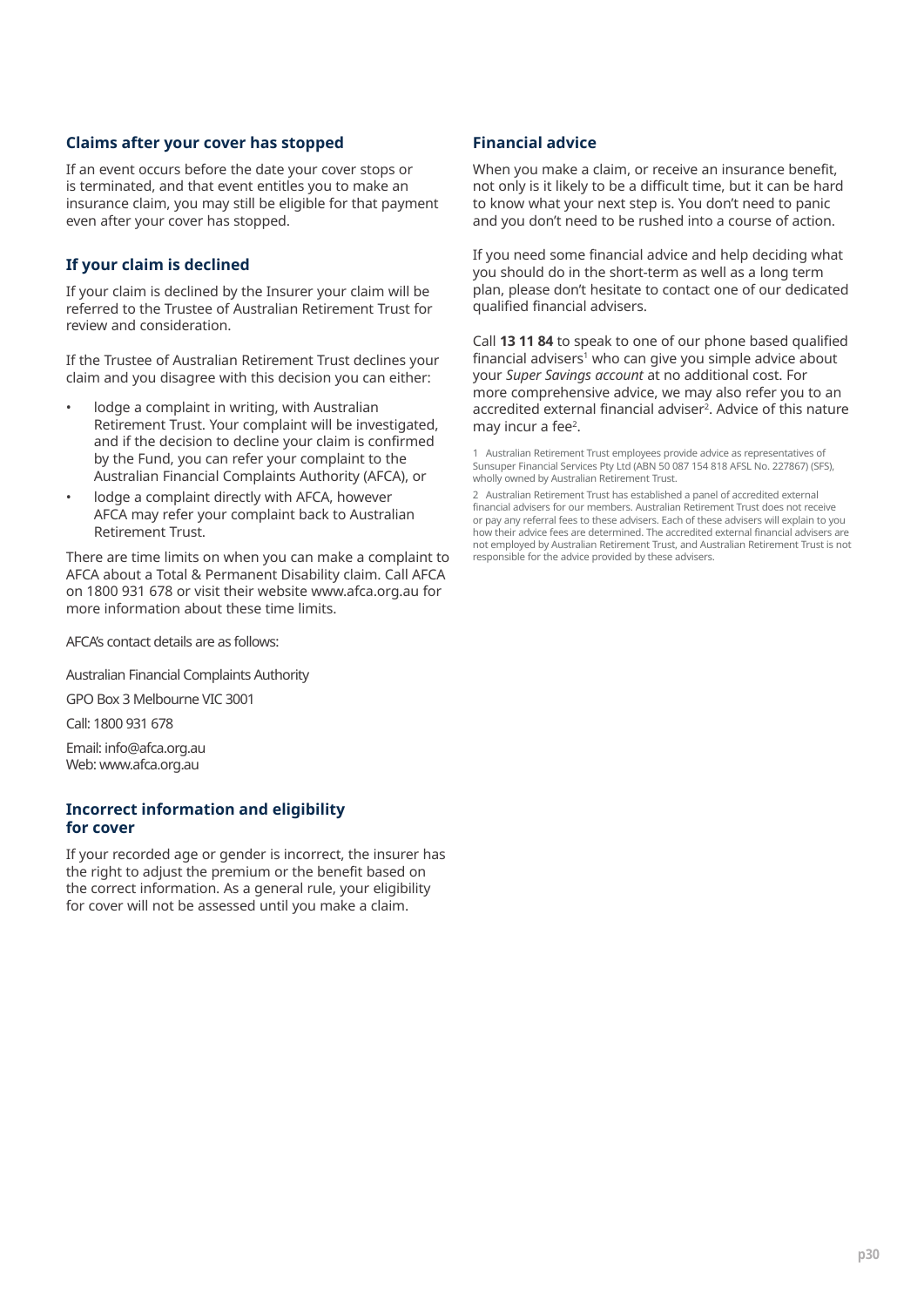# <span id="page-31-0"></span>**4. Definitions - general terms**

| <b>Term</b>                                                        | <b>Definition</b>                                                                                                                                                                                                                                                                                                                               |
|--------------------------------------------------------------------|-------------------------------------------------------------------------------------------------------------------------------------------------------------------------------------------------------------------------------------------------------------------------------------------------------------------------------------------------|
| <b>Accidental</b><br>Injury                                        | Accidental Injury means an event where bodily injury is caused directly and solely by external and visible means,<br>independent of all other causes.                                                                                                                                                                                           |
| <b>Approved</b><br>Leave                                           | Approved Leave means parental leave, annual leave, bereavement leave, long service leave or any other leave approved by<br>your Employer for reasons other than related to injury or illness.                                                                                                                                                   |
| <b>At Work</b>                                                     | At Work means the person is at work for the normal daily hours of work and is actively performing the full, unrestricted<br>or unmodified duties of their normal Occupation for which they were Employed or would have been had the day not<br>been a day of leave (other than due to Illness or injury), public holiday or weekend day.        |
| <b>Benefit Period</b>                                              | Benefit Period means the maximum period of time for which benefits will be paid for any one period of Total Disability<br>or one period of Total and Partial Disability. The total claim payment period for any one illness or injury is limited to<br>your Benefit Period.                                                                     |
| Casual<br><b>Employment</b>                                        | Casual Employment means you are engaged in employment of a temporary nature where continuity of employment is<br>not guaranteed by your employer regardless of hours worked or the period of employment. Casual Employment also<br>includes persons appointed on fixed term contracts of less than three months.                                |
| Date of                                                            | The Date of Disability is where you are:                                                                                                                                                                                                                                                                                                        |
| <b>Disability</b><br>- Income                                      | the date you cease all work as a result of a illness or injury, or<br>(i)                                                                                                                                                                                                                                                                       |
| <b>Protection</b>                                                  | the date on which the Doctor certifies that you suffer from an inury or illness that is the cause of your Total<br>(ii)<br>Disability.                                                                                                                                                                                                          |
| Date of                                                            | The Date of Disablement means the later of the date:                                                                                                                                                                                                                                                                                            |
| <b>Disablement</b><br>- Total &                                    | you cease all work solely as a result of injury or Illness; and<br>(i)<br>the date on which the <i>Doctor</i> certifies that you suffer from an injury or Illness that is the cause of Total &<br>(ii)                                                                                                                                          |
| Permanent<br><b>Disability</b>                                     | Permanent Disability.                                                                                                                                                                                                                                                                                                                           |
| Eligible<br>contributions                                          | Eligible contributions include Superannuation Guarantee, additional Employer contributions, personal contributions<br>(including voluntary contributions and contributions made by a spouse) and rollovers and automatic transfers from<br>other superannuation funds. They do not include co-contributions or the low income super tax offset. |
| <b>Employed</b>                                                    | Employed mean engaged in regular permanent employment (including Casual Employment) for at least 15 hours per<br>week but does not include any person engaged in Seasonal or Contract Employment basis.                                                                                                                                         |
| <b>Limited Cover</b>                                               | Limited Cover means that a person is covered only for claims arising from:                                                                                                                                                                                                                                                                      |
|                                                                    | an Illness that first became apparent to you; or<br>$\bullet$                                                                                                                                                                                                                                                                                   |
|                                                                    | an injury which first occurred;                                                                                                                                                                                                                                                                                                                 |
|                                                                    | on or after the date the cover commenced, recommenced, reinstated, or increased.                                                                                                                                                                                                                                                                |
| <b>Doctor</b>                                                      | Doctor means a legally qualified and registered doctor of medicine. It does not include the Employer, the Insured<br>Member, an Employee or the Insured Member's immediate family or business partner/s.                                                                                                                                        |
| Permanent<br>Employment /<br><b>Permanently</b><br><b>Employed</b> | Permanent Employed means you are engaged in Full Time Employment or Fixed Term Employment for three (3)<br>or more months with your employer, but does not include any person engaged in Casual Employment, Contract<br>Employment or Fixed Term Employment for less than three (3) months.                                                     |
| <b>Medical</b>                                                     | <b>Blindness</b>                                                                                                                                                                                                                                                                                                                                |
| Condition<br><b>Definitions</b>                                    | The permanent loss of sight in both eyes, whether aided or unaided, due to illness or injury to the extent that visual<br>acuity is 6/60 or less in both eyes or to the extent that the visual field is reduced to 20 degrees or less of arc, as<br>certified by an ophthalmologist.                                                            |
|                                                                    | Cardiomyopathy                                                                                                                                                                                                                                                                                                                                  |
|                                                                    | Condition of impaired ventricular function of variable aetiology (often not determined) resulting in significant physical<br>impairment, i.e. Class 3 on the New York Heart Association classification of cardiac impairment.                                                                                                                   |
|                                                                    | Chronic lung disease                                                                                                                                                                                                                                                                                                                            |
|                                                                    | Permanent end stage respiratory failure with FEV1 test results of consistently less than one litre requiring continuous<br>permanent oxygen therapy.                                                                                                                                                                                            |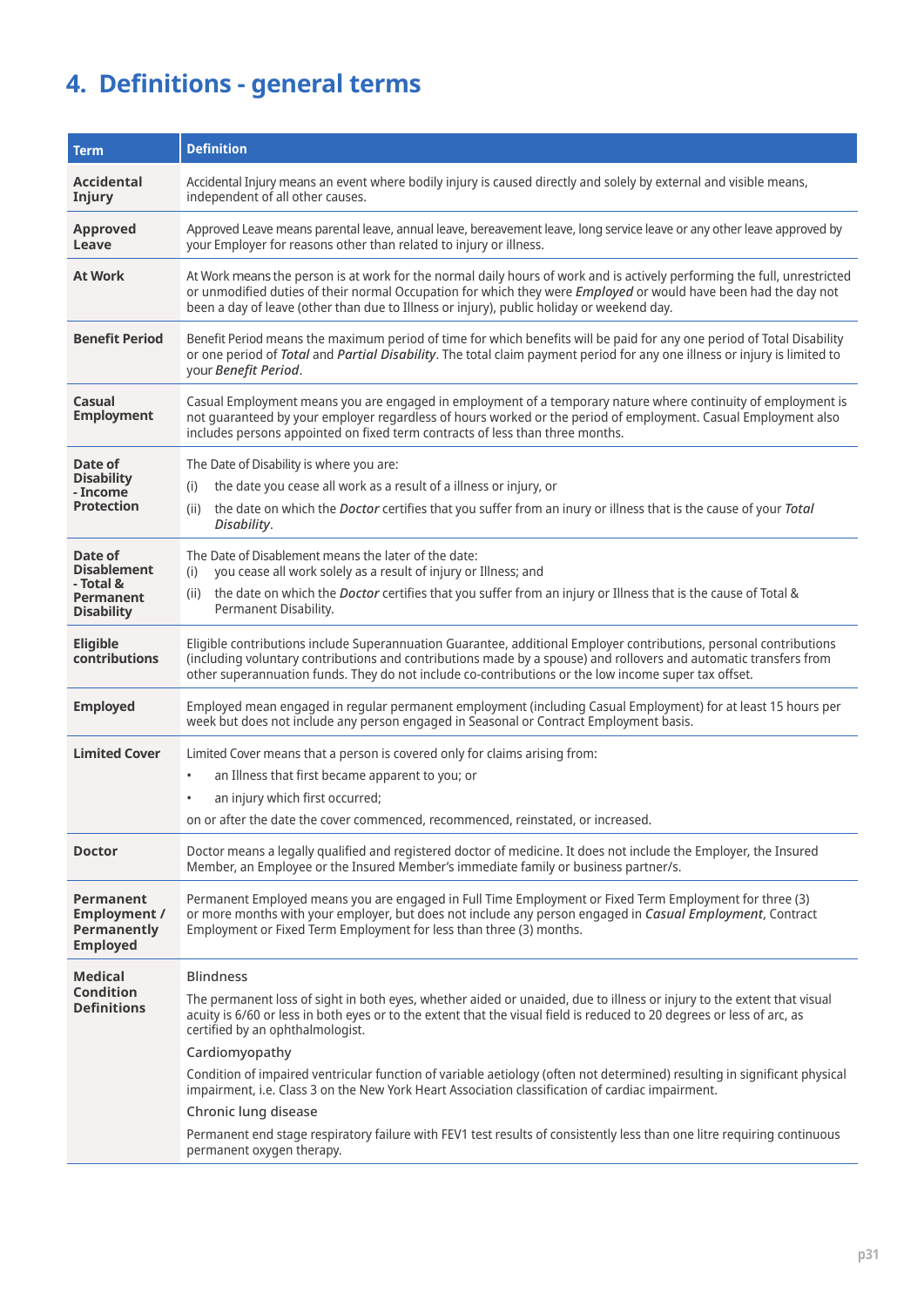| Term                                         | <b>Definition</b>                                                                                                                                                                                                                                                                                                                                                                                                                                                                                                                                                                                                           |
|----------------------------------------------|-----------------------------------------------------------------------------------------------------------------------------------------------------------------------------------------------------------------------------------------------------------------------------------------------------------------------------------------------------------------------------------------------------------------------------------------------------------------------------------------------------------------------------------------------------------------------------------------------------------------------------|
| Medical                                      | Dementia and Alzheimer's disease                                                                                                                                                                                                                                                                                                                                                                                                                                                                                                                                                                                            |
| Condition<br><b>Definitions</b><br>continued | Clinical diagnosis of dementia (including Alzheimer's disease) as confirmed by a consultant neurologists, psycho-<br>geriatrician, psychiatrist or geriatrician. The diagnosis must confirm permanent irreversible failure of brain function<br>resulting in significant cognitive impairment for which no other recognisable cause has been identified. Significant<br>cognitive impairment means a deterioration in the person's Mini-Mental State Examination scores to 24 or less and<br>deterioration would continue but for any effective treatment. Dementia related to alcohol, drugs abuse or AIDS is<br>excluded. |
|                                              | Diplegia                                                                                                                                                                                                                                                                                                                                                                                                                                                                                                                                                                                                                    |
|                                              | The total loss of function of both sides of the body due to illness or inIury, where such loss of function is permanent.                                                                                                                                                                                                                                                                                                                                                                                                                                                                                                    |
|                                              | Hemiplegia                                                                                                                                                                                                                                                                                                                                                                                                                                                                                                                                                                                                                  |
|                                              | The total loss of function of one side of the body due to illness or injury, where such loss of function is permanent.                                                                                                                                                                                                                                                                                                                                                                                                                                                                                                      |
|                                              | Loss of hearing                                                                                                                                                                                                                                                                                                                                                                                                                                                                                                                                                                                                             |
|                                              | Complete and irrecoverable loss of hearing, both natural and assisted, from both ears as a result of illness or injury, as<br>certified by a specialist we consider appropriate.                                                                                                                                                                                                                                                                                                                                                                                                                                            |
|                                              | Loss of speech                                                                                                                                                                                                                                                                                                                                                                                                                                                                                                                                                                                                              |
|                                              | The total and irrecoverable loss of the ability to produce intelligible speech as a result of permanent damage to the<br>larynx or its nerve supply or the speech centres of the brain. The loss must be certified by an appropriate medical<br>specialist.                                                                                                                                                                                                                                                                                                                                                                 |
|                                              | Major head trauma                                                                                                                                                                                                                                                                                                                                                                                                                                                                                                                                                                                                           |
|                                              | Injury to the head resulting in neurological deficit causing either:                                                                                                                                                                                                                                                                                                                                                                                                                                                                                                                                                        |
|                                              | a permanent loss of at least 25% whole person function (as defined in the American Medical Association<br>publication "Guides to the Evaluation of Permanent Impairment" 4th Edition or an equivalent guide to the<br>evaluation of impairment approved by us); or                                                                                                                                                                                                                                                                                                                                                          |
|                                              | the permanent and irreversible inability to perform without the assistance of another person any one of the<br>following activities of daily living:                                                                                                                                                                                                                                                                                                                                                                                                                                                                        |
|                                              | - dressing - the ability to put on and take off clothing;                                                                                                                                                                                                                                                                                                                                                                                                                                                                                                                                                                   |
|                                              | - toileting - the ability to use the toilet, including getting on or off;                                                                                                                                                                                                                                                                                                                                                                                                                                                                                                                                                   |
|                                              | - mobility - the ability to get in and out of bed and a chair                                                                                                                                                                                                                                                                                                                                                                                                                                                                                                                                                               |
|                                              | - continence - the ability to control bowel and bladder function;                                                                                                                                                                                                                                                                                                                                                                                                                                                                                                                                                           |
|                                              | - feeding - the ability to get food from a plate into the mouth;                                                                                                                                                                                                                                                                                                                                                                                                                                                                                                                                                            |
|                                              | as certified by a consultant neurologist.                                                                                                                                                                                                                                                                                                                                                                                                                                                                                                                                                                                   |
|                                              | Motor neurone disease                                                                                                                                                                                                                                                                                                                                                                                                                                                                                                                                                                                                       |
|                                              | Motor neurone disease diagnosed by a consultant neurologist.                                                                                                                                                                                                                                                                                                                                                                                                                                                                                                                                                                |
|                                              | Multiple sclerosis                                                                                                                                                                                                                                                                                                                                                                                                                                                                                                                                                                                                          |
|                                              | The unequivocal diagnosis of multiple sclerosis as confirmed by a consultant neurologist and characterised by<br>demyelination in the brain and spinal cord evidenced by Magnetic Resonance Imaging or other investigations<br>acceptable to us. There must have been more than one episode of well-defined neurological deficit with persisting<br>neurological abnormalities.                                                                                                                                                                                                                                             |
|                                              | Muscular dystrophy                                                                                                                                                                                                                                                                                                                                                                                                                                                                                                                                                                                                          |
|                                              | The unequivocal diagnosis of muscular dystrophy by a consultant neurologist.                                                                                                                                                                                                                                                                                                                                                                                                                                                                                                                                                |
|                                              | Paraplegia                                                                                                                                                                                                                                                                                                                                                                                                                                                                                                                                                                                                                  |
|                                              | The permanent loss of use of both legs or both arms, resulting from spinal cord illness or injury.                                                                                                                                                                                                                                                                                                                                                                                                                                                                                                                          |

 $\overline{\phantom{a}}$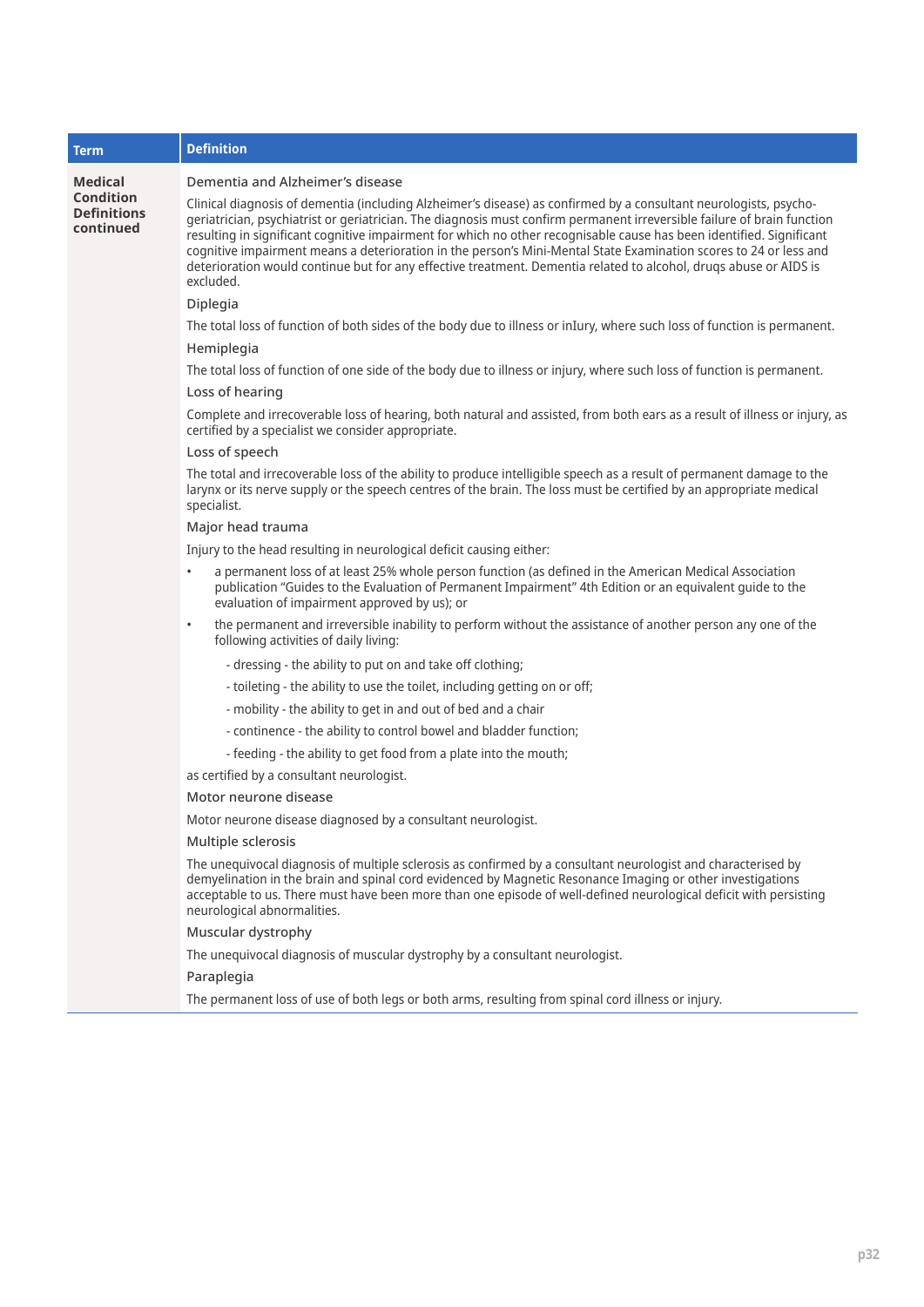| <b>Term</b><br><b>Medical</b><br><b>Condition</b><br><b>Definitions</b><br>continued | <b>Definition</b><br>Parkinson's disease<br>The unequivocal diagnosis of Parkinson's disease by a consultant neurologist where the consultant neurologist<br>confirms that the condition:<br>is the established cause of two or more of the following:<br>- muscular rigidity;<br>- resting tremor;<br>- bradykinesia; and<br>has caused significant progressive physical impairment, likely to continue progressing but for any treatment<br>$\bullet$<br>benefit.<br>The person must be following the advice and treatment of a specialist neurologist.<br>Primary pulmonary hypertension<br>Primary Pulmonary Hypertension associated with right ventricular enlargement established by cardiac catheterisation<br>resulting in significant permanent physical impairment to the degree of at least Class 3 of the New York Heart<br>Association classification of cardiac impairment.<br>Quadriplegia<br>The permanent loss of use of both legs and both arms, resulting from spinal cord illness or injury.<br>Severe rheumatoid arthritis<br>The unequivocal diagnosis of severe rheumatoid arthritis by a Rheumatologist. The diagnosis must be supported by, |
|--------------------------------------------------------------------------------------|----------------------------------------------------------------------------------------------------------------------------------------------------------------------------------------------------------------------------------------------------------------------------------------------------------------------------------------------------------------------------------------------------------------------------------------------------------------------------------------------------------------------------------------------------------------------------------------------------------------------------------------------------------------------------------------------------------------------------------------------------------------------------------------------------------------------------------------------------------------------------------------------------------------------------------------------------------------------------------------------------------------------------------------------------------------------------------------------------------------------------------------------------------------------|
|                                                                                      | and evidence, all of the following criteria:<br>at least a six week history of severe rheumatoid arthritis which involves three or more of the following joint areas:<br>- proximal interphalangeal joints in the hands;<br>- metacarpophalangeal joints in the hands;<br>- metatarsophalangeal joints in the foot, wrist, elbow, knee or ankle;<br>simultaneous bilateral and symmetrical Joint soft tissue swelling or fluid (not bony overgrowth alone)<br>$\bullet$<br>typical rheumatoid joint deformity and at least two of the following criteria:<br>$\bullet$<br>- morning stiffness;<br>- rheumatoid nodules;<br>- erosions seen on X-ray imaging;<br>- the presence of either a positive rheumatoid factor or the serological markers consistent with the diagnosis of<br>severe rheumatoid arthritis.<br>Degenerative osteoarthritis and all other arthritidis are excluded.<br>Tetraplegia<br>The total and permanent loss of use of both arms and both legs, together with loss of head movement, due to brain<br>illness or spinal cord illness or injury.                                                                                            |
| Permanent<br><b>Incapacity</b>                                                       | Permanent Incapacity is defined in the Superannuation Industry (Supervision) Regulations 1994 (Cth). A member of a<br>superannuation fund is taken to be suffering permanent incapacity if the trustee of the fund is reasonably satisfied<br>that the member's ill-health (whether physical or mental) makes it unlikely that the member will engage in gainful<br>employment for which the member is reasonably qualified by education, training or experience.                                                                                                                                                                                                                                                                                                                                                                                                                                                                                                                                                                                                                                                                                                    |
| <b>Pre-Disability</b><br><b>Salary</b>                                               | Pre-Disability Salary means the Salary earned at the Date of Disability.                                                                                                                                                                                                                                                                                                                                                                                                                                                                                                                                                                                                                                                                                                                                                                                                                                                                                                                                                                                                                                                                                             |
| <b>Salary</b>                                                                        | Salary is generally calculated as the total value of your salary package (excluding employer super contributions), as<br>determined by your employer (IAG) and notified to the Trustee. It includes (as applicable) tool of trade car allowance,<br>regular shift allowance and district allowance, but excludes any other bonus, overtime, commission, incentive,<br>reimbursement of expenses or other special payment (unless so decided in an exceptional case and declared in writing<br>by your employer).                                                                                                                                                                                                                                                                                                                                                                                                                                                                                                                                                                                                                                                     |
| <b>Terminal</b><br>Illness                                                           | Terminal Illness means you suffer an Illness that two registered Doctors (at least one of whom is a specialist practicing<br>in an area related to the Illness suffered by you) have certified, jointly or separately, is likely to result in your death<br>within a period that ends not more than 12 months after the date of the certification and the 12 month period has not<br>yet expired in relation to the certificates.                                                                                                                                                                                                                                                                                                                                                                                                                                                                                                                                                                                                                                                                                                                                    |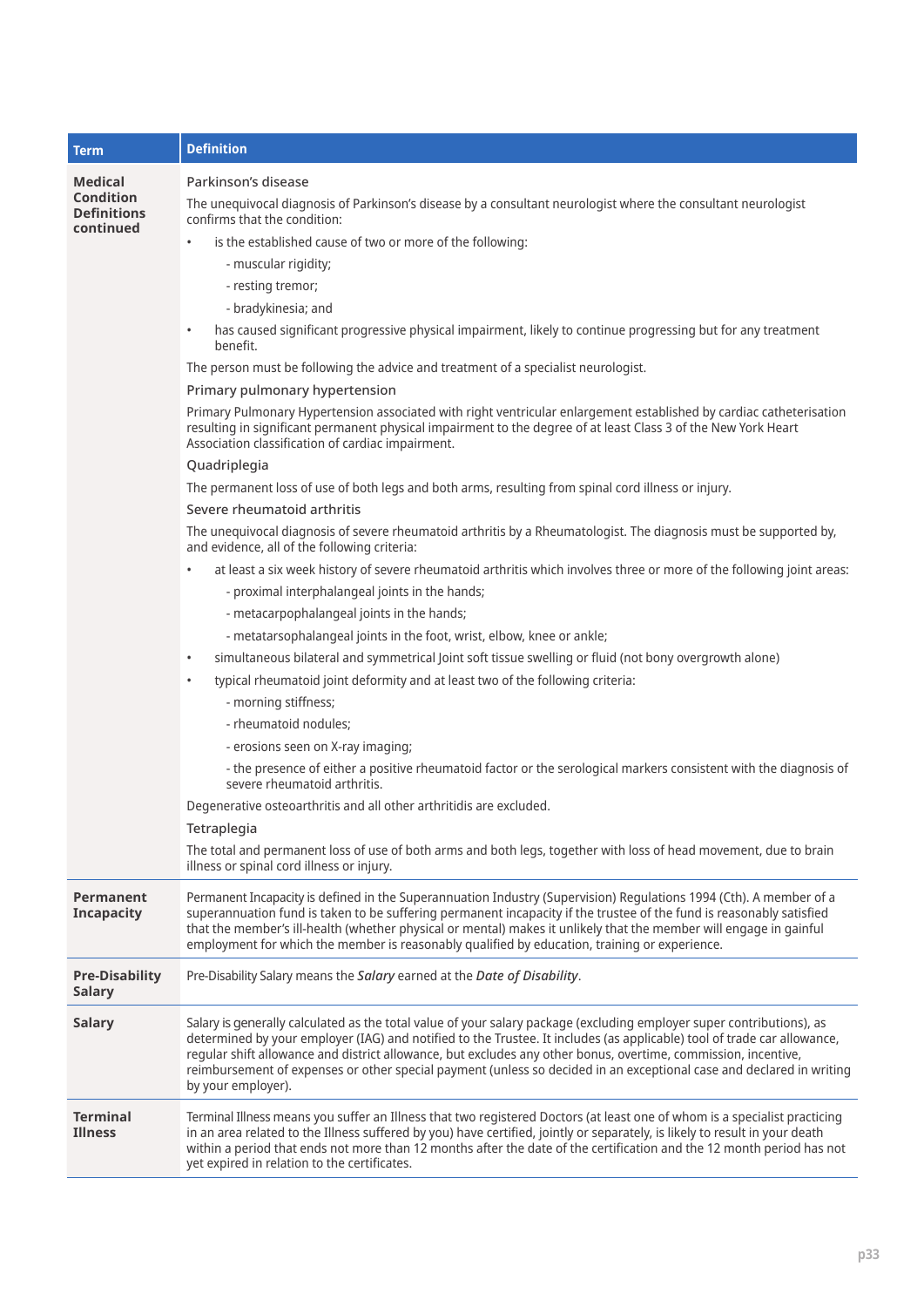| <b>Term</b>                                           | <b>Definition</b>                                                                                                                                                                                                                                                                                                                                                                                                                                                                                                                                                                                                                                                                                                                                                                                                                          |
|-------------------------------------------------------|--------------------------------------------------------------------------------------------------------------------------------------------------------------------------------------------------------------------------------------------------------------------------------------------------------------------------------------------------------------------------------------------------------------------------------------------------------------------------------------------------------------------------------------------------------------------------------------------------------------------------------------------------------------------------------------------------------------------------------------------------------------------------------------------------------------------------------------------|
| <b>Terminal</b><br><b>Medical</b><br><b>Condition</b> | Terminal Medical Condition is a condition of release under the Superannuation Industry (Supervision) Regulations 1994<br>(Cth). For more information refer to the Super Savings Guide.                                                                                                                                                                                                                                                                                                                                                                                                                                                                                                                                                                                                                                                     |
| <b>Unpaid Leave</b>                                   | Unpaid Leave means leave (not being cessation of employment) without pay from your employer. This leave must be:<br>(i) approved by your employer or authorised by:<br>a. the Commonwealth, a State or a Territory, or<br>b. a certified agreement or award made by a tribunal or body having the authority to do so under the law of<br>the Commonwealth, a State or a Territory.<br>(ii) in relation to which you have a statutory or contractual right to resume employment at the end of the leave, and<br>(iii) in relation to which you are not being paid by the employer.<br>Unpaid Leave excludes leave:<br>(i) that is due to your illness or injury, or<br>(ii) during which you receive or are entitled to receive:<br>a. income benefits, or<br>b. disability income benefits, or<br>c. social security sickness benefits, or |
|                                                       | (iii) due to strike or lockout.                                                                                                                                                                                                                                                                                                                                                                                                                                                                                                                                                                                                                                                                                                                                                                                                            |
| <b>Waiting Period</b>                                 | The Waiting Period is the number of continuous days which you must remain off work due to an illness or injury before<br>the Total Disability benefit or Partial Disability benefit begins to accrue. The Waiting Period commences from the date<br>you are Totally Disabled and unable to work, as certified by a Doctor.<br>If you attempt to return to work during the Waiting Period, and that proves unsuccessful due to the injury or illness<br>causing the Total Disability, the original Waiting Period will continue and be extended by the number of days you<br>worked. With a Waiting Period of 84 days that means you can work up to 5 days. Otherwise, the Waiting Period will<br>start again.                                                                                                                              |
|                                                       |                                                                                                                                                                                                                                                                                                                                                                                                                                                                                                                                                                                                                                                                                                                                                                                                                                            |
| <b>Years of Future</b><br>Membership                  | Years of Future Membership is recalculated each 1 July and again on 1 January or the date of commencement<br>(whichever is more recent) up to age 65 measured in years and complete months, unless we advise you otherwise.                                                                                                                                                                                                                                                                                                                                                                                                                                                                                                                                                                                                                |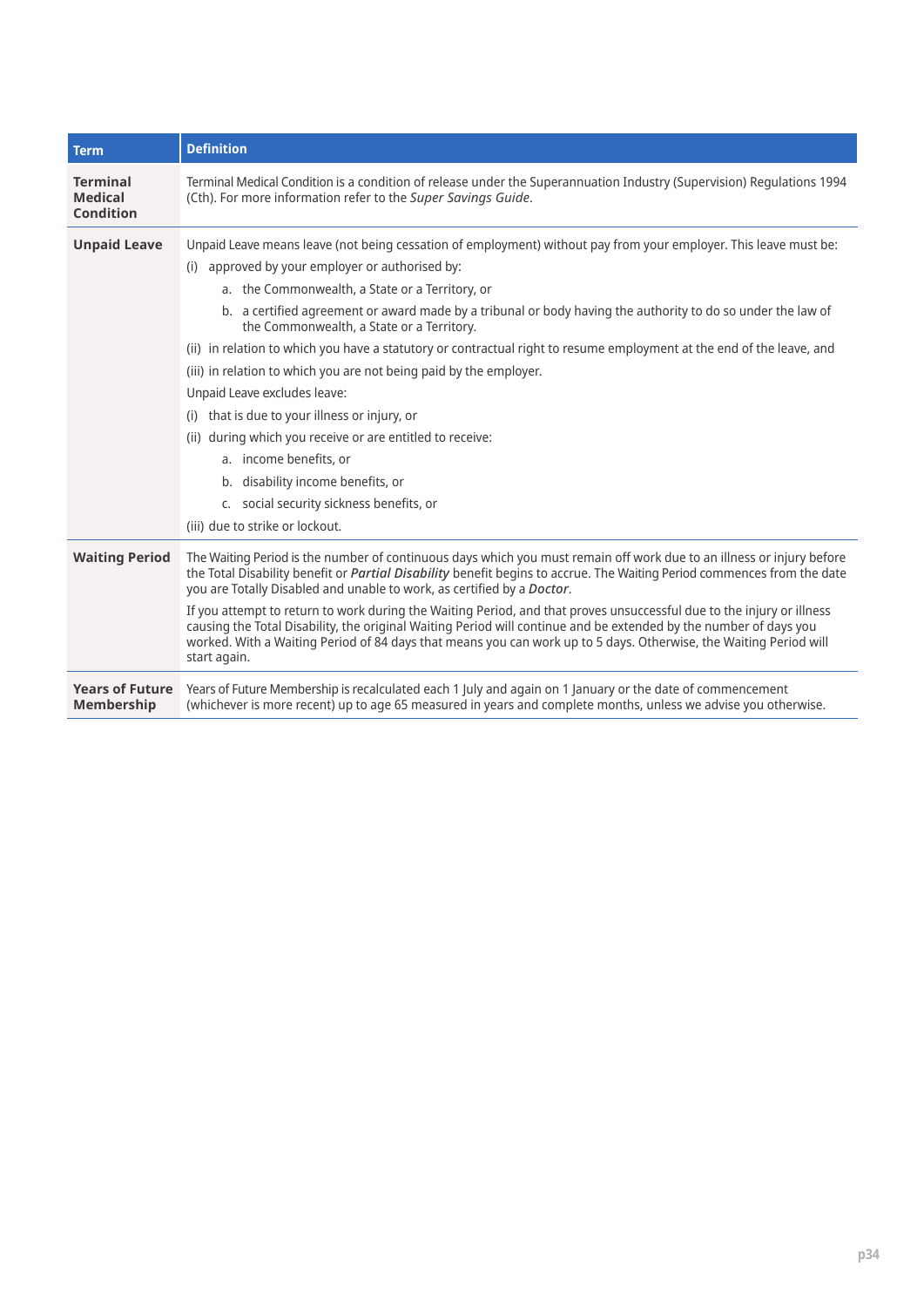# <span id="page-35-0"></span>**5. Definitions - Total & Permanent Disability**

**It is important that you understand the Total & Permanent Disability definition and the factors that can impact the payment of a benefit. The following statements are here to assist your understanding of the Total & Permanent Disability definition.**

**Ongoing medical care** - you are required to be under the ongoing care of and following the advice recommended by your treating Doctor.

**Already receiving disability support payments** - you are not automatically entitled to a total & permanent disability benefit where you are eligible to access your superannuation balance because of permanent incapacity or you have received benefits from Centrelink (for example a Disability Support Pension) or workers compensation. You must meet the applicable Total & Permanent Disability definition.

**How is your prior education, training and experience taken into account?** - your Total & Permanent Disability definition is based on your capacity to perform any suitable occupation based on all your education, training or experience and not just your own occupation. It will not be limited to the occupation or job you were doing immediately prior to your disablement.

The time period over which your education, training or experience is considered depends on which part of the Total & Permanent Disability definition applies to you. The insurer will consider all your education, training or experience up the end of any waiting period (as set out in the definition).

**Working on a part-time basis** – your ability to participate in part-time work, regular casual work or lower paid work after you become injured or ill may disqualify you from receiving a total & permanent disability benefit payment even if you were working full time prior to your disablement.

**Work availability** - the availability or desirability of suitable work in your immediate area is not a relevant consideration – it is only your capacity to perform work that is the determining factor.

**How will your benefit be paid** - If you are eligible for a Total & Permanent Disability benefit, this will be paid to you as a single lump sum payment.

#### *Total & Permanent Disability* means**: (a) Unable to engage in work**

You:

- (i) have been absent from your occupation solely through illness or injury for a period of six consecutive months,
- (ii) have been regularly attending a *Doctor* and undertaking medical treatment reasonably recommended by that *Doctor* with respect to that illness or injury since ceasing work in your occupation solely through illness or injury, and
- (iii) are incapacitated to such an extent that, in the opinion of the insurer and the Trustee, after consideration of 'medical and other relevant evidence', you are, at the end of the initial period of six consecutive months absence from your occupation, unable to ever engage in or work (on a full time or part time employment basis) in any occupation for which you are reasonably suited by education, training or experience.

#### **(b) Specific loss**

You suffer, as a result of illness or injury:

- (i) the total and permanent loss of the use of two limbs; or
- (ii) blindness in both eyes; or
- (iii) the total and permanent loss of one limb and blindness in one eye;

where 'limb' means the whole hand below the wrist or whole foot below the ankle; and 'blindness' means the permanent loss of sight to the extent that visual acuity is 6/60 or less, or to the extent that the visual field is reduced to 20 degrees or less of arc.

#### **(c) Activities of daily living**

As a result of illness or injury, you are totally unable to perform without physical assistance of another person any two of the following activities of daily living:

- (i) dressing the ability to put on and take off clothing,
- (ii) toileting the ability to use the toilet, including getting on and off,
- (iii) mobility the ability to get in and out of bed and a chair,
- (iv) continence the ability to control bowel and bladder function,
- (v) feeding the ability to get food from a plate into your mouth,
- and you are permanently and irreversibly unable to do so for life.

#### **(d) Specific illness**

All of the following sub-paragraphs (i), (ii), (iii) and (iv) apply to you:

- (i) you were, on the date of claim, aged 65 years or less; and
- (ii) you are absent from all work as a result of suffering cardiomyopathy, primary pulmonary hypertension, major head trauma, motor neurone disease, multiple sclerosis, muscular dystrophy, paraplegia, quadriplegia, hemiplegia, diplegia, tertraplegia, dementia and Alzheimer's disease, Parkinson's disease, blindness, loss of speech, loss of hearing, chronic lung disease or severe rheumatoid arthritis - Refer to *Medical Condition Definitions* for further details; and
- (iii) the insurer and the Trustee consider, on the basis of medical and other evidence satisfactory to the insurer and the Trustee, that you are unlikely ever to be able to engage in any occupation, whether or not for reward; and
- (iv) you are likely to be so disabled for life.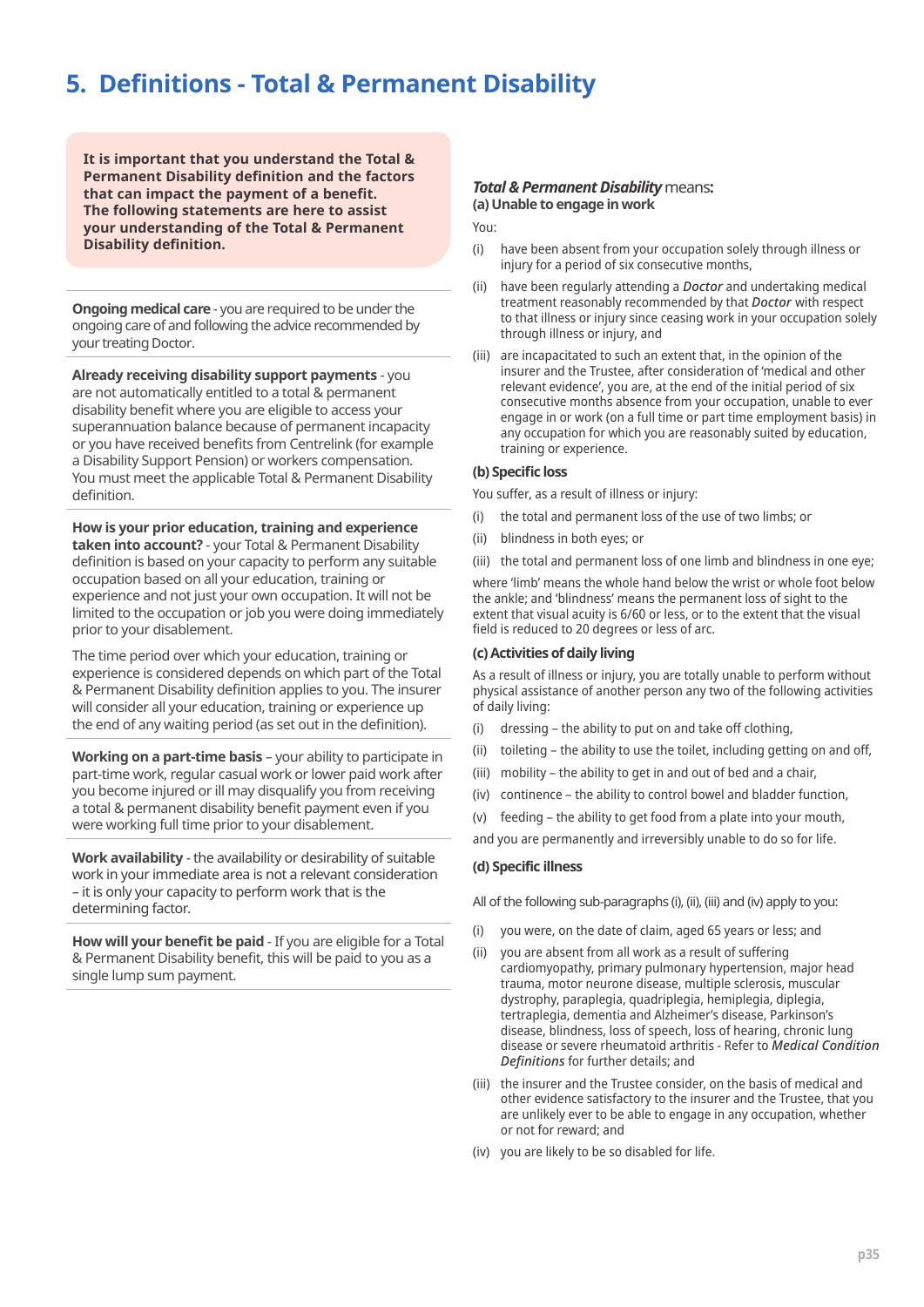#### **(e) In an occupation classified as Home duties**

You have been absent from your occupation solely through injury or illness for a period of six consecutive months and are incapacitated to such an extent that, in the insurer's and the Trustee's opinion after consideration of medical and other relevant evidence, you were, at the end of the period of six consecutive months absence from employment, unlikely to ever again attend to at least two normal physical domestic household duties.

For the purposes of part (e) of this definition 'normal physical domestic household duties' means:

- (i) cleaning the family home; or
- (ii) shopping for food and household items; or
- (iii) meal preparation and laundry services; or
- (iv) leaving the house without the assistance of another person; or
- (v) looking after dependent child/children under 16 years of age or in full-time secondary education, where applicable; or
- (vi) providing full-time care for a disabled person(s) who is a member of your immediate family, where applicable.

If you are able to perform the normal physical domestic household duties with the assistance of another person or with the use of assistive devices, you are deemed to be able to perform these duties. You must be under the regular care and attention and following the advice of a *Doctor* for that injury or illness. Evidence that you carried out the duties on a daily basis prior to your period of disability will be required.

#### **(f) Permanent incapacity**

You are incapacitated to such an extent that, in the insurer's and the Trustee's opinion (after consideration of medical and other relevant evidence) makes it unlikely that you will engage in work for reward in any occupation for which you are reasonably qualified by education, training or experience.

'medical and other relevant evidence' includes, but is not limited to:

- (i) the prospect of improvement in your capacity after treatment and rehabilitation that could reasonably be expected to be undertaken by you, and
- (ii) whether reasonable retraining or re-skilling would render you able to engage in or work (on a full-time or part-time basis) in any occupation for which you are reasonably suited by education, training or experience.

**'occupation'** means an occupation that you can reasonably perform, on a full-time or part-time basis, based on the skills or knowledge you have acquired through previous education, training or experience.

'part time' means engaged in permanent employment for at least 15 hours per week.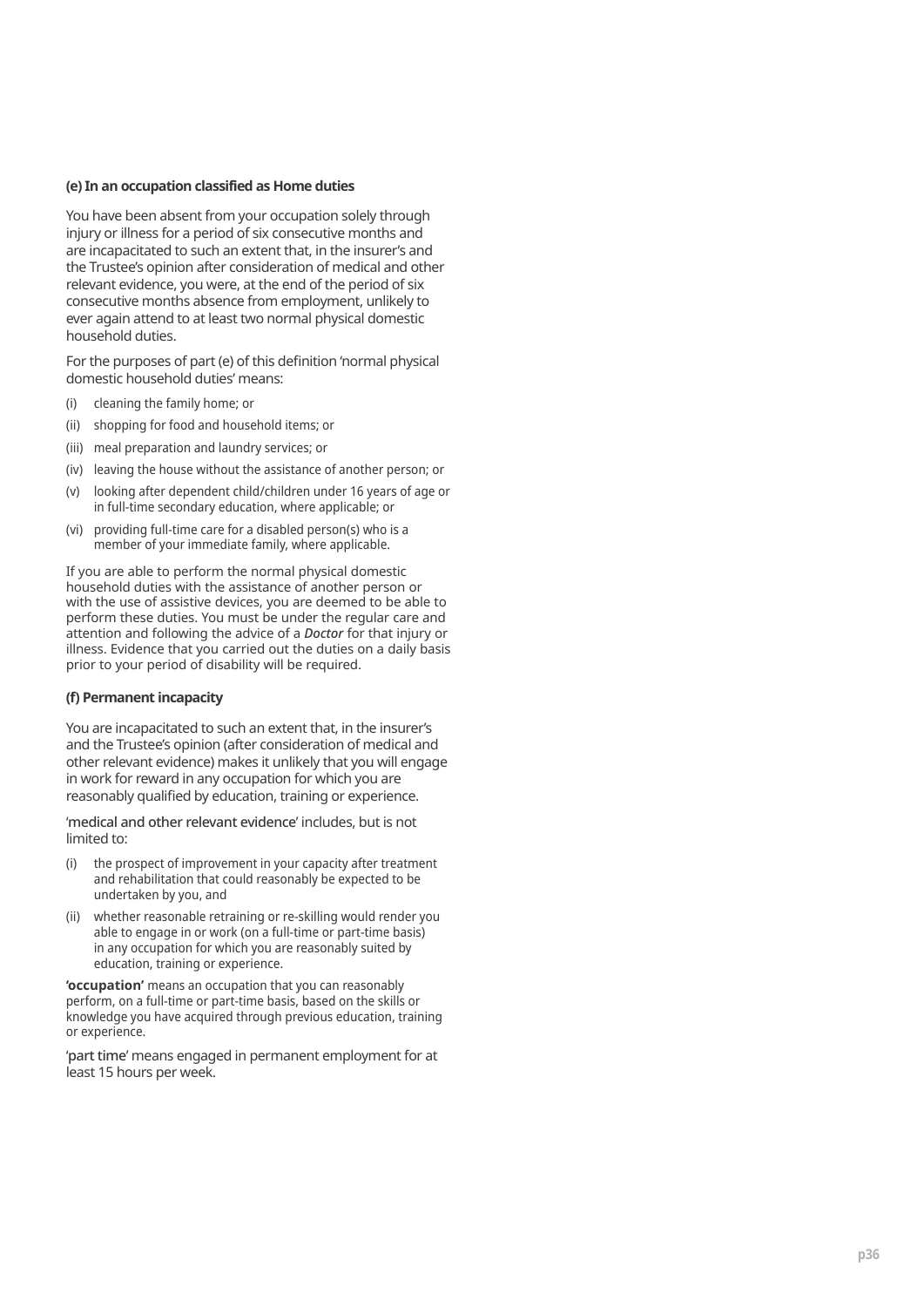# <span id="page-37-0"></span>**6. Definitions - Income Protection**

**It is important that you understand the Income Protection definitions and the factors that can impact the payment of an Income Protection benefit. The following statements are here to assist your understanding of the Income Protection definition.**

**Ongoing medical care** - to remain eligible for Income Protection benefits, you are required to be under the care of and following the advice recommended by your treating Doctor.

**Unable to work** - this will be based on your inability to perform at least one of the Important Duties (as defined) of your usual occupation. Where you return to paid work (even in a different job or occupation), you will no longer be eligible for a total disability benefit, however may be eligible to claim a partial disability benefit.

**You may be eligible for a partial disability benefit** – where you have been disabled and return to work in a reduced capacity and have a reduced income as a result of your illness or injury. You must be totally disabled for at least 14 consecutive days to be eligible for a partial disability benefit.

If you are partially disabled, the amount of your benefit may change each month depending on the actual income you earned during that month.

**Occupational rehabilitation support** - where appropriate, our insurer will work with you, your doctor, your employer and the insurer to encourage and support you through occupational rehabilitation (including workplace modifications). Participating in occupation rehabilitation is voluntary and will not impact your monthly benefit.

**Already receiving disability support payments** - your total or partial disability benefit may will be reduced if you also receive payments from other sources (for example workers' compensation, sick leave or from other Income Protection policies).

**Ongoing assessment** - Income Protection claims are assessed on a monthly basis over the duration of your benefit period. You will need to periodically provide ongoing evidence to support your claim.

**Maximum period you could be paid** - the benefit period is the maximum length of time that you will receive a monthly benefit whilst you continue to remain totally or partially disabled. Your payments will stop when your benefit period ends, even if your disability continues.

**Totally and permanently disabled** - your monthly benefit will not be impacted if you are paid a *Total & Permanent Disability* benefit from Australian Retirement Trust or any other superannuation fund.

### *Total Disability or Totally Disabled*

Total Disability or Totally Disabled means that solely as a result of injury or Illness, you are continuously:

- unable to perform at least one of the Important Duties of your own occupation; and
- under the care of and following the regular and continuous advice for treatment from a *Doctor* in relation to that Illness or injury; and
- not engaged in any occupation, paid or unpaid.

### *Partial Disability or Partially Disabled*

Partial Disability or Partially Disabled means that immediately following a period of at least 14 consecutive days of *Total Disability* and as a direct result of injury or Illness which caused the *Total Disability*, you have returned to work in your own or another occupation and is:

- continuously unable to perform the *Important Duties* of your own occupation; and
- earning less than your Monthly Income prior to *Total Disability*; and
- under the continuous care, and following the advice for treatment of a *Doctor* in relation to that Illness or injury.

**Important Duties** means the duties of your occupation which are essential in producing a salary.